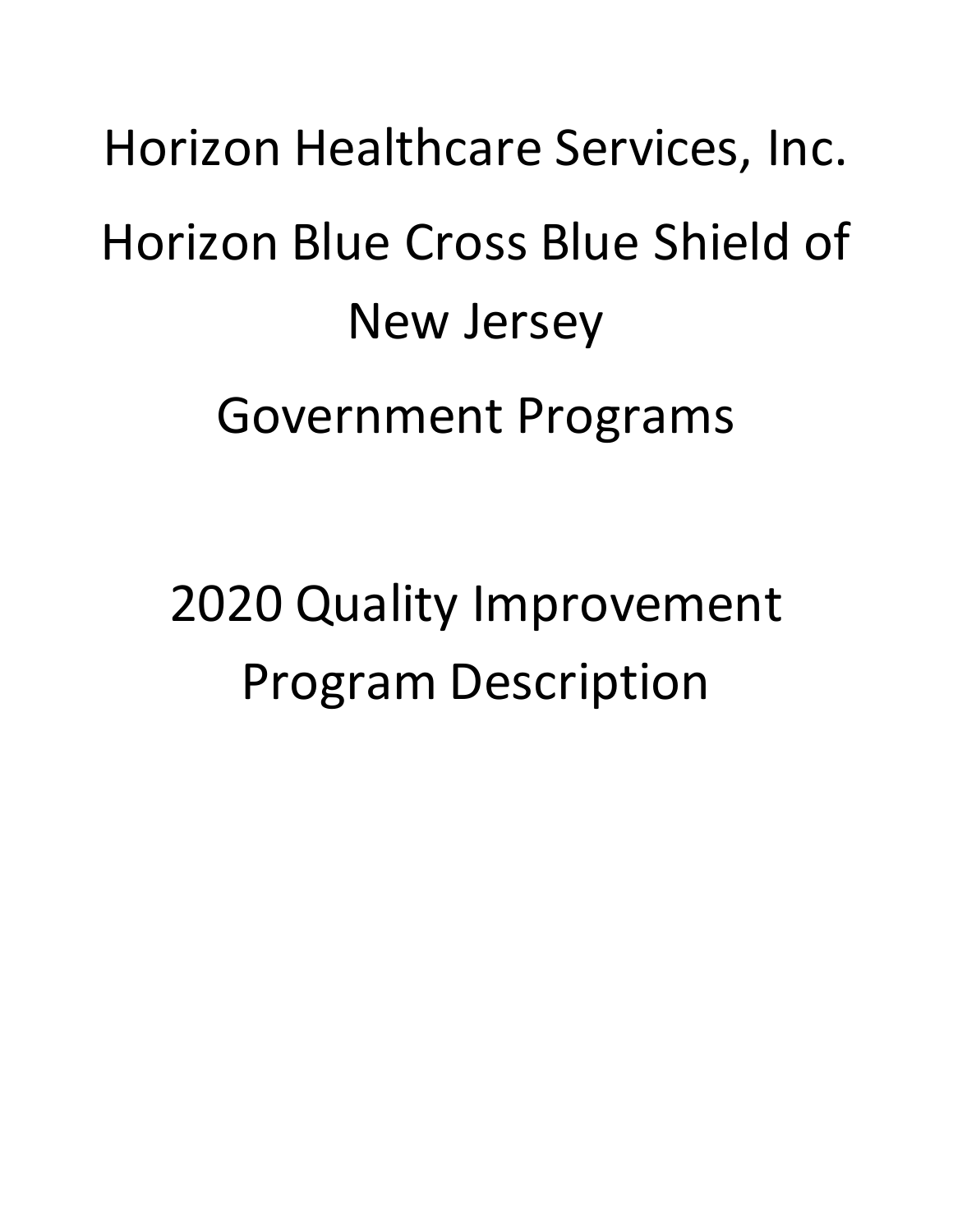|    | 3.1  |                                                                                                              |  |
|----|------|--------------------------------------------------------------------------------------------------------------|--|
| 4. |      |                                                                                                              |  |
|    | 4.1  |                                                                                                              |  |
|    | 4.2  |                                                                                                              |  |
|    | 4.3  |                                                                                                              |  |
|    | 4.4  |                                                                                                              |  |
|    | 4.5  |                                                                                                              |  |
|    | 4.6  |                                                                                                              |  |
|    |      | 4.6.1 Department of Medical Assistance and Health Services (DMAHS)/Island Peer Review Organization (IPRO) 19 |  |
|    |      |                                                                                                              |  |
|    | 4.7. |                                                                                                              |  |
|    |      |                                                                                                              |  |
| 5. |      |                                                                                                              |  |
|    | 5.1  |                                                                                                              |  |
|    | 5.2  |                                                                                                              |  |
|    |      |                                                                                                              |  |
|    |      |                                                                                                              |  |
|    | 5.3  |                                                                                                              |  |
|    |      |                                                                                                              |  |
|    |      |                                                                                                              |  |
|    |      |                                                                                                              |  |
|    |      |                                                                                                              |  |
|    |      |                                                                                                              |  |
|    |      |                                                                                                              |  |
|    |      |                                                                                                              |  |
|    |      |                                                                                                              |  |
|    |      |                                                                                                              |  |
|    |      |                                                                                                              |  |
|    |      |                                                                                                              |  |
|    | 5.4  |                                                                                                              |  |
|    | 5.5  |                                                                                                              |  |
|    | 5.6  | Compliance with State and Federal Regulatory and NJ Medicaid Managed Care Contract Requirements  33          |  |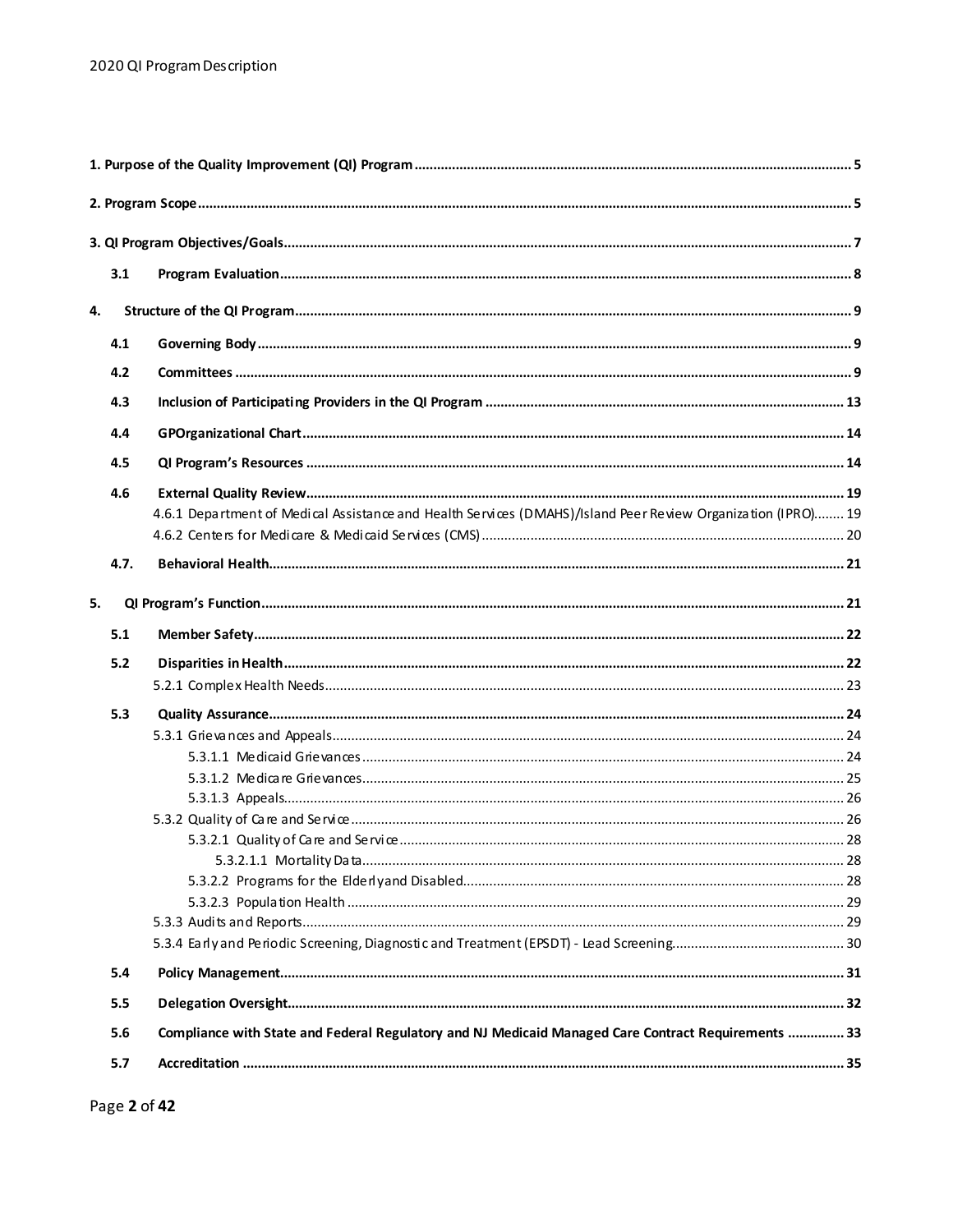| 5.8  |        |  |  |
|------|--------|--|--|
| 5.9  |        |  |  |
| 5.10 |        |  |  |
| 5.11 |        |  |  |
| 5.12 |        |  |  |
|      | 5.12.1 |  |  |
|      | 5.12.2 |  |  |
|      |        |  |  |
|      |        |  |  |
|      | 5.12.3 |  |  |
|      | 5.12.4 |  |  |
|      | 5.12.5 |  |  |
|      | 5.12.6 |  |  |
| 5.13 |        |  |  |
| 5.14 |        |  |  |

## **Attachments to Program Description**

Attachment 1 – 2018-2019 Medicaid Managed Long Term Services & Supports (MLTSS) Program Description

- Attachment 2 2019 FIDE-SNPCare Management and Quality Management Program Description
- Attachment 3 2019 GP Committee Organizational Chart
- Attachment 4 GP Executive Organizational Chart
- Attachment 5 Quality Management Organizational Chart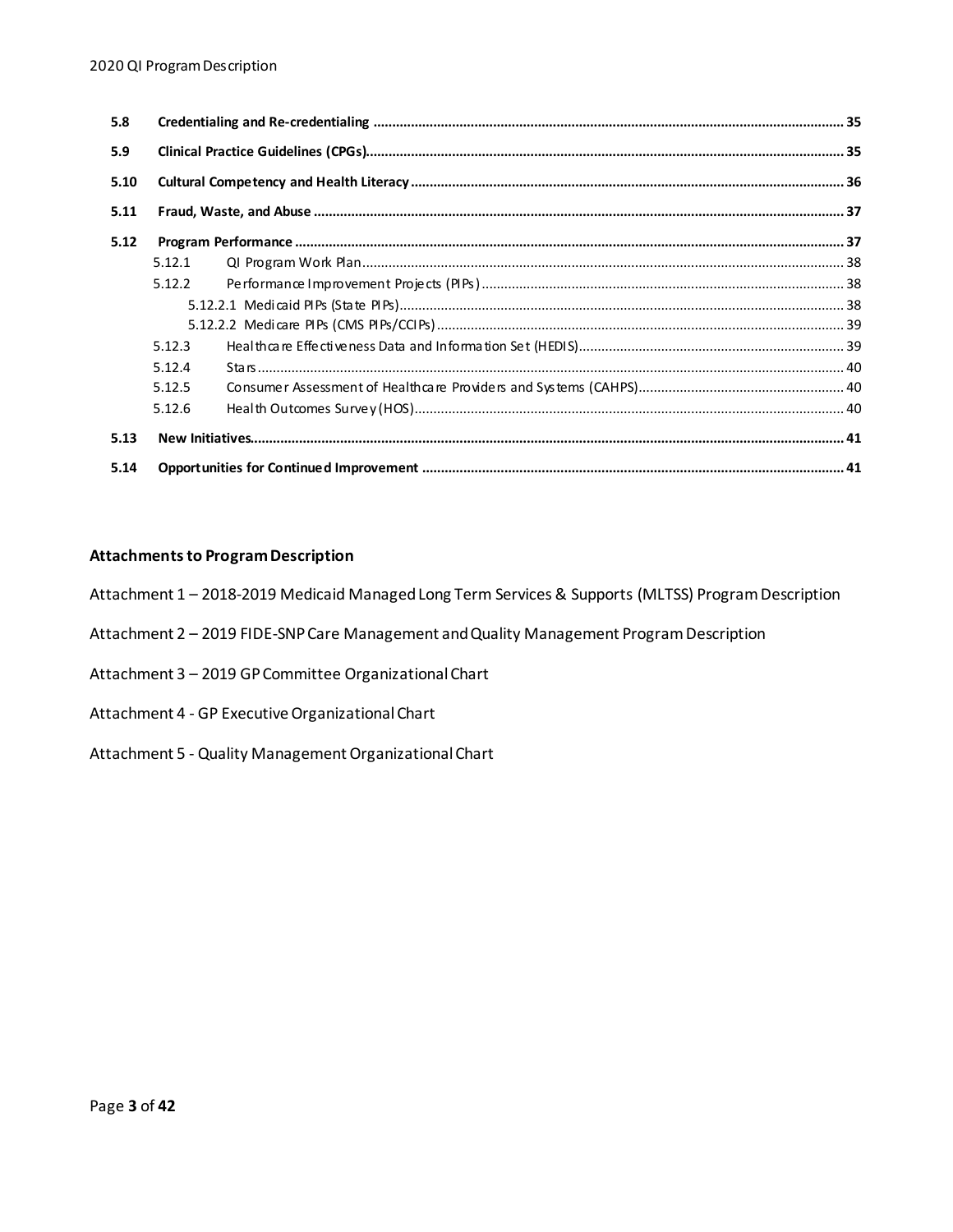2020 QI Program Description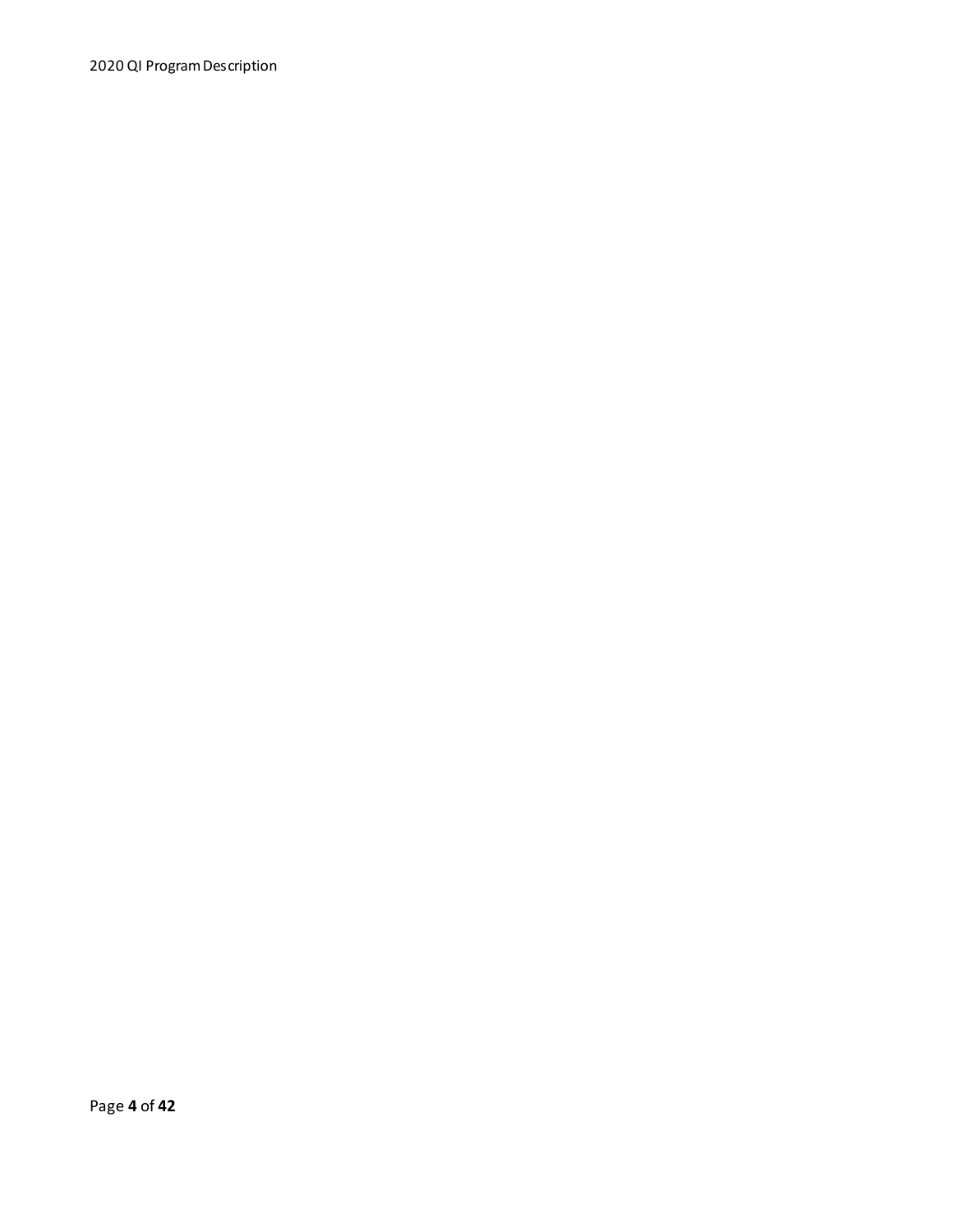# <span id="page-4-0"></span>**1. Purpose of the Quality Improvement (QI) Program**

The purpose of the Horizon Blue Cross Blue Shield of New Jersey's Government Programs (GP) QM Program is to systematically monitor, assess, track, trend and continuously improve the quality of care, service, health status and safety of its members. The QI Program is designed to be comprehensive and to have the necessary resources, infrastructure, and authority to meet the program's goals and objectives. The program also monitors targeted accomplishments, including clinical standards to be developed, medical care evaluations to be completed, and other key quality assurance activities to be completed, including Medicaid, Medicare, Managed Long Term Services & Supports (MLTSS) and FIDE-SNP related quality activities.

# <span id="page-4-1"></span>**2. Program Scope**

The Government Programs' QI Program applies to all of Horizon BCBSNJ's Government Programs lines of business.<sup>[1](#page-4-2)</sup> The membership served by the QI Program includes: Horizon NJ Health (Medicaid & MLTSS), Horizon NJ TotalCare (HMO D-SNP), Medicare Supplement and Medicare Advantage HMO and PPO plans.

The scope of the QI Program encompasses the clinical and service aspects of the care its members receive. The QI Program has oversight of GP's efforts to monitor and improve preventive, acute, chronic, behavioral and rehabilitative aspects of care. The QI Program also reviews the Plan's initiatives and outcomes related to member and provider satisfaction, member and provider education, access and availability of care, disparities in health care, continuity and coordination of care, member appeals/grievances, quality of care concerns, clinical and service quality metrics and the credentialing of providers. The QI Program is also charged with effectuating changes to improve GP's performance on Healthcare Effectiveness Data and Information Set (HEDIS), Stars, Consumer Assessment of Healthcare Providers and Systems (CAHPS) and

<span id="page-4-2"></span> $1$  As a result of incongruent State and Federal requirements and timelines, Horizon BCBSNJ's Government Programs QI Program description acts as an overarching guide while allowing individual lines of business to meet their specific contractual and regulatory requirements through the creation of line of businessspecific QI programs when necessary. These line of business specific program descriptions are reviewed and approved by the QIC. This structure allows individual lines of business (MLTSS for example) to meet their varied filing submission dates while ensuring each line of business' QI Program information is captured within the overall Horizon Government Programs QI Program description.See Attachment 1 for the MLTSS Program Description. See Attachment 2 for the FIDE-SNP Care Management and Quality Management Program Description.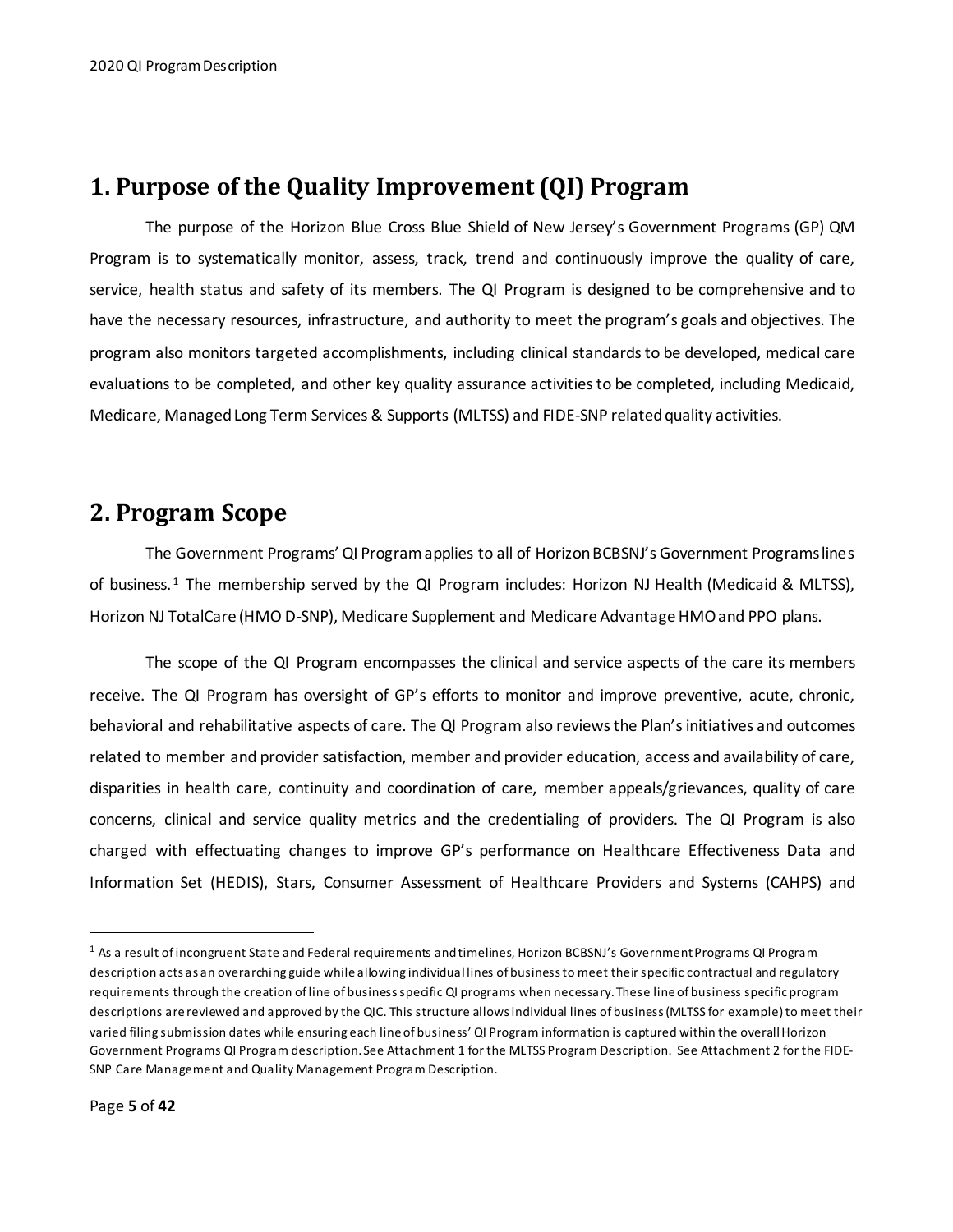Health Outcomes Survey (HOS). Accreditation efforts and audits completed by the Quality Management Department and other GP departments are also reviewed as part of the QI Program. The following Quality Assurance Activities are also developed and monitored on an ongoing basis:

- Guidelines for the management of selected diagnoses and basic health maintenance, and distribution of all standards, protocols, and guidelines to all providers and upon request to enrollees and potential enrollees.
- Treatment protocols, which allow for adjustments based on the enrollee's medical condition, level of functioning, and contributing family and social factors.
- Procedures for monitoring the quality and adequacy of medical and behavioral health care including: 1) assessing use of the distributed guidelines and 2) assessing possible overtreatment/over-utilization of services and 3) assessing possible under-treatment/underutilization of services.
- Evaluation of procedures for focused medical care evaluations to be employed when indicators suggest that quality may need to be studied, including procedures for conducting problemoriented clinical studies of individual care.
- Procedures for prompt follow-up of reported problems and grievances involving quality of care issues. Timeframes for prompt follow-up and resolution which follow the standard described in Article 5.15B.
- Hospital Acquired Conditions and Provider–Preventable Conditions including the implementation of a no payment policy and a quality monitoring program consistent with the Centers for Medicare and Medicaid Services (CMS) that addresses Hospital Acquired Conditions and Provider-Preventable Conditions according to federal regulations.
- Data Collection Procedures for gathering and trending data including outcome data.
- Mortality rates review of inpatient hospital mortality rates of its enrollees.
- Corrective action procedures for informing subcontractors and providers of identified deficiencies or areas of improvement, conducting ongoing monitoring of corrective actions, and taking appropriate follow-up actions, such as instituting progressive sanctions and appeal processes.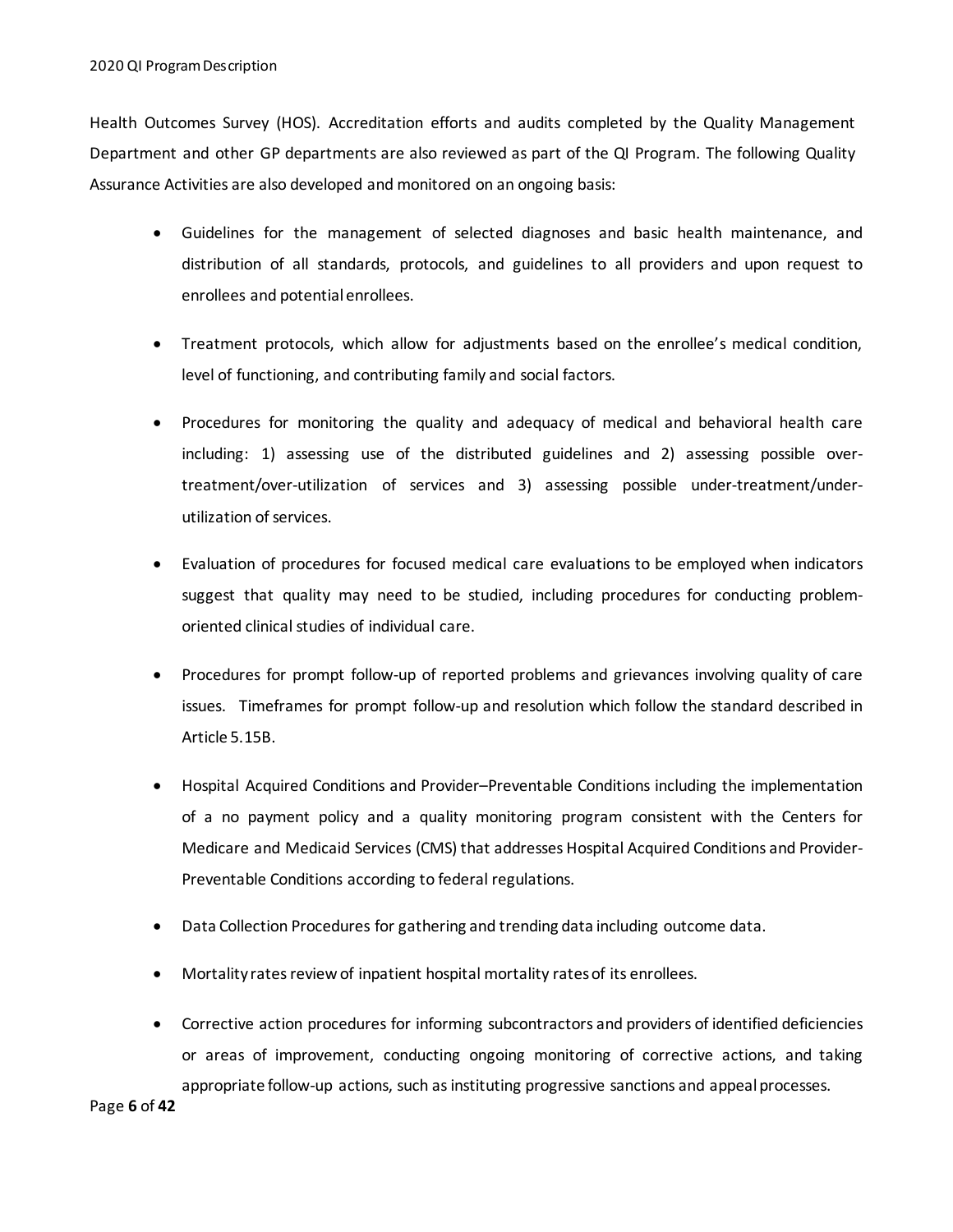- Discharge planning procedures to ensure adequate and appropriate discharge planning, including coordination of services for enrollees with special needs.
- Ethical Issues monitoring of providers for compliance with state and federal laws and regulations concerning ethical issues, including but not limited to, advance directives; family planning services for minors; and other issues as identified. Reports are submitted annually or within thirty (30) days to DMAHS with changes or updates to the policies.
- Emergency care methods to track emergency care utilization and to take follow-up action, including individual counseling, to improve appropriate use of urgent and emergency care settings.
- New medical technology policies and procedures for criteria which are based on scientific evidence for the evaluation of the appropriate use of new medical technologies or new applications of established technologies including medical procedures, drugs, devices, assistive technology devices, and durable medical equipment.
- Informed consent, which requires that all participating providers comply with the informed consent forms and procedures for hysterectomy and sterilization as specified in 42 C.F.R. Part 441, Sub-part F, and shall include the annual audit for such compliance in its quality assurance reviews of participating providers.
- Continuity of care system which includes a mechanism for tracking issues over time with an emphasis on improving health outcomes, as well as preventive services and maintenance of function for enrollees with special needs
- Collects data and acts on opportunities to improve collaborative care between behavioral health and medical health care for all members receiving case management services.

# <span id="page-6-0"></span>**3. QI Program Objectives/Goals**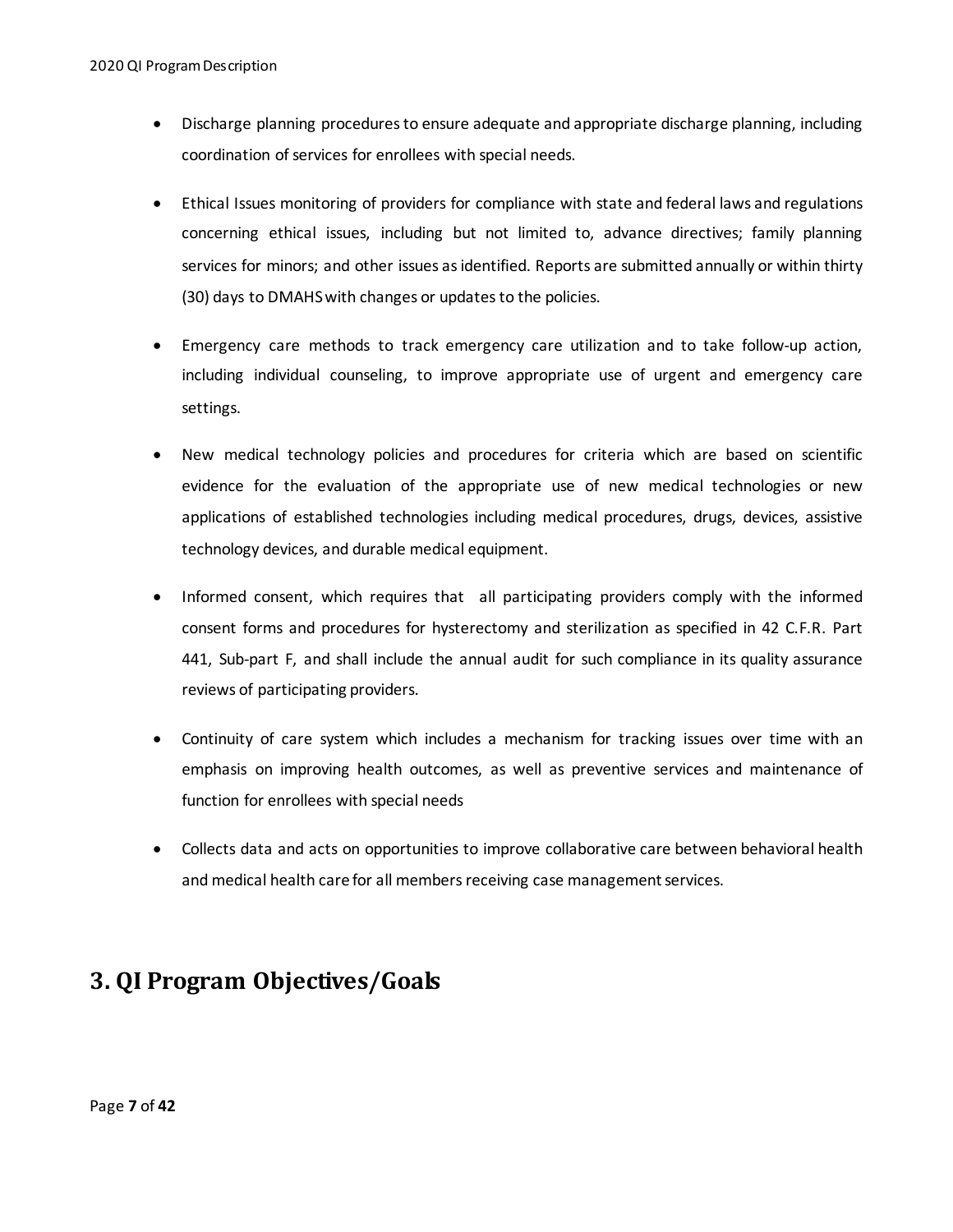The GP QI Program is designed to produce prospective, concurrent, and retrospective analyses of the Plan's activities in order to improve the quality of care and service members receive. The specific goals of the QI Program are to ensure that GP:

- Provides health care that is medically necessary with an emphasis on the promotion of health in an safe, effective and efficient manner
- Assesses the appropriateness and timeliness of the care and services being provided
- Promotes members' ability to maintain themselves in the least restrictive, most integrated setting of their choice
- Optimizes care delivery for members with special and/or complex care needs
- Identifies members' needs and coordinates care to address the needs of the member
- Focuses on the quality of medical and behavioral health care and services provided to all members
- Works to identify and reduce health care disparities within its membership
- Strives to improve member and provider satisfaction
- Maintains oversight of delegated entities
- Maintains oversight of the credentialing and re-credentialing of providers
- Meets current National Committee for Quality Assurance (NCQA) Health Plan Accreditation requirements
- Works to improve plan performance on HEDIS, Stars, CAHPS, HOS and Performance Improvement Projects (PIPs)
- Monitors and ensures the appropriateness of Utilization Management decision-making through the medical appeal process

# <span id="page-7-0"></span>*3.1 Program Evaluation*

The QI Program is evaluated annually. This evaluation is coordinated by the Quality Management Department with input from all business areas represented on the Quality Improvement Committee (QIC). The format of the QI Program Evaluation parallels the QI Program's Work Plan and includes:

- A description of completed and ongoing QI activities that address quality of clinical care and quality of service
- Evaluation and assessment of patient safety activities
- Tracking and trending of data to assess program performance in measures of quality of care and quality of service
- An analysis of improvements in quality of care and service to members
- A critical assessment of barriers to achieving goals and root cause analysis
- An evaluation of the overall effectiveness of the QI Program

The QI Program Evaluation is presented annually to the QIC for review, comments,

and approval. The Vice President and Chief Medical Officer of Government Programs, or a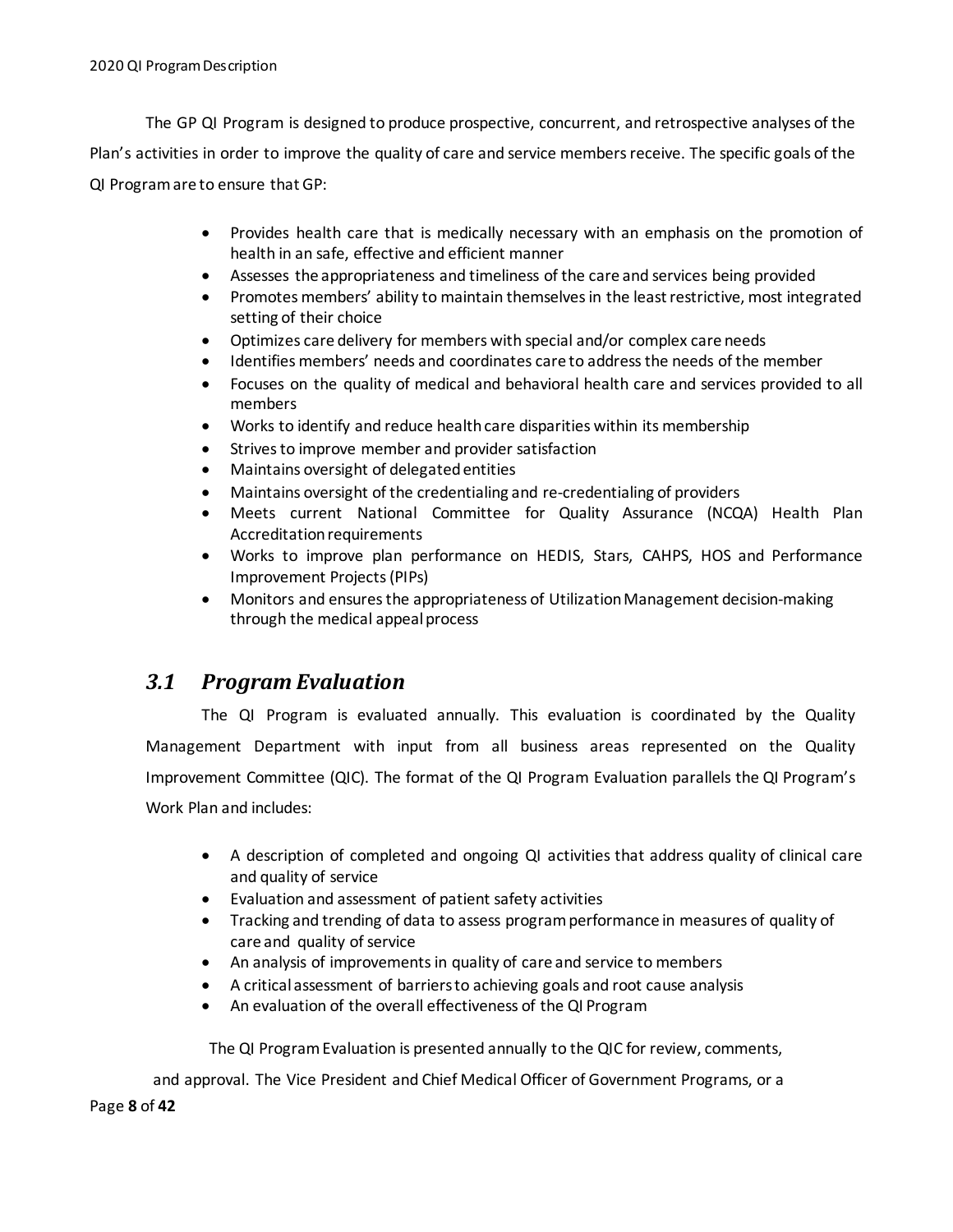designee, annually presents the QI Program Evaluation to the Horizon Healthcare of New Jersey Board of Directors.

# <span id="page-8-1"></span><span id="page-8-0"></span>**4. Structure of the QI Program**

## *4.1 Governing Body*

Horizon Healthcare Services Inc.'s (the "Parent") subsidiary companies report into the Parent organization. The Parent and its subsidiary companies have administrative service agreements with each other wherein the subsidiaries utilize staff, policies and procedures and other items from the Parent. The subsidiary companies that comprise the Government Programs division include Horizon Healthcare of New Jersey, Inc. and Horizon Healthcare Services, Inc. d/b/a Horizon Blue Cross Blue Shield of New Jersey. Horizon Healthcare Services is the contracting entity for the Medicare Supplemental, Medicare Advantage HMO, MA PPO and Part D product lines. Horizon Healthcare of New Jersey is the contracting entity for the FIDE-SNP HMO and Medicaid HMO product lines.

The Parent's Board of Directors (the "Board") is the governing body of the Horizon BCBSNJ enterprise, and is accountable for the GP QI Program. The Quality Committee of the board reviews and approves the GPQI Program Description annually.

The board has assigned responsibility for the QI Program to the Executive Vice President, Government Programs & Operations who has assigned responsibility to the Vice President and Chief Medical Officer (VP/CMO) of Government Programs. The VP/CMO has the authority over and responsibility for the development and implementation of the QI Program. The Government Programs Medical Director assigned to support the Quality Management Department, who reports to the VP/CMO, has direct oversight of the development and implementation of the QI Program. The VP/CMO has delegated the chairmanship of the QIC to the Government Programs medical director assigned to support the Quality Management Department. The QIC is responsible for the day-to-day approval, monitoring and evaluation of the GP QI Program.

## *4.2 Committees*

<span id="page-8-2"></span>Page **9** of **42** The organizational structure of GP committees supports the implementation of the QI Program. Each committee has a charter that outlines the purpose, scope, meeting frequency, and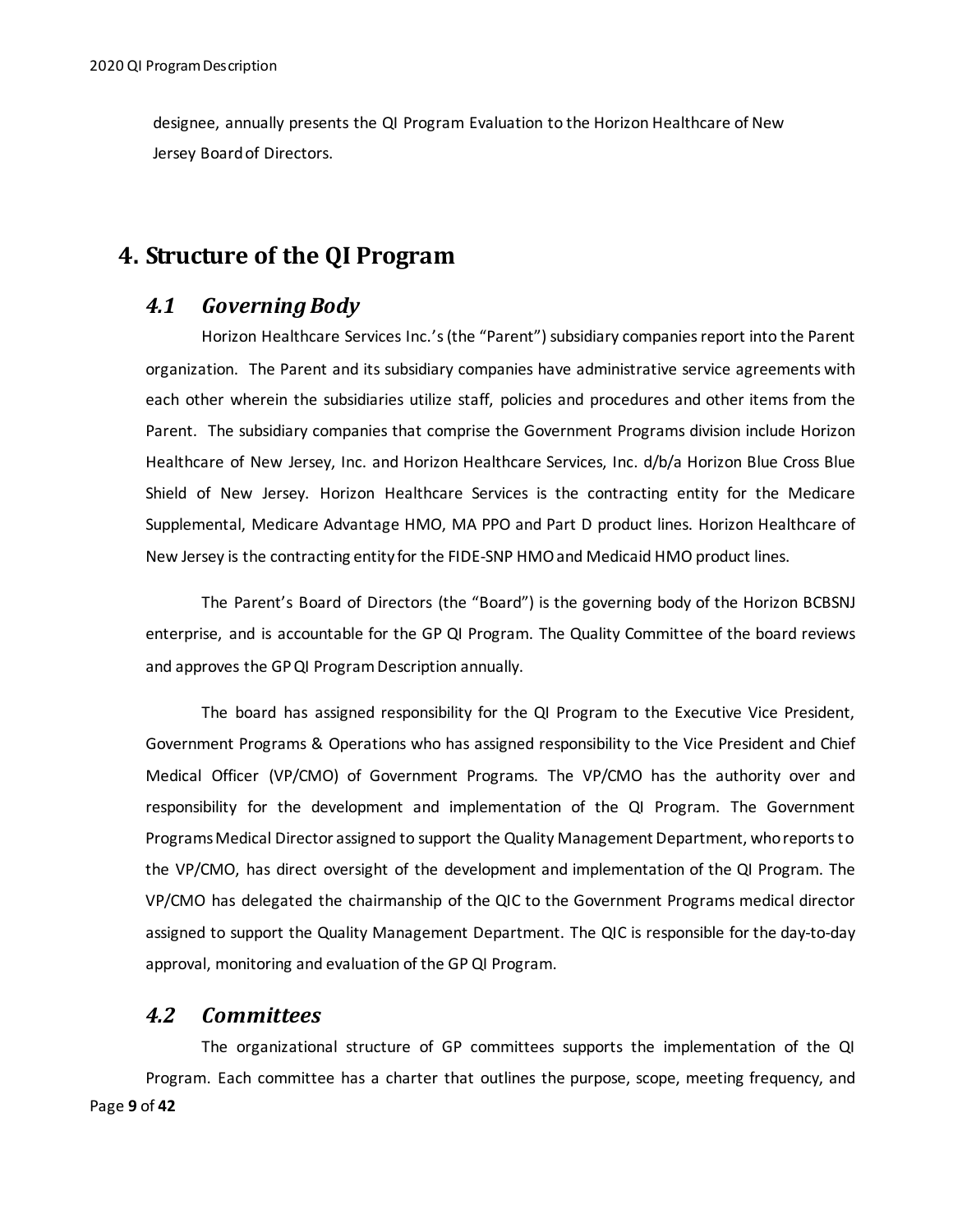composition. Below are descriptions of the Quality Improvement Committee and subcommittees/workgroups that report to the QIC.

### **Quality Improvement Committee (QIC)**

The QIC's purpose is to oversee all GP QI activities. The QIC is a multidisciplinary committee that meets on a regular basis, at least 6 times per year. This frequency is sufficient to demonstrate that the committee is following up on all findings and required actions. The role, structure, and function of the committee are specified in its charter. Annually, the charter is revised as needed and approved by the committee. Recorded meeting minutes document the committee's activities, findings, recommendations and actions.

The QIC is accountable to the Quality Board of Horizon BCBSNJ. Quarterly, the activities, findings, recommendations and actions of the QIC are reported to the Quality Board. There is active participation on the QIC from network providers. At least one participating provider attends all QIC meetings.

• Healthcare Disparities Workgroup

The Healthcare Disparities Workgroup meets at least 6 times per year. The purpose of this workgroup is to reduce health care disparities within its membership. The workgroup brings together a cross-functional team that reviews data, develops and implements interventions, conducts barrier analysis and measures the impact of interventions put in place to decrease health care disparities.

• Physician Advisory Committee (PAC)

The PAC meets quarterly. The purpose of this committee is to identify issues of concern to the physician community and identify opportunities for optimizing patient care. The PAC meetings are combined with the Utilization Management/Case Management Committee.

• Dental Committee (Special Needs and Oral Advisory)

This committee advises on and reviews issues pertinent to the delivery of oral health care services to special needs members. This committee advises GP of changes and advances in the treatment of oral health care issues that are unique or prevalent with this population. The committee advises and reviews benefits and services GP provides to its special needs members as well as new or existing policies. This may or may not involve quality of care issues. This committee meets quarterly.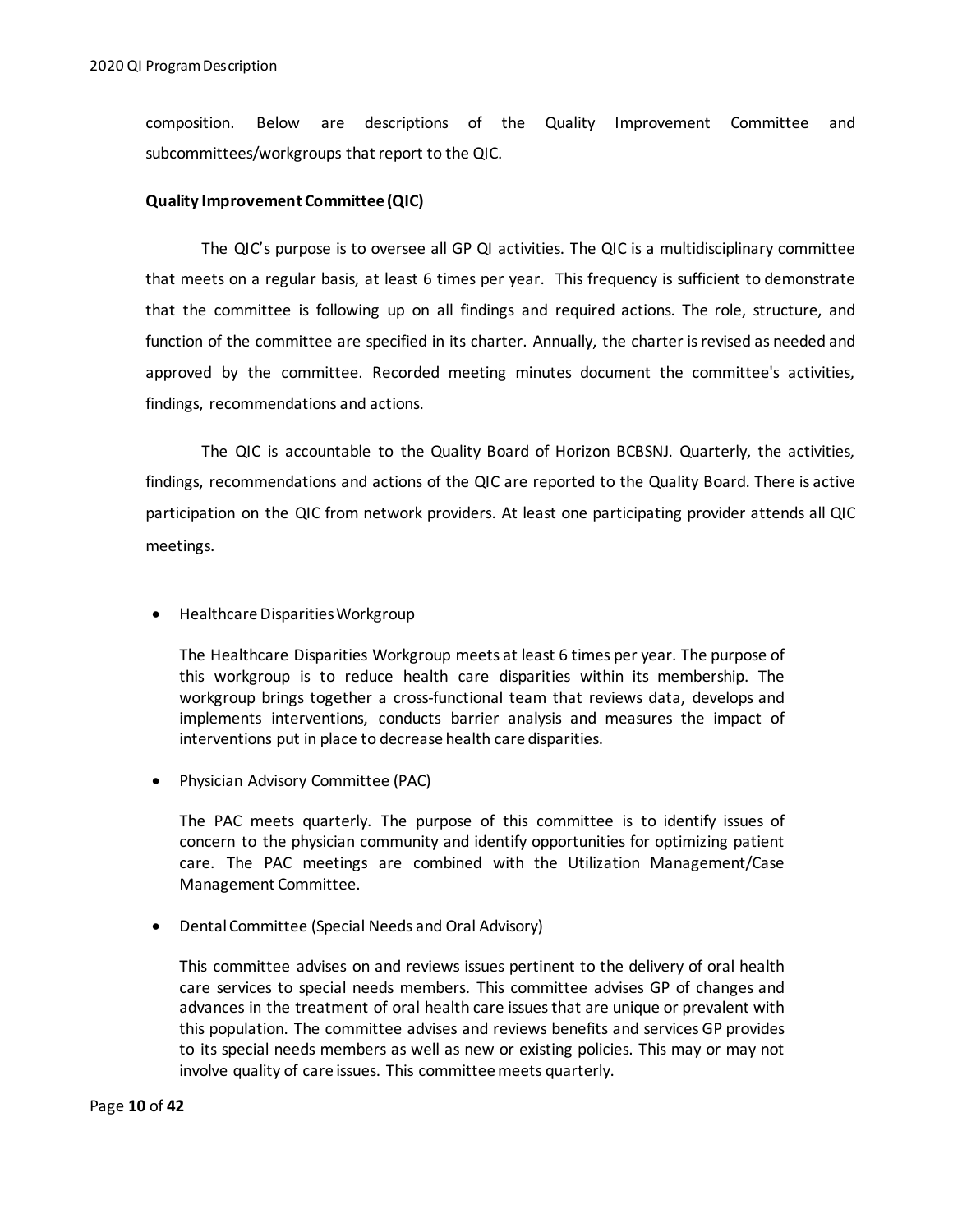• Delegated Vendor Oversight Committee (DVOC)

The DVOC is an interdisciplinary subcommittee that provides oversight of delegated vendors performing services on GP's behalf for both health care and non-health care contracts. The committee meets at least eight times per year.

• Medicare Star Rating Subcommittee

The Medicare Star Rating Subcommittee is an interdisciplinary committee that meets ten times per year and oversees efforts aimed to improve the quality and cost effectiveness of the care and services GP provides to Medicare beneficiaries. The committee coordinates GP efforts that focus on improving the plan's Medicare Star Rating and CAHPS scores.

• HEDIS Workgroup

The HEDIS workgroup is an interdisciplinary team that provides oversight for efforts aimed at improving the quality and cost effectiveness of the care and services GP provides to all members. The workgroup coordinates GP efforts focused on improving the plan's Medicare and Medicaid HEDIS performance. This workgroup meets six times per year.

• Utilization Management/Case Management Committee (UM/CM)

The purpose of the UM/CM committee is to ensure high-quality, cost-effective health care for all GP members. The committee is responsible to review the management of Medicare and Medicaid health services to support GP's vision of improving quality and enhancing the member experience. The UM/CM Committee meets at least ten times per year.

• Managed Long Term Services & Supports Committee (MLTSS)

The purpose of the MLTSS committee is to provide oversight to the Horizon NJ Health MLTSS Quality Program. The committee reviews the program's progress toward its goals to systematically monitor, assess, track, trend and improve the quality of care, service, health status and safety of MLTSS members. The committee meets at least on a quarterly basis.

• Fully Integrated Dual Eligible Special Needs Plan Committee (FIDE-SNP)

The purpose of the FIDE-SNP committee is to provide oversight to the Horizon NJ TotalCare (HMO D-SNP) Quality Program. The committee reviews the program's progress towards its goals to systematically monitor, assess, track, trend and improve the quality of care, service, health status and safety of the FIDE-SNP members and ensure compliance with stated program activities according to the Centers for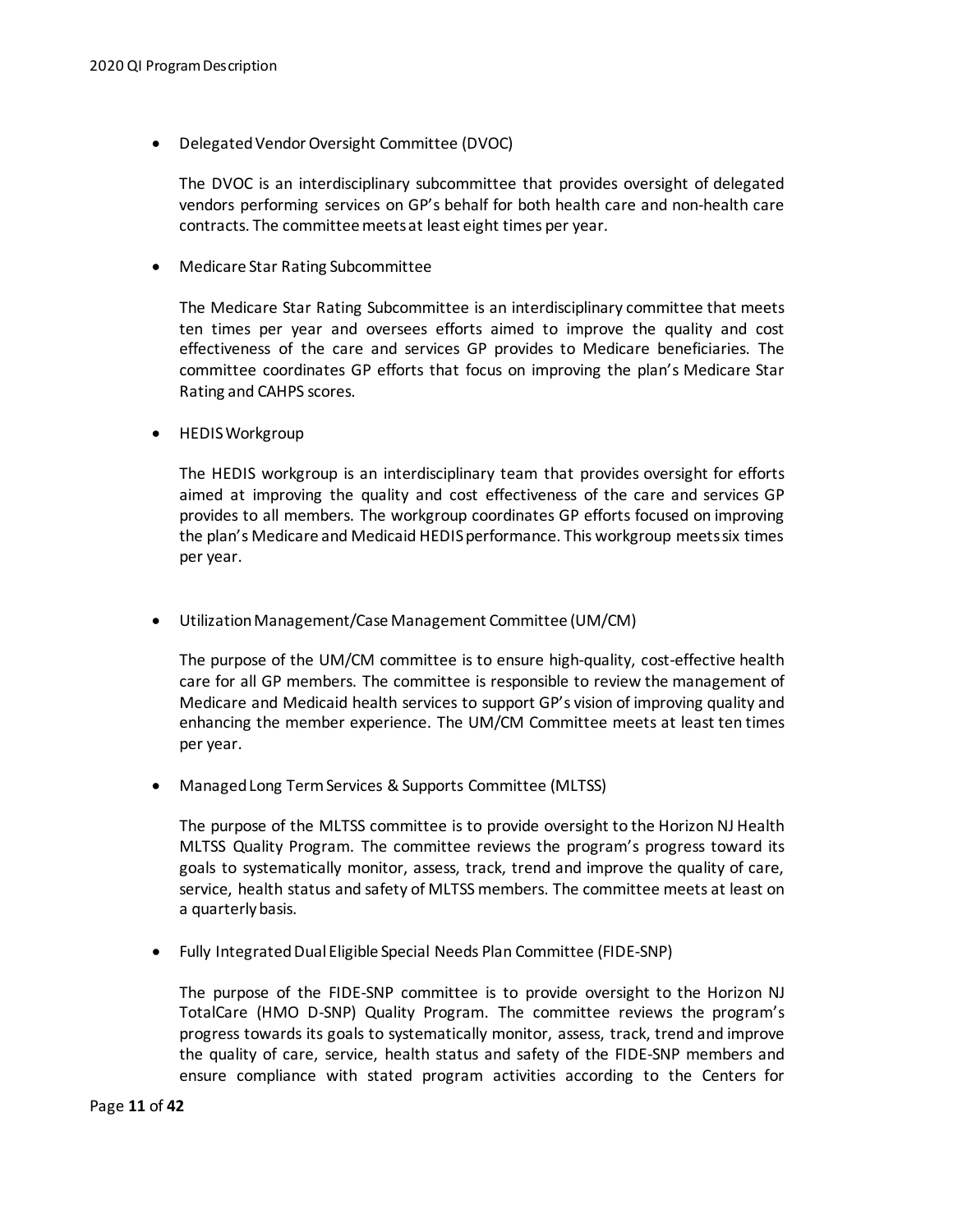Medicare & Medicaid Services' (CMS) FIDE-SNP Model of Care (MOC). The FIDE-SNP Committee meets at least four times per year.

• MLTSS & FIDE-SNP Community Advisory Committee (MLTSS & FIDE-SNP CAC)

The MLTSS & FIDE-SNP CAC is comprised of MLTSS and FIDE-SNP leadership as well as providers from the communities that serve GP MLTSS and FIDE-SNP membership. CAC meetings allow GP to share information about the operations and performance of the MLTSS and FIDE-SNP programs with community providers, while allowing them to share their experiences related to the programs with GP. The MLTSS & FIDE-SNP CAC meets at least four times per year.

• Administrative Policy Approval (APA) Subcommittee

The APA Subcommittee meets monthly, and the purpose of the committee is to review and approve all GP Administrative Policies and Procedures.

• Quality Peer Review Committee (QPRC)

The goal of the QPRC is to ensure members receive quality health care and excellent service. QPRC meets at least six times per year - and on an ad hoc basis - to review potential quality of care and service issues involving GP members.

• Member Services Satisfaction Committee (MSSC)

The MSSC is a multidisciplinary committee, focusing on issues related to member satisfaction in order to create proactive action plans to address the identified barriers to providing GP members with the highest quality experience. The MSSC reviews reports focused on call center performance, member grievances, and claims as well as appeals associated with these issues. The MSSC reviews CAHPS results and other member satisfaction survey results so that the committee can coordinate interventions aimed at improving member experience. The committee also determines areas of service with the greatest effect on member satisfaction, and identifies areas of opportunity to increase quality of care through quality initiatives. This committee meets at least quarterly.

• Community Health Advisory Committee (CHAC)

The purpose of the CHAC is to provide a vehicle for community review and advice on matters related to health care education, outreach, and promotion affecting GP members. Meetings are held in both English and Spanish. The CHAC meets quarterly.

• Provider Service Satisfaction Committee (PSSC)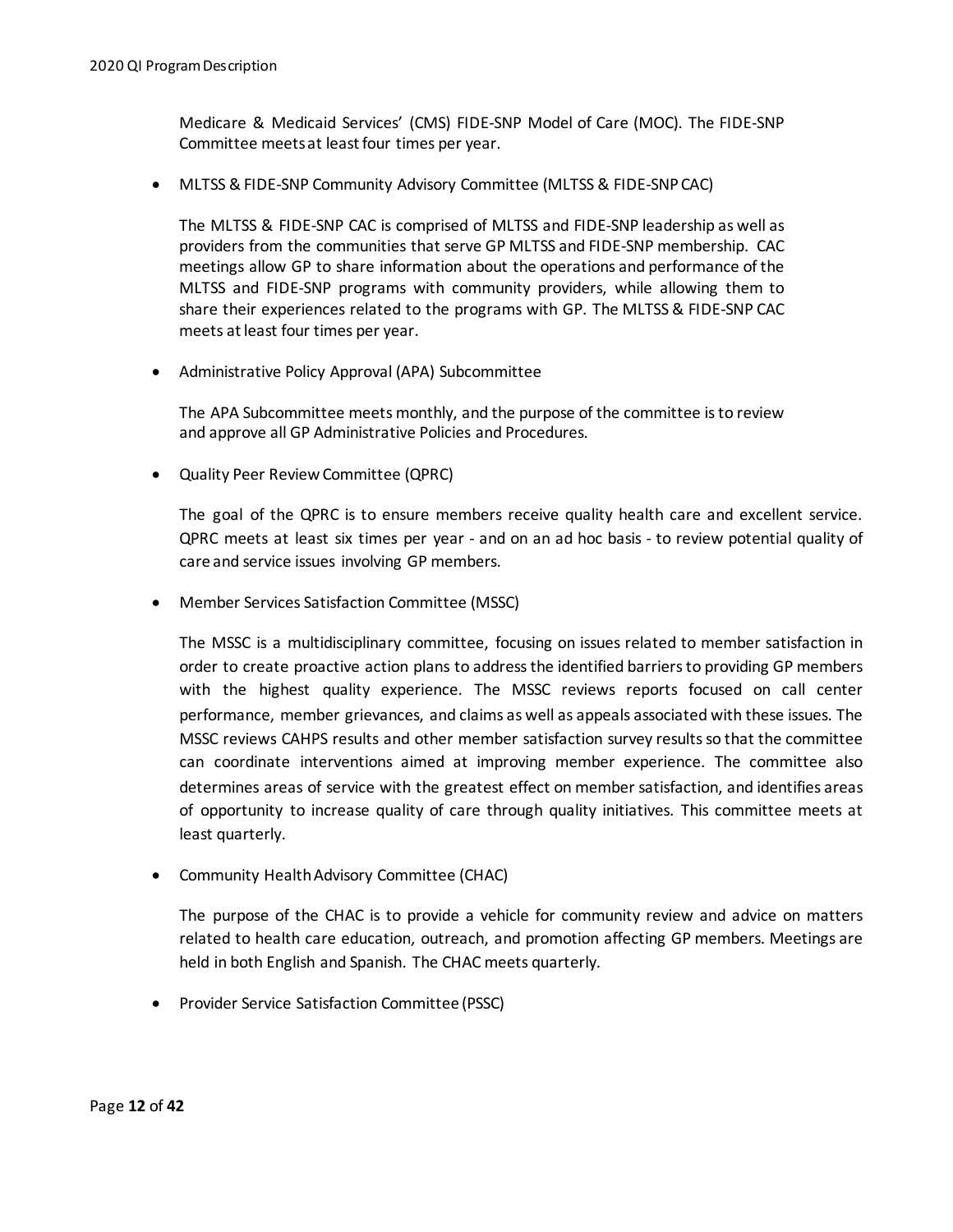The purpose of the PSSC is to oversee and ensure provider satisfaction with GP. The PSSC committee reviews grievance and appeal data and specific issues related to provider satisfaction. The committee meets on a quarterly basis.

• Credentials Committee

The Credentials Committee is a committee within the Horizon BCBSNJ Quality Improvement Committee (QIC), established to implement and oversee credentialing, re-credentialing, certification, and/or re-certification of physicians, health care professionals, facilities and ancillary providers. The Credentials Committee is empowered by Horizon Healthcare Service's, Board of Directors and the Horizon Healthcare of New Jersey Board of Directors, the management of GP and the QIC with decision-making authority on matters pertaining to provider credentialing and re-credentialing. This committee meets at least 10 times per year.

• Pharmacy and Therapeutics (P&T) Committee (Medicaid)

The Medicaid P&T Committee is responsible for clinical support of the Horizon NJ Health Medicaid Pharmacy Program. The P&T Committee is comprised of primary care and specialty physicians, pharmacists and other health care professionals. The Medicaid P&T Committee provides input on pharmaceutical management procedures and on developing, managing, updating and administering the Drug Formulary System. The Medicaid P&T Committee meets at least quarterly.

• Pharmacy and Therapeutics (P&T) Committee (Medicare)

The Medicare P&T Committee is responsible for clinical support of the Horizon BCBSNJ Medicare Pharmacy Program, including FIDE-SNP. The P&T Committee is comprised of primary care and specialty physicians, pharmacists and other health care professionals. The Medicare P&T Committee provides input on pharmaceutical management procedures and on developing, managing, updating and administering the Medicare Formulary. The Medicare Formulary development and maintenance is delegated to the Pharmacy Benefit Manager, Prime Therapeutics, and is overseen by the Prime P&T Committee with active participation by the Horizon BCBSNJ Medicare Pharmacy Program. The Medicare P&T Committee meets at least quarterly.

# *4.3 Inclusion of Participating Providers in the QI Program*

<span id="page-12-0"></span>Page **13** of **42** Horizon BCBSNJ providers are included as voting members of the QIC. Participating providers are also voting members of GP Utilization Management/Case Management Committee, Physician Advisory Committee, Pharmacy and Therapeutics Committees, Dental Advisory Committee and Quality Peer Review Committee. Participating physicians and other providers are kept informed about the written QI Program Description available in provider newsletters and on the plan's website at **horizonNJhealth.com/for-providers**. Providers can also access information in the Provider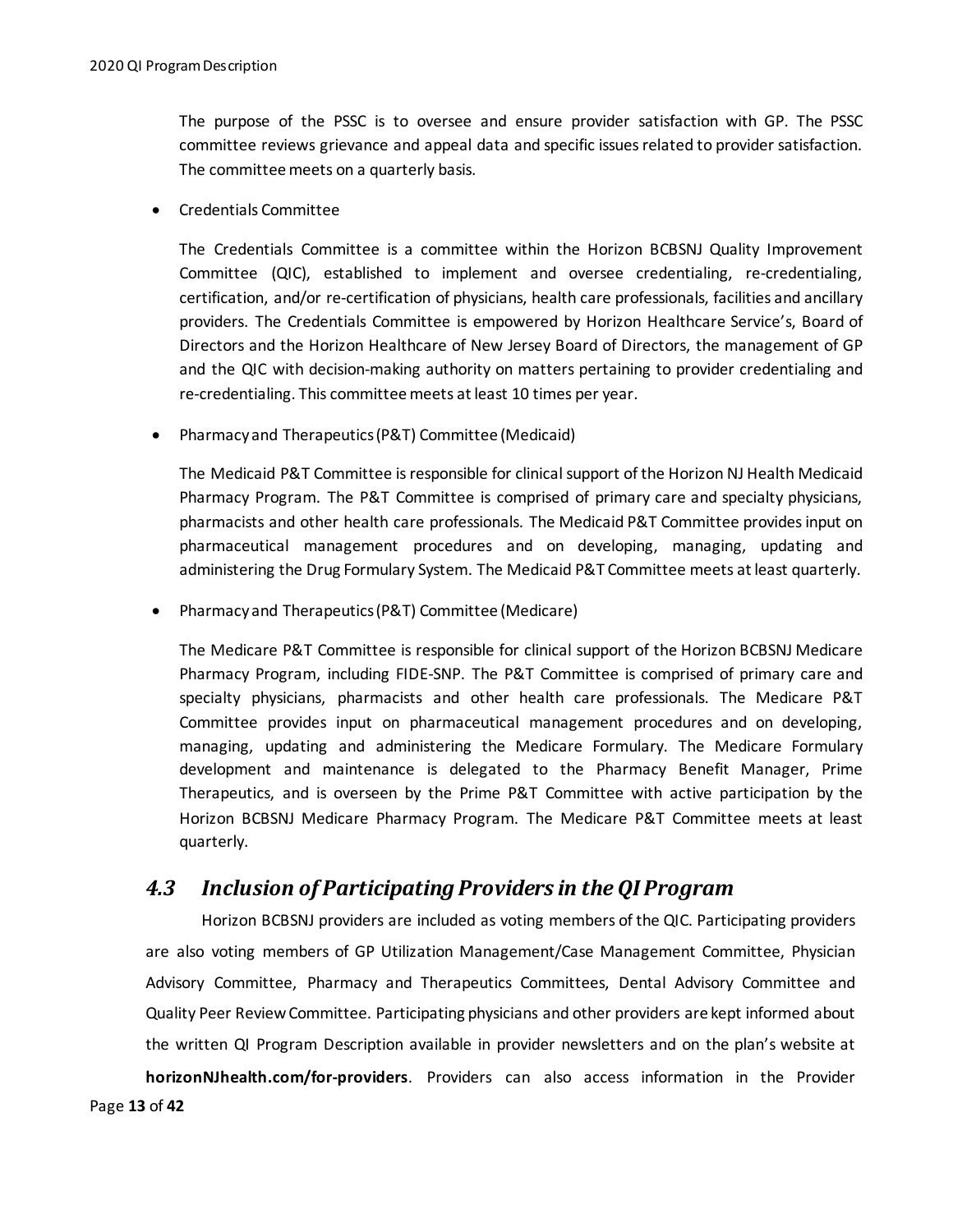Administrative Manual about how they can be included in the design, implementation, review and follow up of GP QI activities.

## <span id="page-13-0"></span>*4.4 GP Organizational Chart*

See Attachment 3 2019 GP Committee Organization Chart, Attachment 4 for the GP Executive Organizational Chart and Attachment 5 for the Quality Management Department's Organizational Chart. Due to the expansion of the Quality Management Department, the Quality Management Clinical Operations Organizational Chart, the Quality Management Performance Improvement and Reporting and the Quality Management and Administration Organizational Chart are reported separately. In October 2019, the Commercial Quality team members merged with the GP Quality Management Operations Division. In doing so, the teams can share best practices and also leverage resources that will yield positive outcomes for Horizon BCBSNJ members.

## <span id="page-13-1"></span>*4.5 QI Program's Resources*

The GP QI Program has the full support of GP's executive leadership. To demonstrate this support, leadership approved an expansion in staffing and a reorganization of the Quality Management Department, which occurred in 2019. In addition to the support provided by GP executive leadership, all departments within the division contribute to the success of the QI Program through their focus on quality in their daily activities and their participation in the QIC.

With the expansion and reorganization of the Quality Management Department, continuing into 2020, and the existing GP health services structure, the QI Program will have sufficient material resources and staff with the necessary education, experience and/or training to effectively carry out the QI Program's activities. In addition, the Quality Management Department has access to consultants who provide activities such as statistical analysis, business process improvement recommendations, quality related education and accreditation preparation support. To maintain and improve quality performance, Horizon BCBSNJ monitors all current and planned initiatives to assess current and future staffing needs. This opportunity ensures that the appropriate staff is in place to adequately address the needs of the quality improvement efforts. Below are descriptions of the key roles within GP that support the QI Program.

#### **QI Programs Staffing:**

Page **14** of **42 Vice President and Chief Medical Officer (VP/CMO)**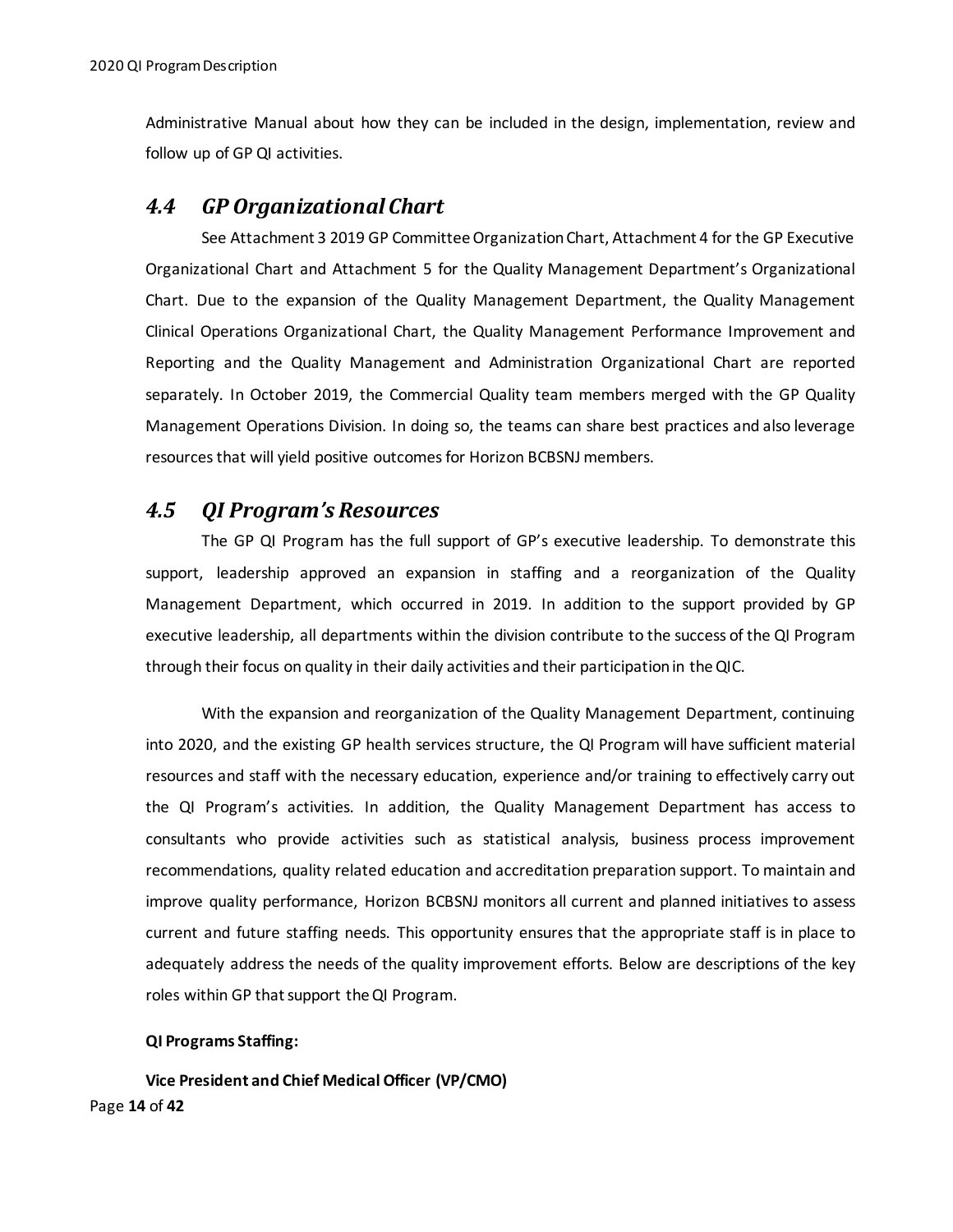The VP/CMO of GP is a board-certified New Jersey licensed physician with a master's degree in public health, experienced in health insurance, health care consulting, NCQA accreditation and pharmaceutics. The VP/CMO is responsible for the design and implementation of the QI Program. The VP/CMO provides quarterly reports to the Quality Subcommittee of the Horizon Healthcare of New Jersey Board of Directors, which details the quality-related activities of GP and the QIC. This reporting may be delegated to the medical director of the Quality Management Department.

#### **Executive Medical Directors**

The executive medical directors provide senior level leadership and direction, and contribute to Quality Management initiatives, including Accreditation and CMS Star programs, as well as furnishing strategic and UM oversight of GP lines of business. The executive medical directors establish and implement utilization standards, provide overall medical expertise to ensure continuous quality improvement, work to ensure that cost-effective services are provided to members, maintain effective provider relations and develop clinical innovations.

#### **Senior Medical Directors/Medical Directors/Dental Director**

The Senior Medical Directors, Medical Directors and Dental Director provide support to the QI Program and the Quality Management Department. They are involved in the evaluation of the clinical and service functions of GP including, but not limited to, clinical practice guidelines, grievances, and quality of care referrals, HEDIS/Stars/CAHPS/HOS initiatives and corrective action plans (CAP).

#### **Quality Management Coordinator**

The Quality Management Coordinator is a board-certified New Jersey licensed physician who has a master's degree in public health. The coordinator has experience in UM, Quality Management, managed care operations, MLTSS, Medicare and Fully Integrated Dual Eligible Special Needs Programs. The QM coordinator reports to the GP VP/CMO and is responsible for the creation and execution of the QI Program Description, work plan, and annual evaluation, as well as all the functions carried out by the Quality Management Department. The QM Coordinator or designee chairs the QIC and is a voting member of select QIC subcommittees. The QM Coordinator's representation and voting rights on QIC subcommittees may be delegated to medical directors within GP or a director within the Quality Management Department.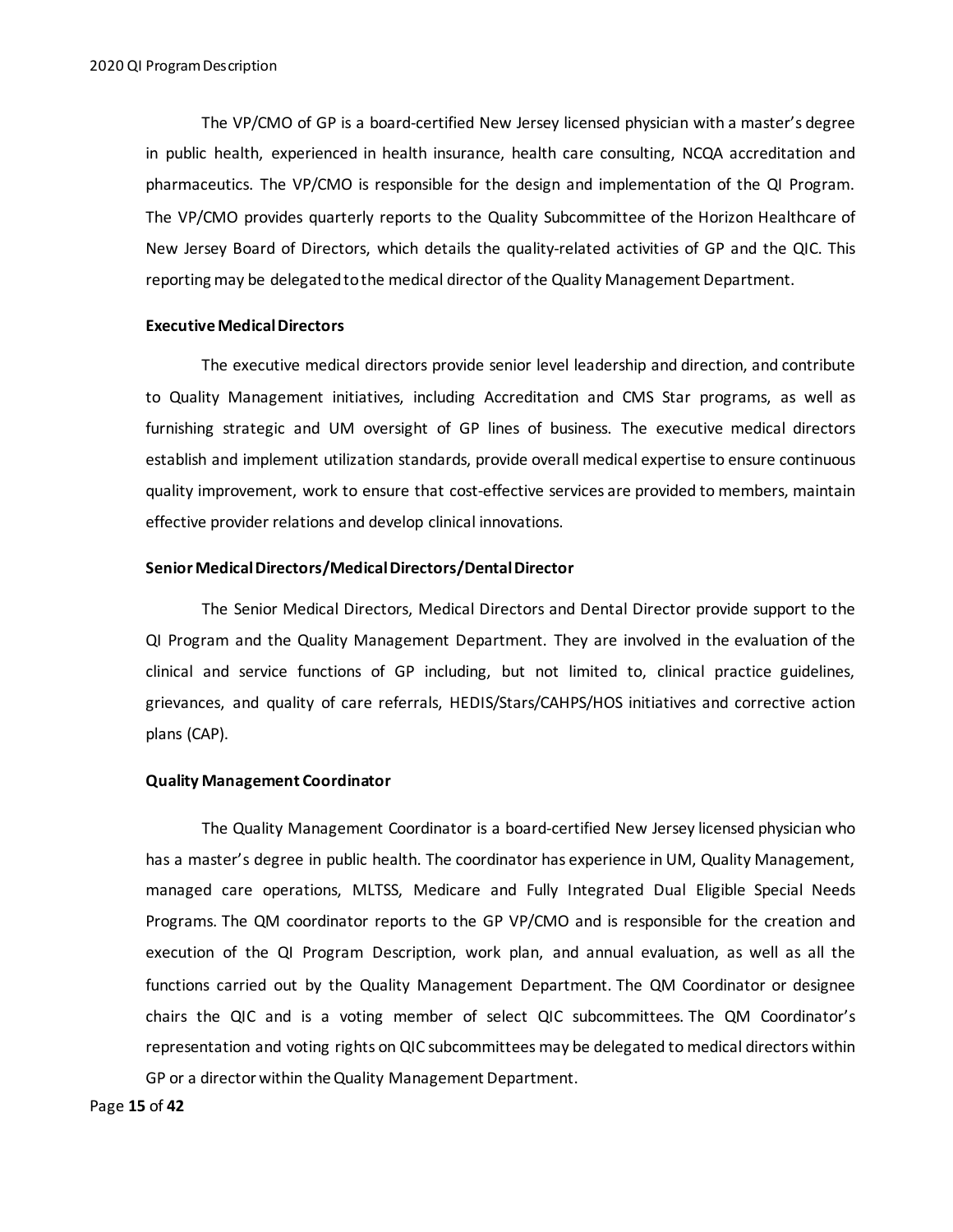#### **Director, Quality Management Performance Improvement and Reporting**

The Director of the Quality Management Department reports to the executive medical director of the Quality Management Department. The Director has experience leading HEDIS and Star Rating initiatives for large health plans as well as coordinating quality transformation efforts within institutions and provider groups. The Director is responsible for assisting in the planning and direction of the QI Program and Quality Management Department functions. The Director is also responsible for the oversight and function of the business areas within the Quality Management Department including Star Rating/HEDIS/CAHPS/HOS, pay for performance and population health. The Director develops departmental reports and presents these reports, along with the medical director, to the GP leadership team directly and through the committee reporting structure. The Director represents the Quality Management Department on GP committees and may serve as the Quality Management Medical Director's designee when the Medical Director is not present.

#### **Director Quality Management Clinical Operations**

The Director of Quality Management Clinical Operations reports to the Medical Director of the Quality Management Department. The Director is a licensed professional registered nurse and has experience in health plan management for UM, CM and appeals. The Director is responsible for assisting in the planning and direction of the QI Program and Quality Department functions specific to clinical operations. The Director is also responsible for the oversight and function of the business areas within the Quality Management Department including medical UM appeals audits, and quality of care referrals and quality of care. The Director develops departmental reports and presents these reports, along with the Medical Director, to the GP leadership team directly and through the committee reporting structure. The Director represents the Quality Management Department on GP committees and may serve as the Quality Management medical director's designee when the medical director is not present.

### **Director Quality Management Improvement Operations**

The Director of the Quality Management Improvement Operations Department reports to the Executive Medical Director of the Quality Management Department. The Director has experience in Continuous Quality Improvement (CQI) methodology, state contractual requirements, and NCQA, DMAHS and CMS quality standards. The Director has a master's degree in business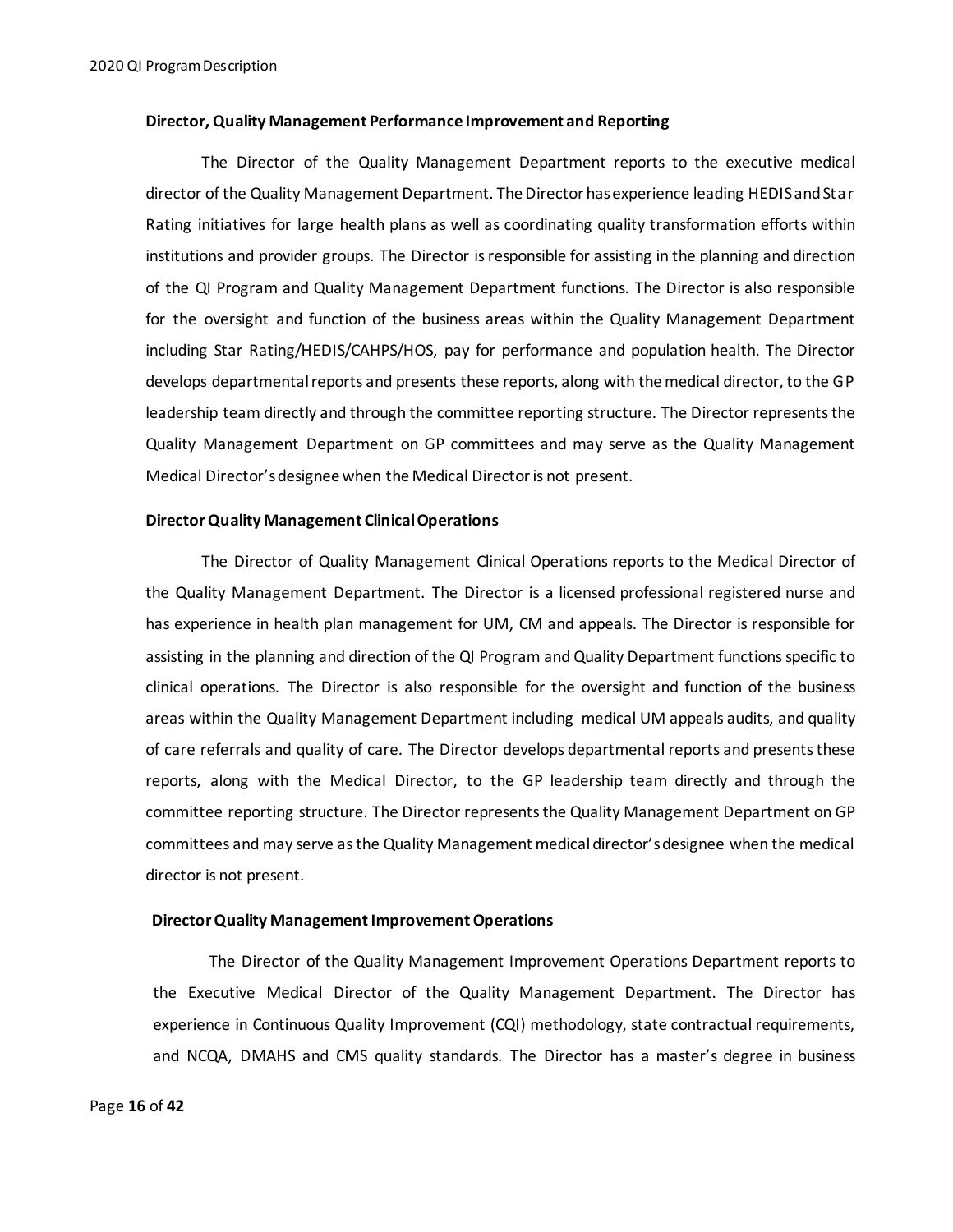administration, with concentrations in management information systems and risk management. The Director is responsible for design, development, and implementation of on-going improvement and maintenance of quality improvement initiatives necessary for attaining NCQA accreditation, and meeting CMS and DMAHS contractual requirements. The Director provides leadership for implementing, monitoring and evaluating the Quality Improvement Program for GP. The Director also leads and directs processes and overall quality improvement activities that produce better patient care and more efficient operations. They also develop programs to review and evaluate patient care and outcomes. The Director represents the Quality Management Department on GP committees and may serve as the Quality Management Medical Director's co-chair.

### **Director Clinical Behavioral Health Services**

The Director of Clinical Behavioral Health Services reports directly to the Vice President of Behavioral Health. The Director has a doctoral degree in social work and is a licensed clinical social worker. The Director is responsible for GP'stransition from delegated behavioral health services to internal management of services and benefits beginning January 1, 2020. The Director monitors the effectiveness of behavioral health care services including utilization management, Medicare Case Management and all Quality Management activities related to behavioral health. Internal management of behavioral health services allows GP to be in a stronger position to work directly with providers and health systems to improve integration of physical and behavioral health care for our members.

#### **Quality Management Department Managers**

Quality Management Department managers report to the Director or Medical Director of the Quality Management Department. GP Quality managers are comprised of nurses, social workers and non-clinicians with backgrounds in quality assurance, compliance, analytics and State Health Department operations. Managers are responsible for routine operations within their scope of accountability. Managers have specific business areas within the Quality Management Department that they oversee including member and provider grievances and appeals quality peer review, audits, HEDIS/Star Rating performance, quality policy revisions, accreditation, quality assurance and quality related compliance.

#### **Quality Management Department Supervisors**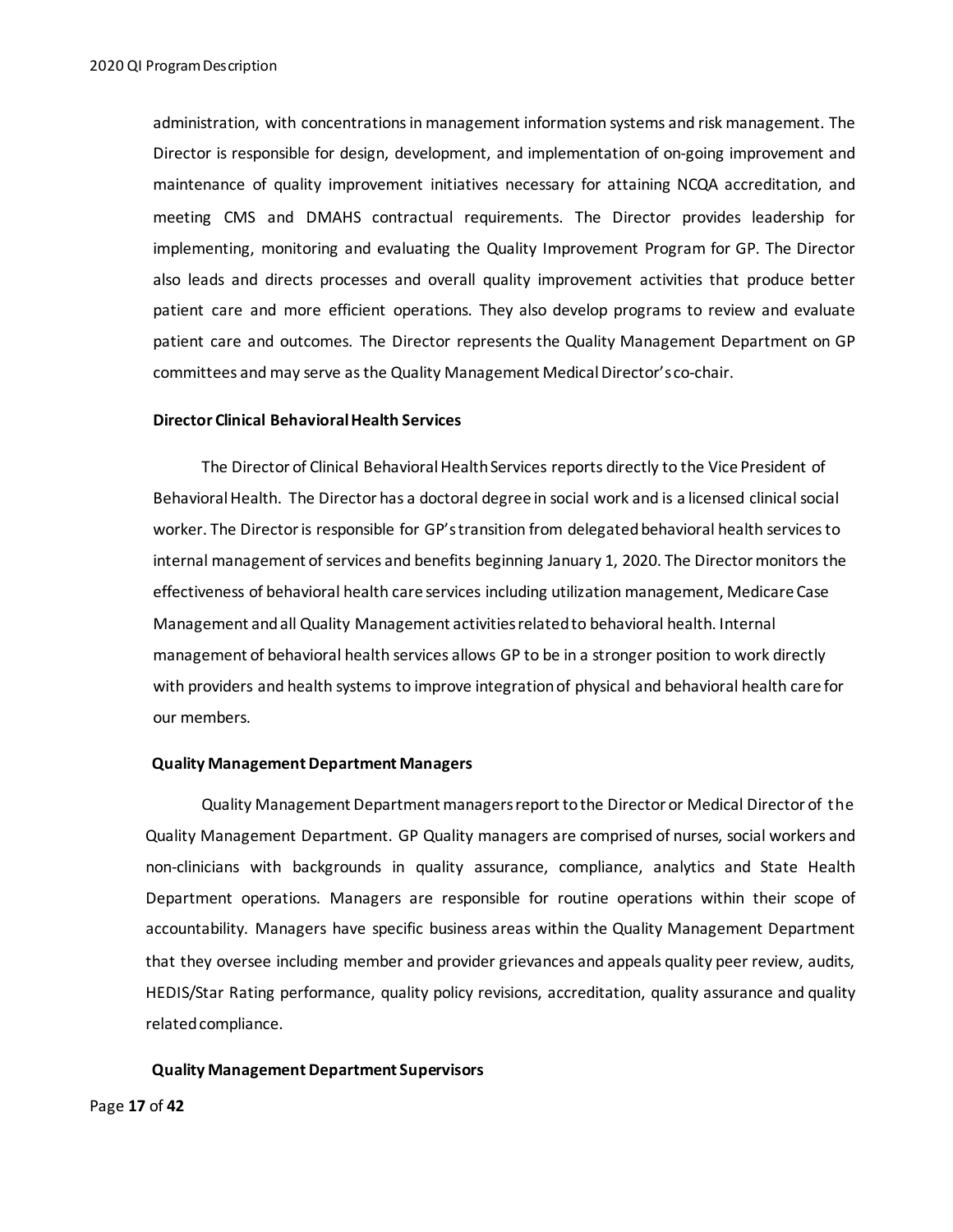Supervisors within the Quality Management Department report to Managers or Directors. GP Quality Management Department supervisors include both clinicians (RNs and LPNs) and nonclinicians. The Supervisors are responsible for ensuring that the Quality Management Department's staff completes daily operations as outlined within policies and procedures.

#### **Quality Management Department Subject Matter Experts, examples include but are not limited to;**

### **Accreditation Specialists**

The accreditation specialists support the Quality Management Department's goal of improving the quality of health care for its members through ongoing monitoring of compliance with accreditation standards and regulatory requirements. The specialists work with all business areas, as well as with delegated vendors, to ensure that their work and reporting supports all applicable NCQA Health Plan Accreditation Standards.

#### **PIP Specialists**

There is a dedicated team responsible for assisting in the design, implementation, execution, analysis, and reporting of State and CMS required PIPs. They lead the Quality Management Department, as well as other GP departments and external collaborators, in the work required to successfully achieve the goals of each of QI project.

### **Health Data Analysts**

Health data analysts perform research, analysis, programming, implementation and coordination to ensure accurate and timely reporting for the Quality Management Department. The responsibilities include, but are not limited to, analyze reporting, development of databases and reports that are responsive to department needs, review and coordinate all data requests to ensure data consistency and accuracy, utilize various software packages to extract and analyze data, provide support and education to all Health Services departments on data requirements and needs for quality activities.

### **Quality Outreach Specialists**

Quality Outreach Specialists are responsible for the coordination, implementation and monitoring of all Medicaid and Medicare (Star Rating) HEDIS member and provider outreach, engagement and intervention. This position is also responsible for assisting the manager of Outreach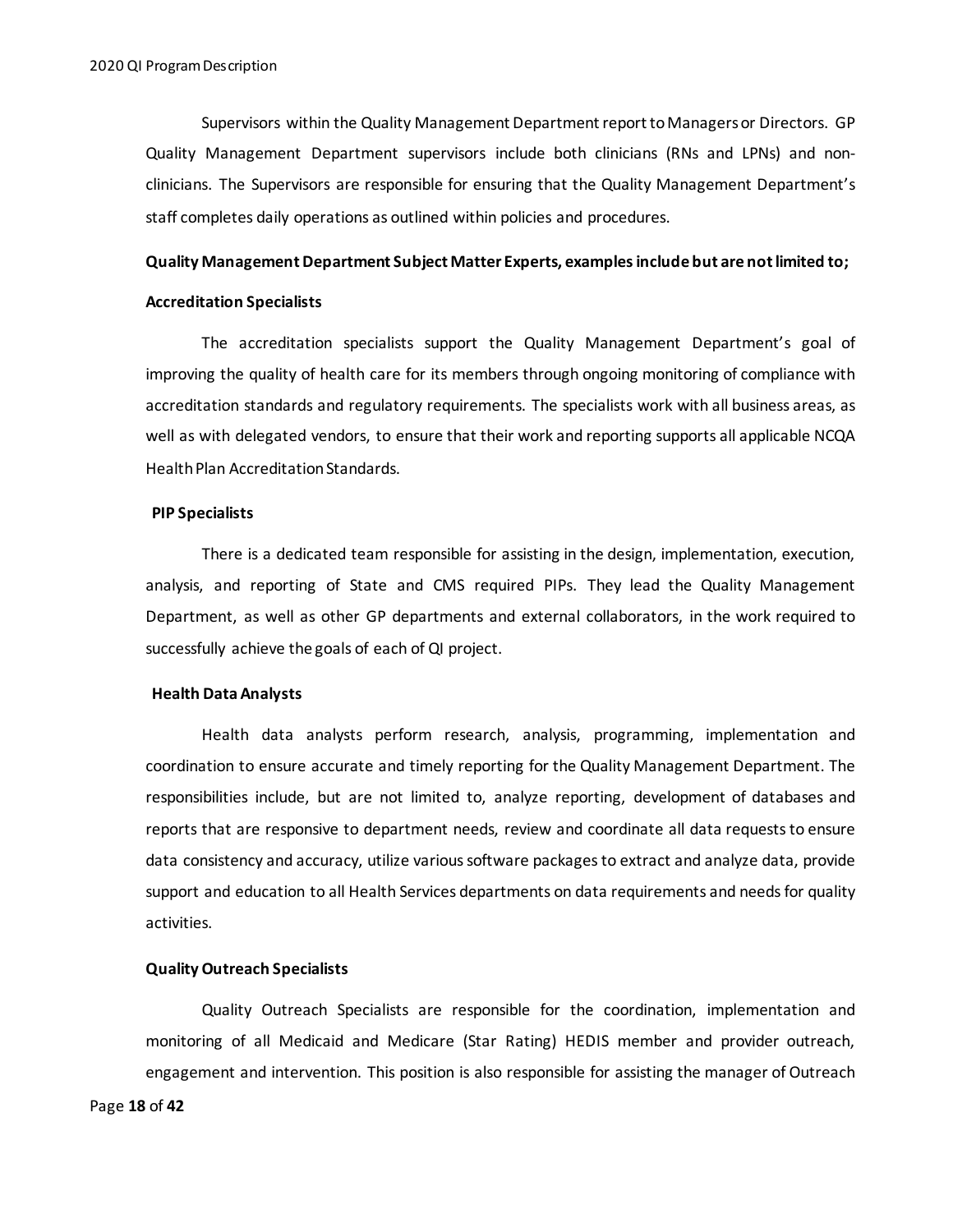& Interventions in operationalizing all initiatives to improve HEDIS performance by working with internal and external stakeholders.

Additionally, the QI program pursues an integrated approach to achieving ongoing improvements in the quality of care and service delivered to members. Staff in the Quality Department work closely with the following departments:

**Provider Contracting & Strategy (PC&S**) works with Quality Management to ensure that the tools to assess the access and availability of practitioners and providers are adequate, that practitioners/providers comply with the QI program, that clinical materials distributed to practitioners are understandable and useful, and that practitioners understand members rights and responsibilities and treat enrolled members accordingly.

**Clinical Services Operations** includes Care, Case and Disease Management and UM. Care, Case Disease Management staff identifies and refers potential quality issues to the Quality Management Department for investigation, recommends benefit enhancement, approves clinical practice guidelines and participates in the QIC.

**Delegate Vendor Oversight (DVO) and Quality Management** staff work collaboratively in the review of Quality Management initiatives with delegates and ensures compliance with the NCQA standards. In addition, DVO provides oversight of the activities and responsibilities of delegated vendors to ensure quality health care is provided to members.

## <span id="page-18-1"></span><span id="page-18-0"></span>*4.6 External Quality Review*

## **4.6.1 Department of Medical Assistance and Health Services (DMAHS) and the Island Peer Review Organization (IPRO)**

On behalf of the New Jersey DMAHS, IPRO conducts oversight activities of Horizon NJ Health and Horizon TotalCare (HMO D-SNP). Annually, IPRO conducts an assessment of Horizon BCBSNJ operations to determine if Horizon BCBSNJ has implemented and operationalized State-mandated contractual requirements. The Quality Management Department is responsible for Horizon BCBSNJ's preparation, the submission of documentation and the coordination of the onsite assessment. After the annual assessment is completed and Horizon BCBSNJ receives feedback from DMAHS/IPRO, corrective action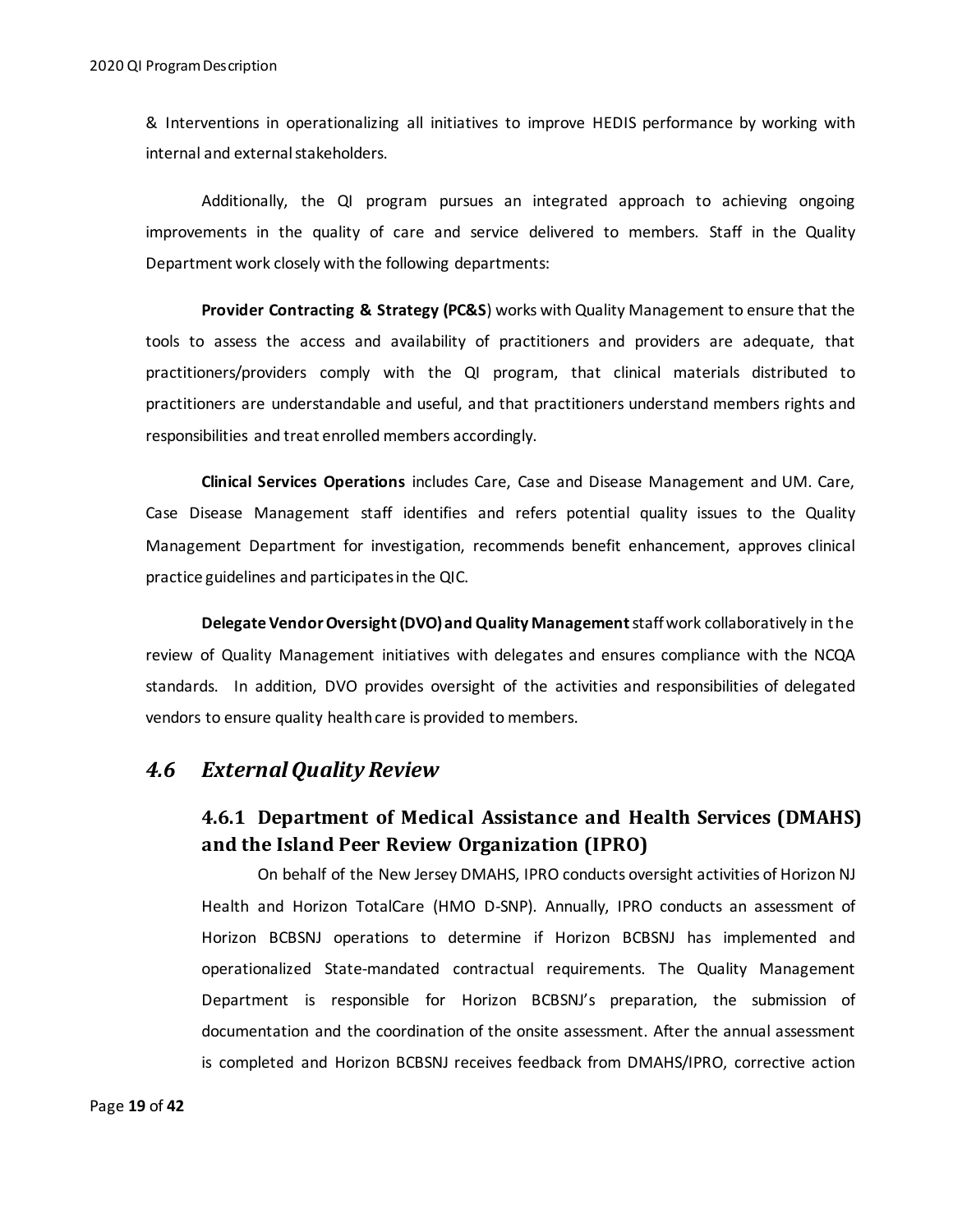plans are created and executed to address the opportunities for improvement that were highlighted in IPRO's report. These corrective actions are monitored by the QIC through their completion.

Additionally, as a follow up to the annual assessment, the plan receives a Quality Technical Report (QTR) each year from IPRO that aggregates and analyzes relevant data to draw conclusions on quality, timeliness and access to Medicaid managed care services. IPRO is required to make improvement recommendations as a part of its external quality review activities and then discuss how the managed care organization addressed those recommendations in the next annual QTR.

DMAHS/IPRO also has oversight of additional Horizon BCBSNJ activities including focused studies, audits to evaluate the quality of care received by the publicly insured enrolled in managed care, HEDIS performance, CAHPS performance and evaluation of Horizon BCBSNJ's Performance Improvement Projects (PIPS).

In addition to the external quality reviews performed by the State, GP undergoes quality reviews/audits performed by CMS and NCQA. Horizon BCBSNJ ensures CMS required QIPs and CIPS are approved by CMS. Horizon BCBSNJ maintains compliance with NCQA Health Plan Accreditation standards and the plan's Medicaid and Medicare lines of business are assessed by NCQA as part of the health plan accreditation process.

### <span id="page-19-0"></span>**4.6.2 Centers for Medicare & Medicaid Services (CMS)**

CMS evaluates Organizational Determinations, Appeals and Grievances (ODAG) annually in two specific reviews. Those reviews are entitled "Timeliness Review" and "Part C and Part D Data Validation Audit." The former looks atspecific period in the previous year and the later looks at the entire previous year. The focus is to evaluate timeliness of performing ODAG functions. These results are compared against all other Medicare Advantage Plans to identify health plans that are considered "outliers." The health plans determined to be "outliers" would be subject to adverse action on behalf of CMS.

Additionally, CMS performs a full-program audit every four years. This full-program audit evaluates ODAG function including "clinical decision making." Program Audit Results are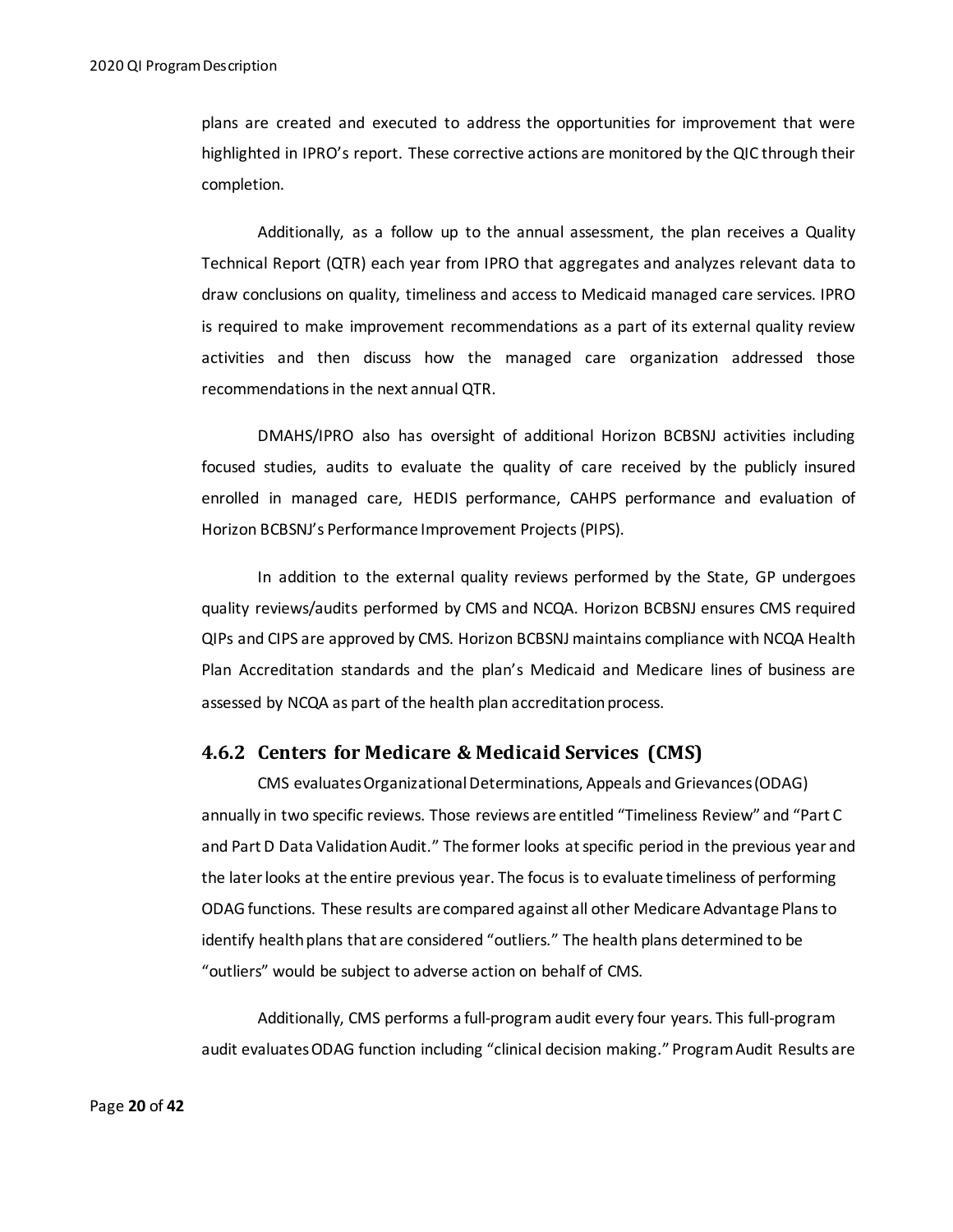compared against other Medicare Advantage health plans. All Medicare Advantage health plans that are below the top 25 percent are subject to adverse action on behalf of CMS.

Monthly monitoring of these functions, combined with workflows that include regulations, support a state of readiness for the above outlined audits.

## <span id="page-20-0"></span>*4.7. Behavioral Health*

The Behavioral Health Program is committed to providing quality services to help members manage all aspects of their health. Effective January 1, 2020, GP transitioned from delegation of behavioral health services from Beacon Health Options to fully integrating services into current GP programs. Behavioral Health Case Management services are available to the Medicare membership and a specific subgroup of the Medicaid membership. The benefits provided through Medicaid are limited to the enrollees in the Division of Developmental Disabilities (DDD), MLTSS and FIDE-SNP programs. Case managers provide assessment, development and implementation of individualized plans of care; and offer coordination of medical and behavioral health care services for members and their families. The Behavioral Health Program utilizes the Care Radius medical management system to support delivery and documentation of the case management process.

The Director of Behavioral Health Services reports into QIC and a behavioral health practitioner participates on the QIC, UM/CM, P&T and FIDE-SNP Committees to provide information and guidance on mental health/substance use disorder topics and related quality initiatives and activities. Additionally, the Provider Contracting & Strategy and Network Operations Departments review geographical access reports that address the adequacy of the behavioral health provider network. Deficiencies are acted on to reduce barriers to access and ensure continuity of care for members.

# <span id="page-20-1"></span>**5. QI Program's Function**

The function of the QI Program is to coordinate, oversee, guide, and assess GP efforts to ensure that continuous quality improvement is being pursued throughout the organization. The following sections highlight the functions of the QI Program. In addition to focusing on these functions, the GP QI Program has the ability, through the QIC, to add additional areas on which to focus its attention.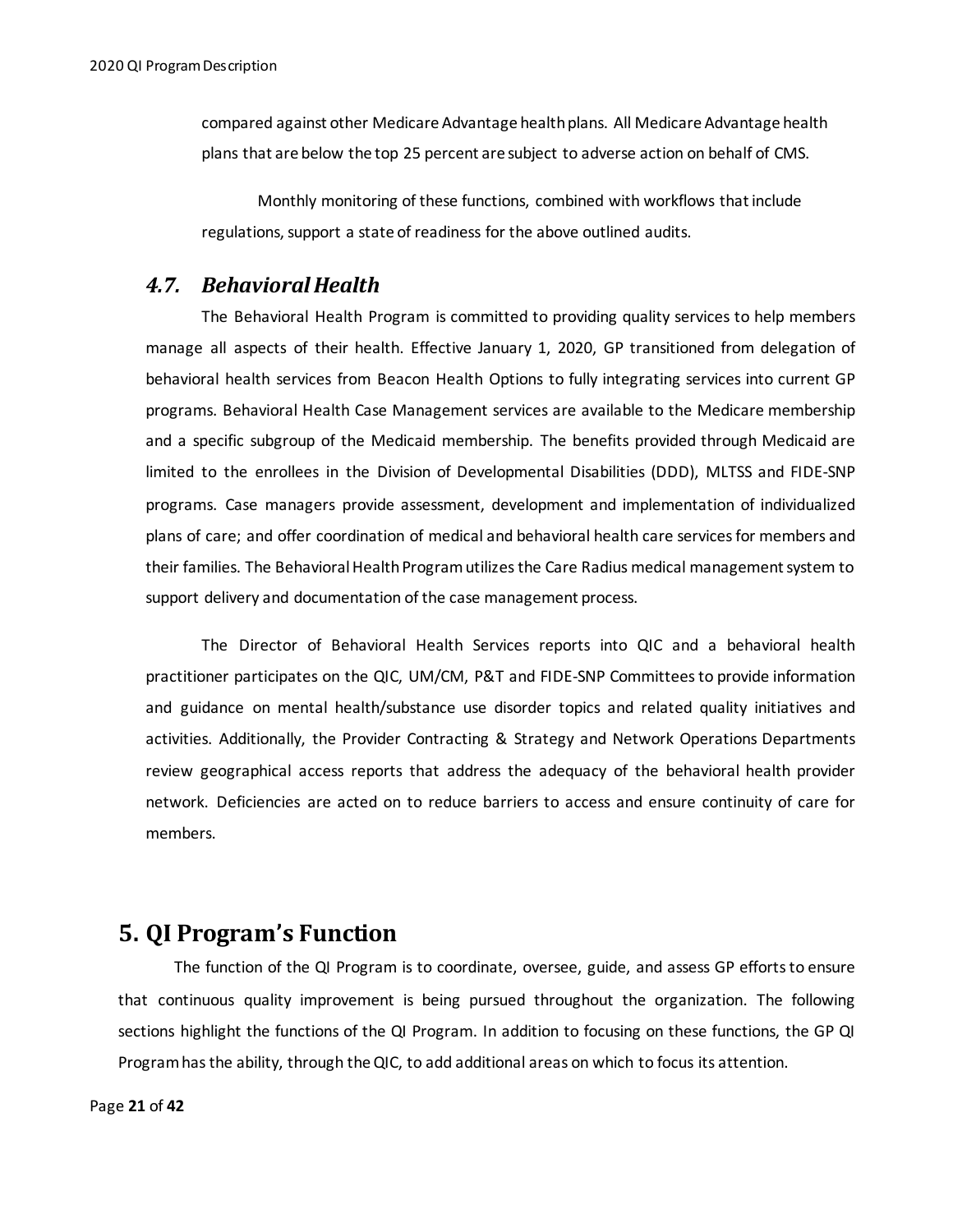Each year the QI Program Description is reviewed and revised as necessary. Annually, a QI Work Plan is developed and implemented to guide the execution of the QI Program. At the conclusion of each year, a QI Program Evaluation is completed to assess the success of the QI Program and guide the creation of the following year's QI Program Description and Work Plan looking at those areas where goals were not met and will continue to be monitored into the next calendar year. The work plan is monitored, reviewed and updated on a quarterly basis and new initiatives are added as needed.

## <span id="page-21-0"></span>*5.1 Member Safety*

Promoting safety for its membership is a key focus for Horizon BCBSNJ and involves a wide range of activities. The QI Program, as well as the Quality Management Department, are central contributors and coordinate the member safety initiatives performed throughout the organization.

To promote safety for hospitalized members and in accordance with the CMS guidelines, state law, and the State Medicaid Managed Care Contract, GP has policies to address quality of care and service, hospital acquired conditions and serious adverse events. The Quality Management Department reviews the State Medicaid Managed Care contract, CMS regulations, applicable state laws, national clinical practice and other guidelines at least annually. Policies are reviewed and approved every year including the list of selected hospital-acquired conditions and serious adverse events.

Additional activities occurring within the Quality Management Department and QIC that focus on enhancing member safety include: assisting in the reporting of quality indicators to the provider network, monitoring and follow up on corrective action plans required from delegated vendors and/or network providers who identified care and/or service deficiencies, conducting quality of care reviews focused on member safety issues, designing quality improvement projects targeted at at-risk populations, researching grievances related to member safety issues, analyzing under and over utilization data, and when appropriate, coordinating GP response to potential urgent/immediate member safety threats.

## <span id="page-21-1"></span>*5.2 Disparities in Health*

Disparities in health reduce the overall quality of care provided within the health care system while adding to overall health care costs. In 2020, to address the multiplicity of the needs of the membership, the QI Program will continue to work on identifying and addressing disparities in health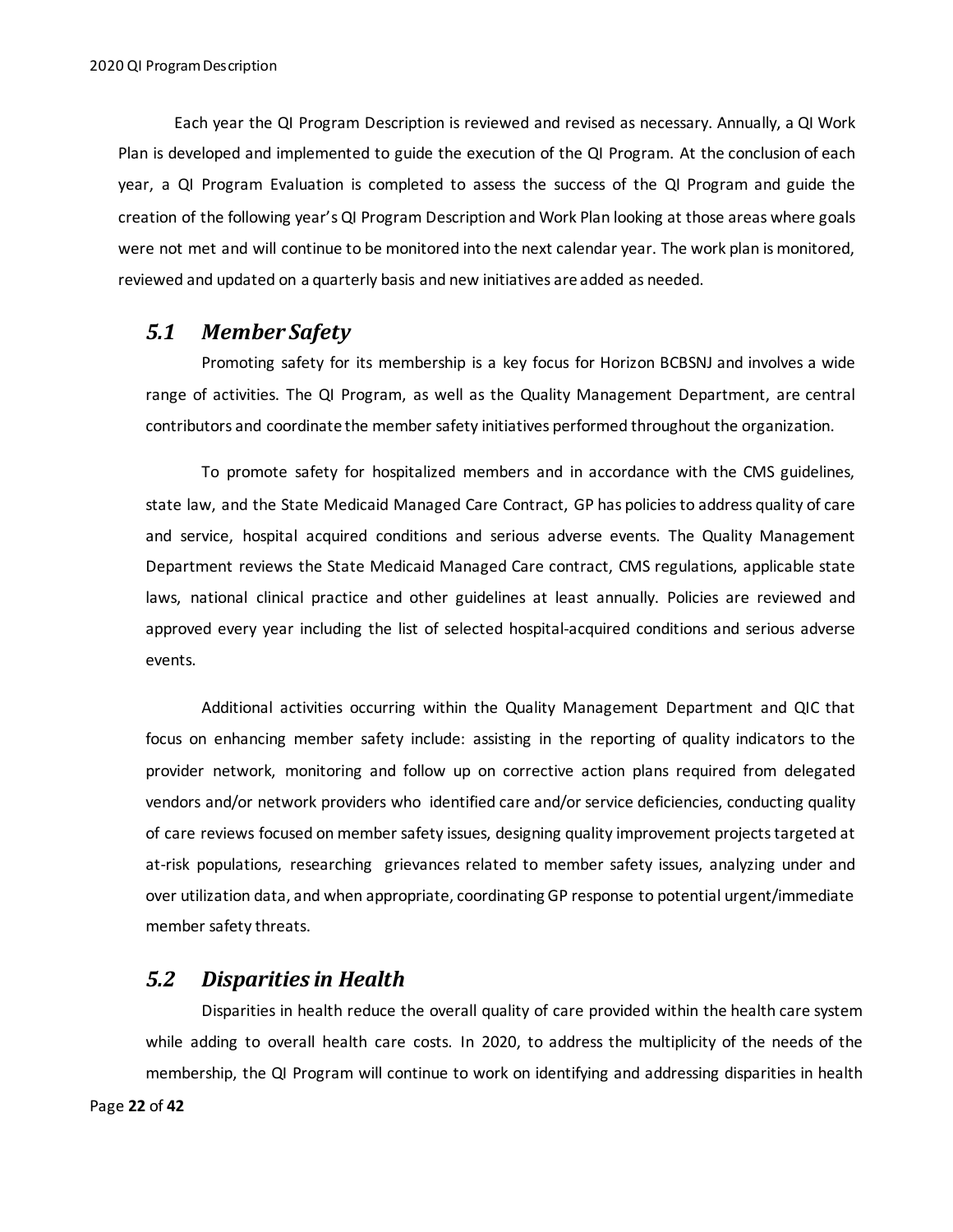outcomes among different member populations. GP programs to reduce disparities in health will be driven by discussions held during Disparities Workgroup and QIC meetings, as well as recommendations made by the QIC. The interventions selected to reduce health care disparities in clinical and service areas will be instituted during 2020 and will be included on the 2020 QI Work Plan. Current topics under review include breast cancer screening (BCS), cervical cancer screening (CCS), depression in the elderly FIDE-SNP population, colorectal cancer screening (COL), prostate cancer screening, social determinants of health and childhood obesity. Horizon BCBSNJ's ongoing efforts to reduce disparities will be coordinated and monitored through the QIC.

The goal of this program is the implementation of interventions and community health events, which reduce disparities between differing member populations. New interventions for social determinants of health and childhood obesity will launch in 2020. Ongoing interventions from 2018 for depression in the elderly FIDE-SNP population BCS, CCS, COL and prostate cancer screening will continue through 2020.

## <span id="page-22-0"></span>**5.2.1 Complex Health Needs**

The QI program is dedicated to addressing the needs of members with complex health issues. The Complex Case Management Program resides within the Medicaid Case Management and Medicare Advantage (MA) Care Management teams (product line specific) and integrates all components of case management and coordination to support access to care for members with complex diseases (including transplantation, HIV/AIDS, oncology and behavioral health) and chronic conditions. Members are identified and referred for Complex Case Management using a variety of methods, such as data provided from utilization/concurrent review, predictive modeling tools, physician or member referrals and health information lines. The assigned case manager coordinates care with members, their families, and providers as appropriate to assist in assessment, development and implementation of individualized plans of care to meet the identified needs of the member across multiple settings. Case Management and Medicare Advantage Care Management utilize the Care Radius medical management system to support both the delivery and documentation of the case management process.

Additionally, the Provider Contracting & Strategy and Network Operations Departments review geographical access reports to address the adequacy of the provider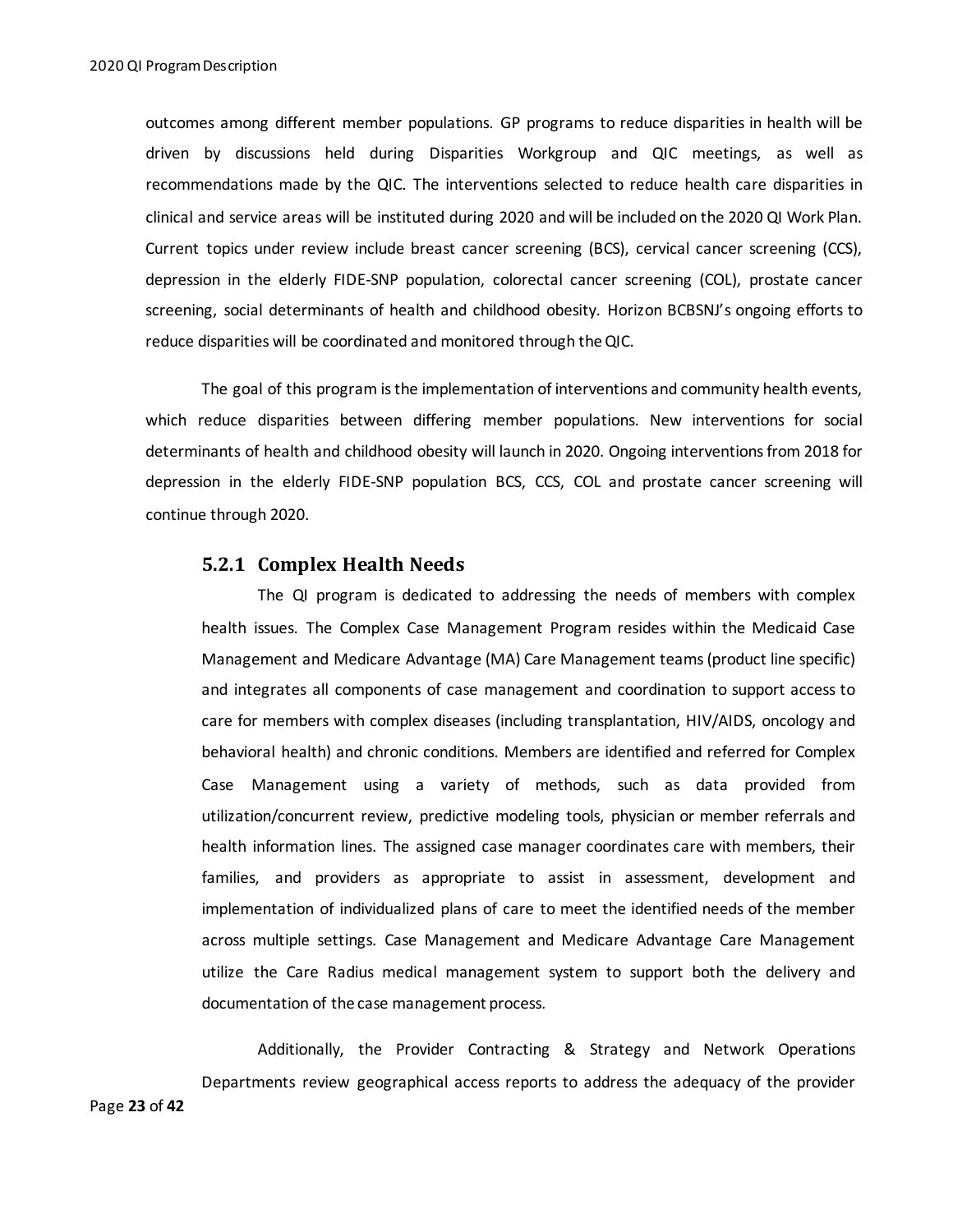network. Reporting indicates sufficiency of PCP, Ob/Gyn, and high volume and high impact specialties required to treat the membership. Deficiencies in the network are acted upon to reduce barriers to care and to ensure continuity of care for members.

# <span id="page-23-2"></span><span id="page-23-1"></span><span id="page-23-0"></span>*5.3 Quality Assurance*

### **5.3.1 Grievances and Appeals**

#### **5.3.1.1 Medicaid Grievances**

Horizon BCBSNJ is committed to improving the efficiency and quality of how the Plan manages appeals and grievances. In 2019, all grievance analysts were provided with additional training to ensure grievances were handled timely and efficiently, and will continue to be monitored in 2020 to initiate additional trainings where needed. The training included review of the process for identifying quality of care issues and making outbound calls to providers. In addition, 100 percent of all grievances receive a quality review prior to closure. This added step ensures that member and provider grievances are addressed appropriately.

The GP grievance resolution teams address member and provider grievances within the mandated timeframes required by the NJ State Medicaid Contract, CMS Health Maintenance Organization (HMO) regulations, and in accordance with standards set forth by an applicable accrediting body of NCQA. The staff receives grievances through telephone calls coming into the member/provider services areas, State referrals, CMS referrals, internal and external direct calls, written correspondence, GP websites and the electronic internal complaint form. The internal processes provide the opportunity for all employees within the organization to document any grievance that was received during an interaction with a member and/or provider. The grievance staff is the liaison between the member/provider, Horizon BCBSNJ, and the delegate or vendor for grievances related to any delegate or vendor. As necessary, the team participates in monthly meetings with delegates and vendors to ensure grievances are processed within compliance contractual agreements and service level agreements and also discuss any issues that may arise.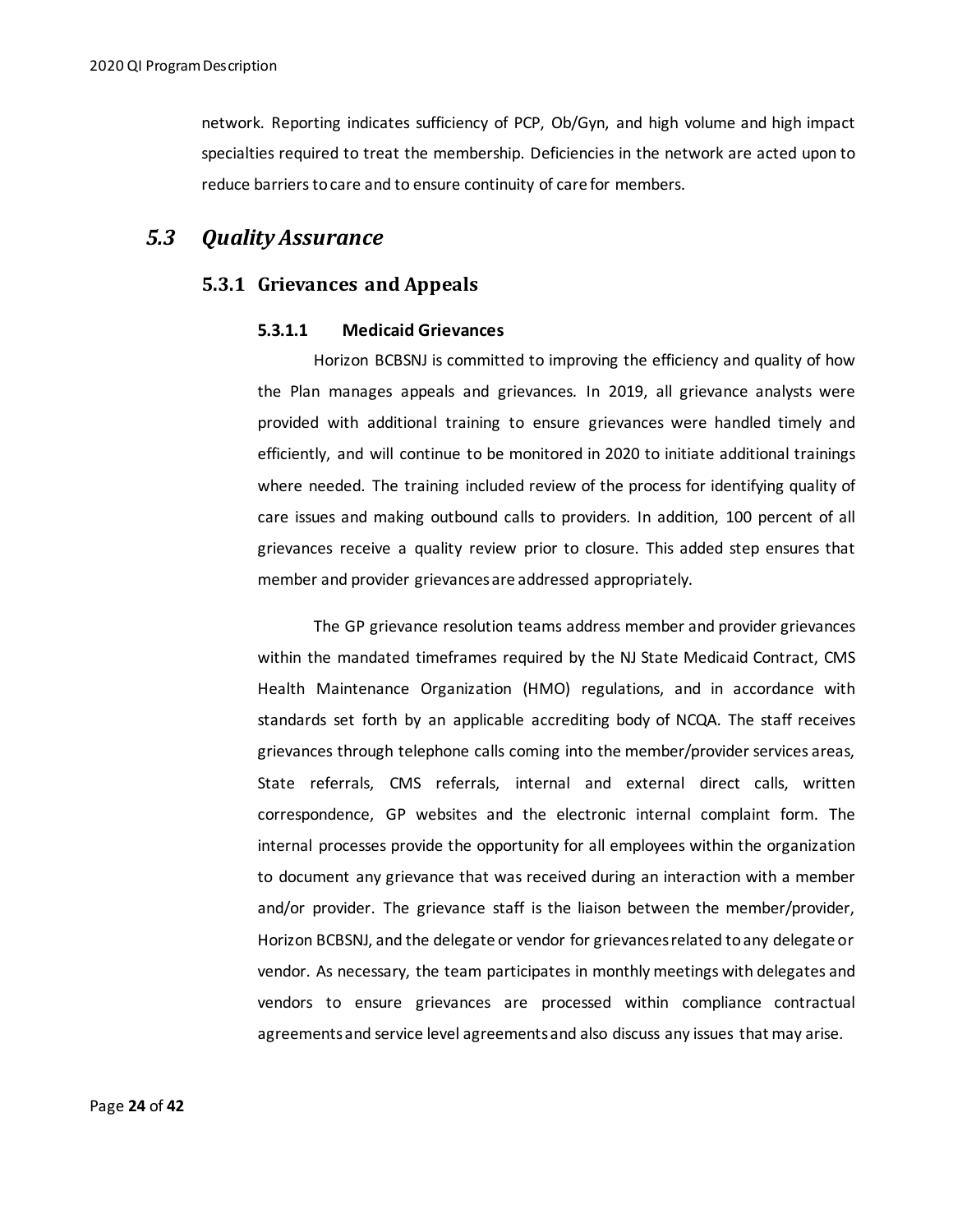Grievance data is analyzed monthly and submitted to the appropriate committees for review and discussion. At least quarterly, member, provider and delegated vendor grievance data is presented to the QIC. After presentation at the QIC, the information is presented at the Quality Committee of the Horizon Healthcare of New Jersey Board for review and discussion. As required by the NJ State Medicaid Managed Care Contract and CMS regulations, grievance reports are prepared and submitted to the state and CMS.

The Horizon NJ Health appeals staff handles all member and provider Utilization Management appeals in accordance with the NJ State Medicaid Managed Care contract requirements, applicable CMS regulations, and accreditation standards. Please note that grievances may also be referenced as complaints.

### <span id="page-24-0"></span>**5.3.1.2 Medicare Grievances**

CMS provides stringent guidelines related to the intake and resolution of grievances received by Medicare enrollees. In order to meet the requirements, a dedicated grievances team exists within the organization to resolve grievances. The focus of the team is to review and resolve grievances regardless of where they originate within the organization. The grievances staff receives referrals by telephone calls, written correspondence, internal referrals or legislative referrals. Grievances received by **1-800-Medicare** are also handled within the grievances team.

All grievances are reviewed in detail to identify the root cause of the issue. There is continuous collaboration within various departments within the organization to review and resolve grievances. All grievances are handled within the CMS designated timeframe and follow all CMS guidelines as outlined in the Managed Care Manual Chapter 13; Medicare Managed Care Beneficiary Grievances, Organization Determinations, and Appeals Applicable to Medicare Advantage Plans, Cost Plans, and Health Care Prepayment Plans (HCPPs), collectively referred to as Medicare Health Plans. The staff member serves as a liaison between the member/provider, delegated vendors, and regulatory bodies, and follows the grievance until completion. Grievance inventory is monitored on a daily basis in order to ensure grievances are acknowledged and resolved in a timely manner. The overall outcomes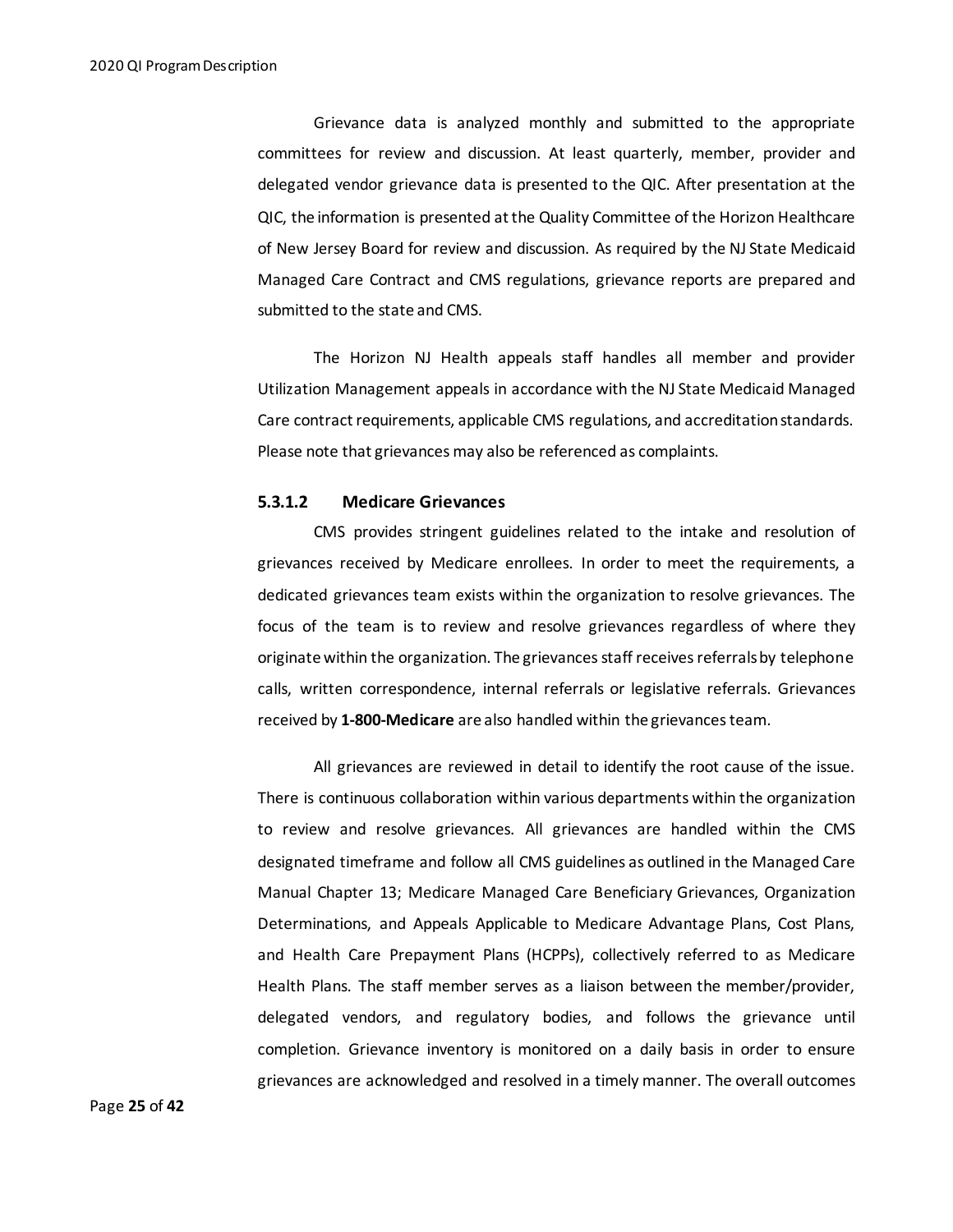are reviewed on a monthly basis in order to identify trends and any corrective action is identified on a case-by-case basis. Quarterly grievance reports are presented to the appropriate committees for review. Please note that grievances may also be referenced as complaints.

#### <span id="page-25-0"></span>**5.3.1.3 Appeals**

The Quality Management Department has a team dedicated to processing appeals across all GP lines of business. The Appeals Department is comprised of nonclinicians, registered nurses, medical directors and a leadership team focused on ensuring compliance with NCQA standards and state /federal regulations. External MD specialty match consultants are used when appropriate to provide expertise to the input of a medical necessity review. This ensures member and provider appeals are managed in accordance with nationally recognized criteria to render determinations based on medical necessity.

The quality improvement initiatives continue in the Appeals Department with ongoing education and monitoring for effective administration of medical necessity appeals. Leadership and staff have been structured to create subject matter experts to support the Medicaid, Medicare and FIDE-SNP lines of business. There continues to be a refocus on data driven outcomes via diversified reporting through the business analyst's support. The result is tracking, trending and identifying opportunities for improvements in production. Operationally, monitoring tools such as the appeals dashboard helps create and modify department policies/procedures and workflows to support compliance with CMS and State contractual timeframes.

## <span id="page-25-1"></span>**5.3.2 Quality of Care and Service**

Within the Quality Management Department, a team exists which is focused on quality of care issues. This team provides ongoing education to GP personnel regarding potential quality of care concerns and serious adverse events. This education includes the definitions/categories for quality-of-care referrals with direction on how staff can refer potential quality of care issues to the Quality Management Department for investigation, and to the medical director for review. All instances where a quality-of-care issue and/or serious adverse events, hospital acquired, or provider preventable event may exist are presented to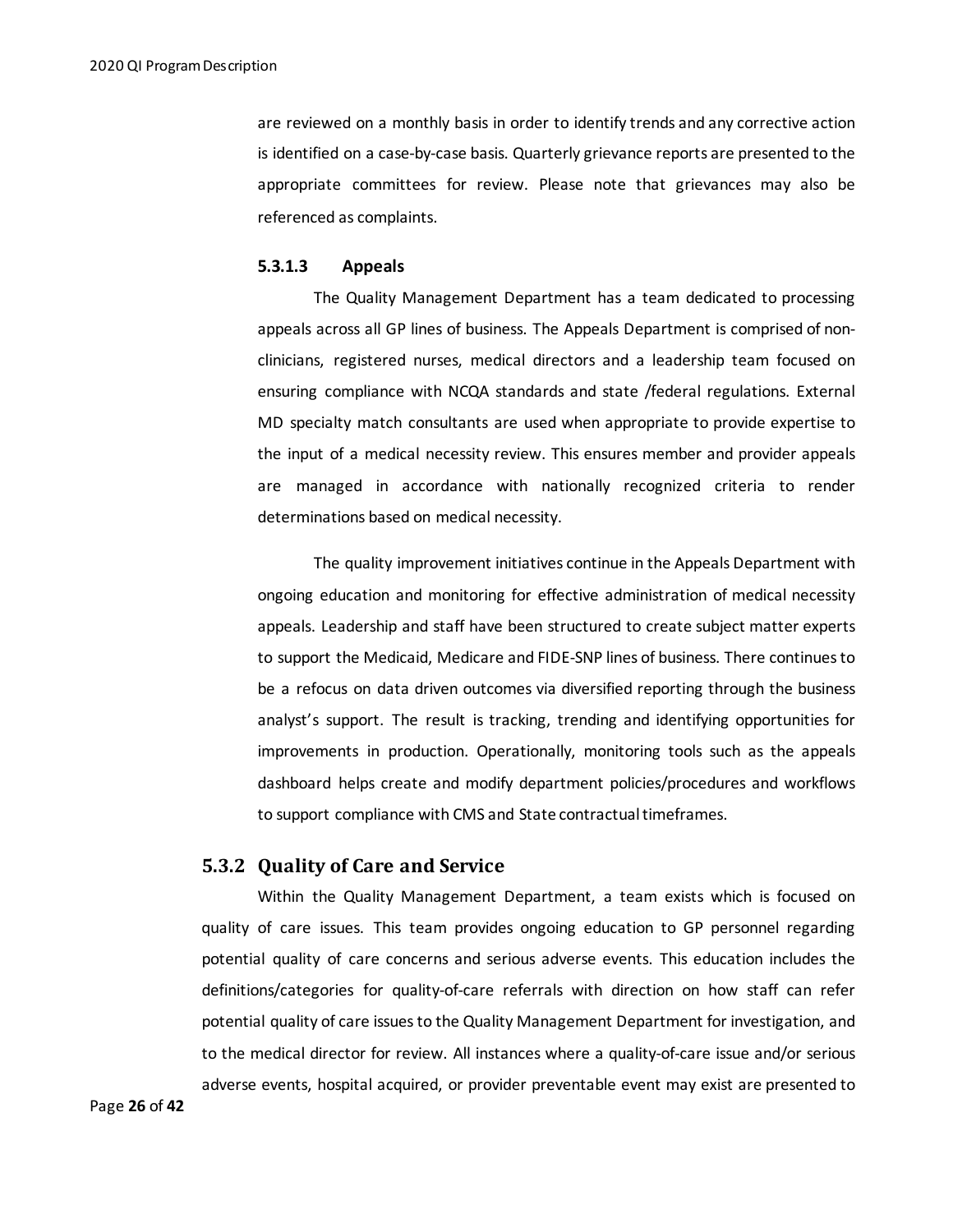the Quality Peer Review Committee (QPRC) for discussion, determination of departure from quality standards and guidelines, and possible practitioner sanctioning.

QPRC sanction determinations are forwarded to the Credentialing Committee for inclusion in the provider's credentialing file. Quality-of-care referrals as well as provider sanctions are tracked and trended by the QPRC. Entities that receive sanctions may be monitored by the PC&S team through telephonic and medical record audits, as well as onsite visits. When the QPRC issues sanctions against providers, the QPRC may require the provider to create and implement corrective action plans (CAPs). These CAPs are reviewed by the QPRC for completeness. The QPRC reports quality-of-care concerns (QOC), hospital-acquired conditions (HAC) and serious adverse events (SAE) to the QIC.

The Quality Management Clinical Operations RN staff provides quarterly education sessions regarding quality of care referral categories. These information sessions are conducted in office and via WebEx (to accommodate staffs who work from home). In addition to structured reviews of the criteria, the Quality Management staff provides support to all referring staff to ensure that referrals and grievances are created correctly.

Quality of Care Referralsare captured by a Tableau quality report that was developed in 2017. The Tableau report is a comprehensive report of quality of care referrals and grievances. This report is updated daily, and follows all lines of Government Programs business. Information obtained from Tableau is used for monthly monitoring of total cases referred, closed, and outstanding.

Readmission monitoring for quality-of-care indicators are reviewed prior to proceeding with the UM appeal process. Working with the Medical Directors, cases are reviewed and quality-of-care indicators are validated. If no quality-of-care indicators are identified, the UM appeal process will commence.

Monthly data is reviewed for trends and outliers. In the event a quality of care indicator persists, referrals are made to Horizon NJ Health's Provider Contracting & Strategy (PC&S) team. PC&S reports the results of its investigation to the Provider and Member Services Satisfaction Committees, which report into the QIC.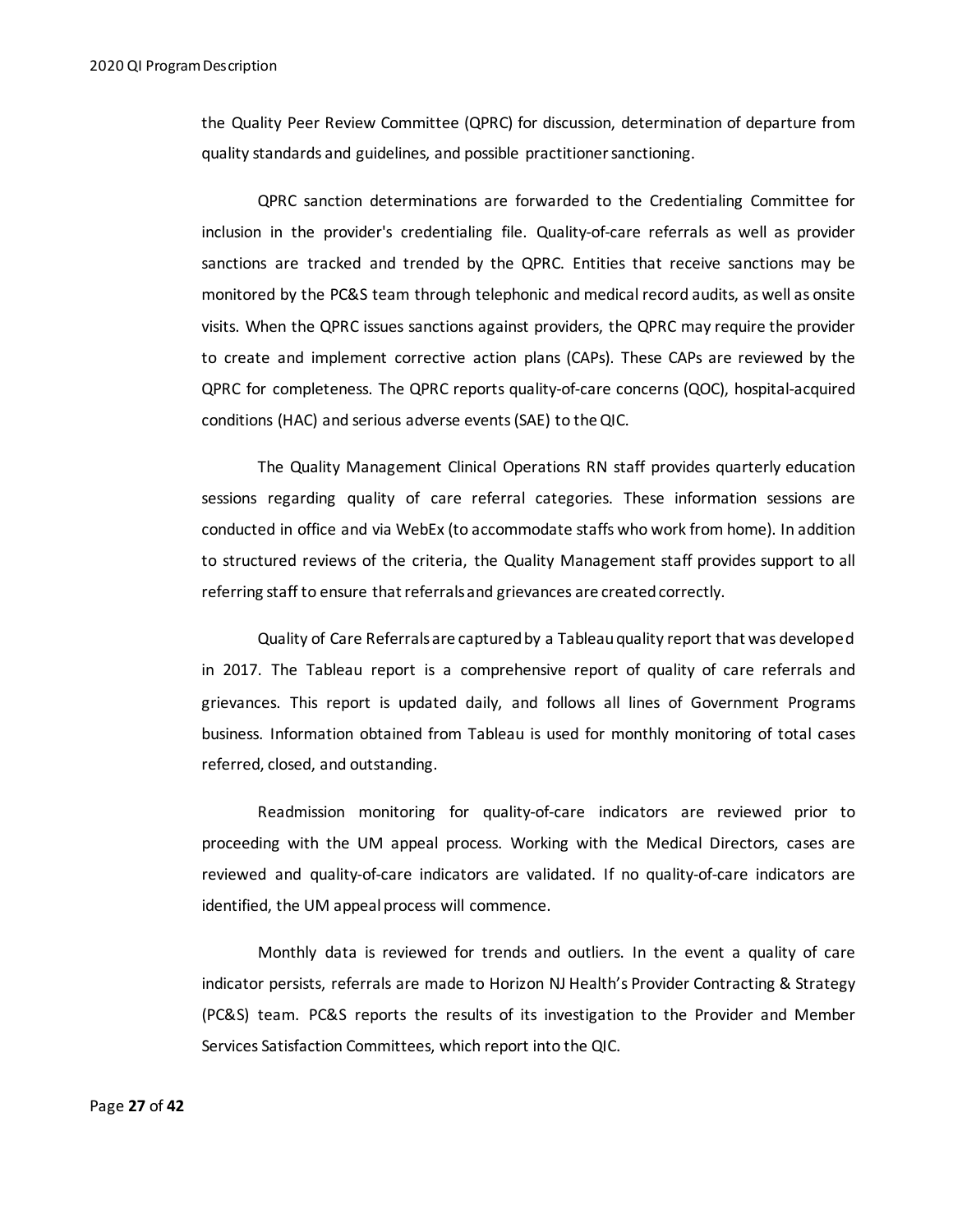<span id="page-27-0"></span>The QI Program is designed to maintain and enhance high quality of care and service in an era of high expectations from our members and providers.

### **5.3.2.1 Quality of Care and Service**

The Clinical Quality Operations team has the ability to monitor and track quality of care grievances and quality-of-care referrals for all lines of business including MLTSS and FIDE-SNP. Data regarding these lines of business is reported to the Government Programs QIC committee. In addition, tracking of cases for members defined as aged, blind and disabled (ABD), Division of Developmental Disabilities (DDD) and elderly are reported to the QPRC committee. Potential quality of service issues identified for MLTSS, FIDE-SNP, ABD, DDD, and elderly during the investigation of a quality of care issue will be referred to the appropriate area for review and investigation.

### <span id="page-27-1"></span>*5.3.2.1.1 Mortality Data*

Another function of the Quality Management Department is the tracking of mortality data for Medicaid, FIDE-SNP and MLTSS members. The mortality data is also stratified by special populations as defined by the New Jersey Medicaid HMO contract. These categories include aged, blind, disabled (ABD), Division of Developmental Disabilities(DDD) and elderly members. On an annual basis, the analysis is presented to the QPRC committee for review and approval.

### <span id="page-27-2"></span>**5.3.2.2 Programs for the Elderly and Disabled**

Horizon BCBSNJ continues to focus on the care of all members. In doing so, Horizon BCBSNJ has segmented the population to address the needs of the most critical members, which include a focus on elderly members aged 65 years and older and members with disabilities. The elderly and disabled population is managed by various programs including Care, Case and Disease Management and Quality Management Programs. They are designed to outreach, engage and educate both members and providers on the importance of preventive visits and communication to providers on outcomes of care.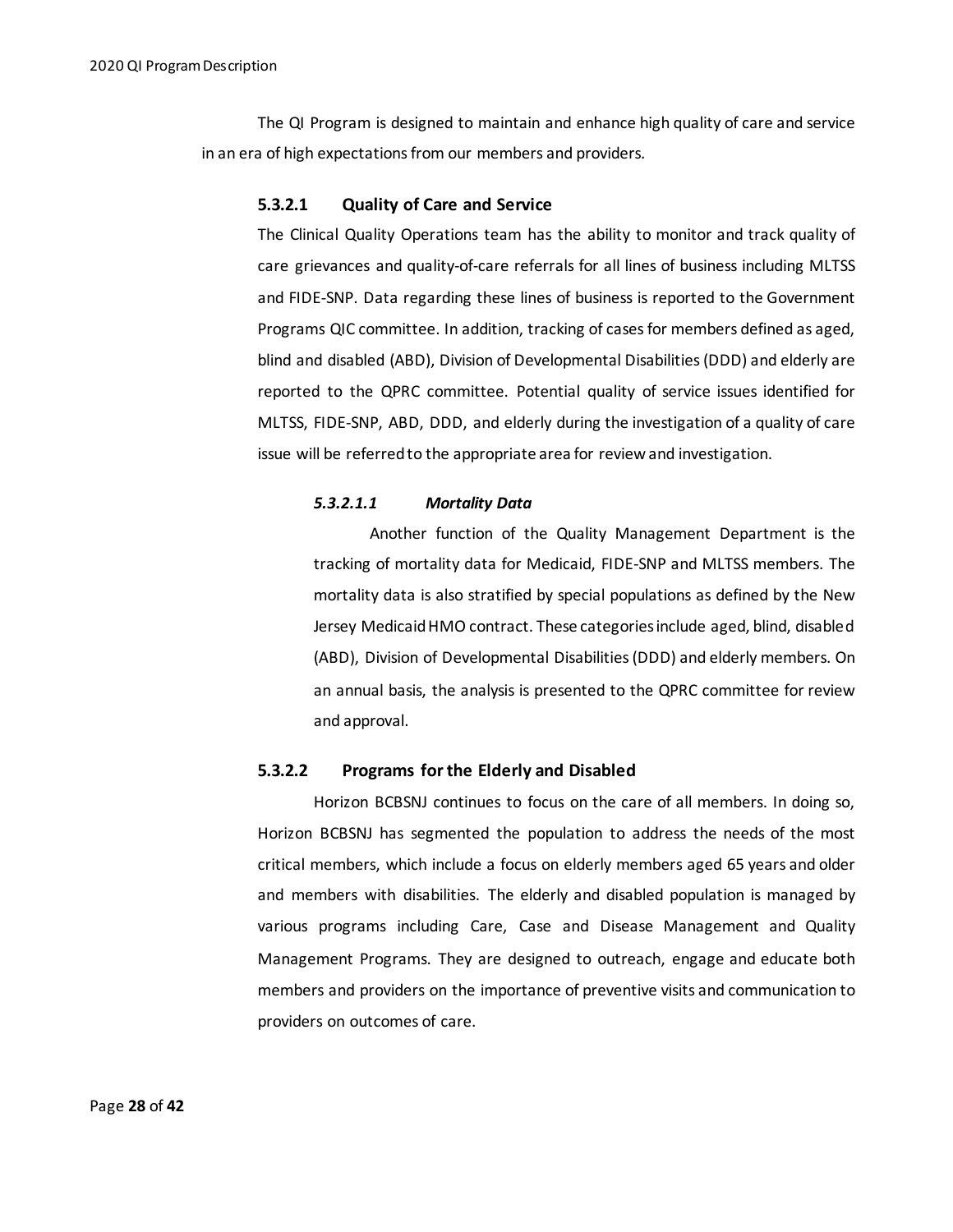For elderly and disabled enrollees, GP monitors, evaluates and reports on member outcomes at least annually. GP tracks and reports on each population separately. Horizon BCBSNJ's program includes functional standards to evaluate outcomes of care; as well as measurement and distribution of outcome reports to providers. The program includes a process for communicating measurement standards to providers and evidence that the process is implemented.

The results are included in the QI Program Evaluation. GP includes quality indicators of potential adverse outcomes and provides appropriate education, outreach, case management and other activities as outlined in the Medicaid Contract.

#### <span id="page-28-0"></span>**5.3.2.3 Population Health**

GP manages Medicaid and Medicare members through multiple programs to increase member satisfaction, improve health outcomes and reduce cost, known as the Triple Aim. GP utilizes a data-driven approach to population health management of its member population. This approach includes stratifying the population into four quadrants (Healthy, Rising Risk, Complex Care and Safety and Outcomes). In addition, the population is also segmented by location (zip code, city or county), age and gender.

The objectives of the GP Population Health Management Program are to improve the overall health and wellness of the population through programs that encourage preventive health services, health and disease maintenance programs and appropriate utilization of practitioner and other provider services. Through population analysis, interventions are designed to meet the needs of the target population, as well as have an understanding of their needs and barriers. The Population Health Program is available to all active enrolled members, with the option to opt out via a telephone call, at which time they are placed on a do not contact list.

### <span id="page-28-1"></span>**5.3.3 Audits and Reports**

The QI Program has oversight of audits and reports completed by multiple business areas. There are several reasons that audits and reports are performed. Audits and reports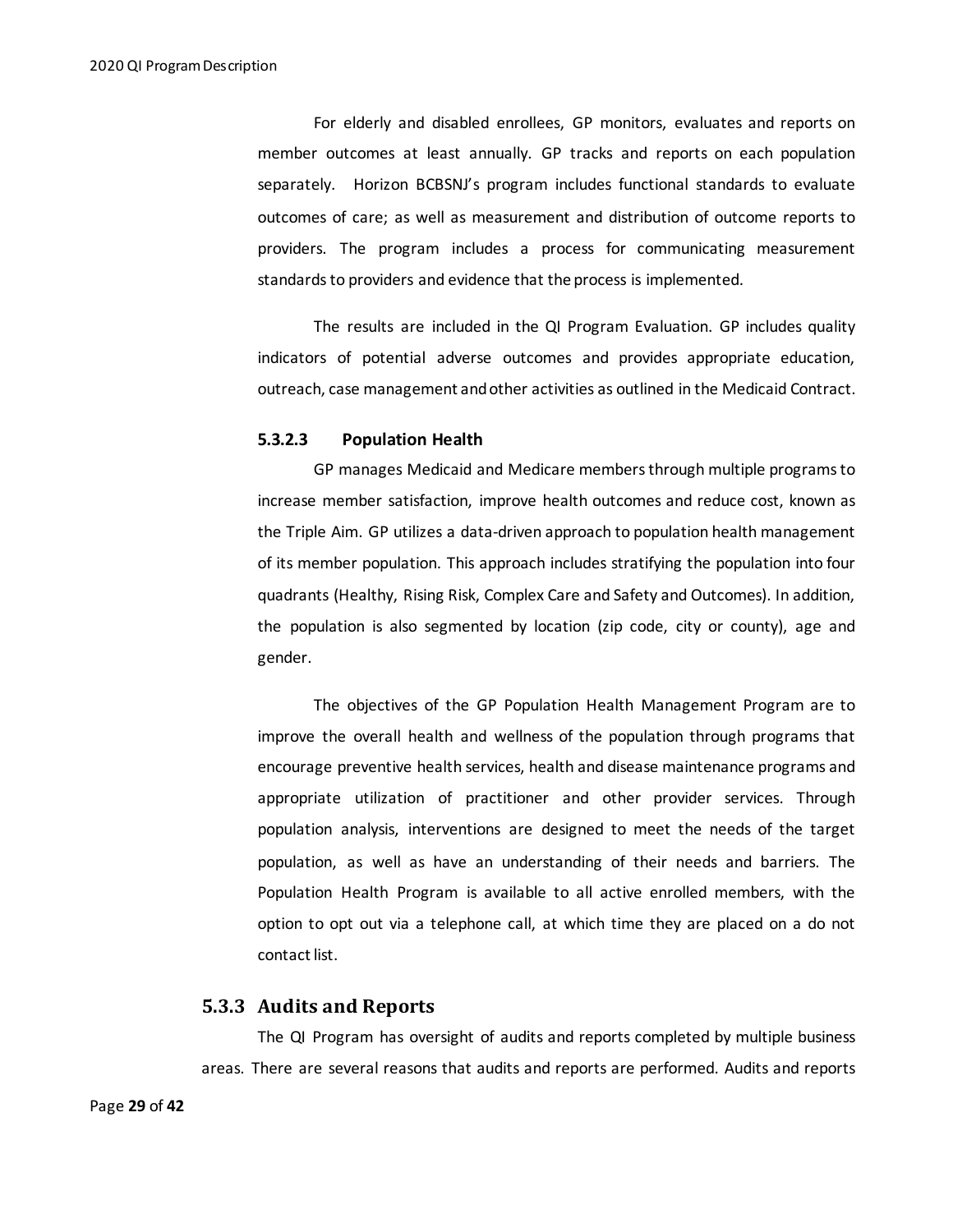are required by the State, necessary to meet accreditation requirements, and they provide GP with insights as to how processes, providers and systems are performing. A selection of the audits and reports that are performed and then reviewed by the QIC is listed below:

- MLTSS Quarterly Audit
- FIDE-SNP Audits
- Geo Access Reports
- 24-hour Access Audit
- Medical Record Review Audit
- Appointment Availability Audit
- Office Manager Satisfaction Survey
- Behavioral Health Clinical and Quality Performance Measures
- EPSDT Audit
- Lead Report
- Vendor Oversight Audit

These audits are incorporated into the QI Program Work Plan. As part of the QI program, the QIC uses the work plan to track the completion of these audits. The QIC provides the business area completing each audit/report with recommendations about how it can be modified to improve its usefulness.

# <span id="page-29-0"></span>**5.3.4 Early and Periodic Screening, Diagnostic and Treatment (EPSDT) - Lead Screening**

Lead screening using blood lead level determination must be done for every Medicaideligible and NJ FamilyCare child between nine (9) months and eighteen (18) months of ages, preferably at twelve (12) months of age and a second time between 18-26 months, preferably at twenty-four (24) months of age. Testing should be done on any children between twentyseven (27) to seventy-two (72) months of age not previously tested. GP provides a screening program for the presence of lead toxicity in children, which consists of two components; a verbal risk assessment and blood lead testing. The verbal risk assessment is given to providers to perform at every periodic visit between the ages of six (6) months and seventy-two (72) months. Monthly data reports are reviewed for the 9-18 month and 18-26 month age groups. Those between 27-72 months that have not previously been tested are also included on this report. Those members that have been tested and have an abnormal rate above 5 ug/dl are handled by the Case Management Department for management and follow up. Additionally,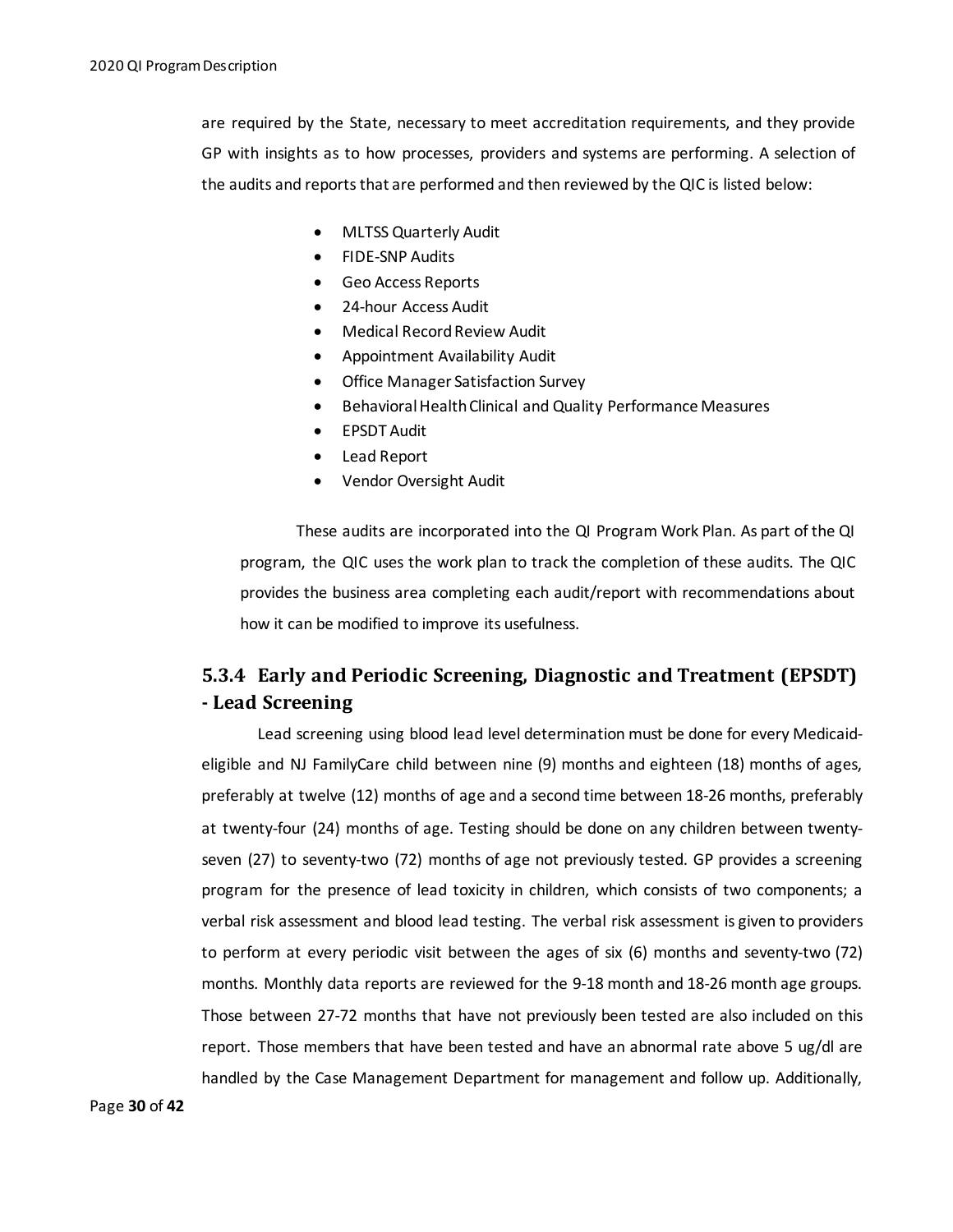the health plan has various lead monitoring methods and interventions in place to increase lead screening rates plan-wide. Primary and secondary prevention methodologies have been adopted to ensure lead screening takes place earlier, rather than later, in the applicable age groups. These interventions include, but are not limited to, member mailings, provider mailings, call campaigns, provider onsite education, provider webinars, member gap-detail analysis and community events.

In 2020, GP will continue to monitor initiatives to increase lead screening awareness and lead testing. In addition to our interventions targeted towards all of our members and providers, we have interventions specific to our hard-to-reach members who appear on the annual member work plan. There are also specific interventions in place and developed each year specific to providers falling under 80% lead testing compliance for two-consecutive, six month periods. Those providers who are on this "under compliance" list are monitored throughout the year and reported to the Quality Peer Review Committee in the case that they are unable to increase their rate to 80% or higher. Providers that are placed on a CAP are notified in April following the measurement year (i.e. letters are sent out in April 2020 for providers under 80% for two consecutive, six month periods in 2019) via letter and fax. They are advised that they have been placed on a CAP and their lead screening performance will be monitored throughout the year (i.e. 2020 for 2019 non-compliance). In August of the following year (August 2020 for 2019 non-compliance), providers who are still under 80% compliance are notified via fax as a reminder that they have until year-end to increase their lead screening rates. If their lead screening compliance is still below 80% by year-end, they are referred to QPRC to determine further corrective action.

While provider compliance is key and monitored closely, there are a number of interventions underway that support providers to increase their lead testing rates. These efforts are proactive and ongoing throughout the year to maintain compliant rates and also to improve low rates.

## *5.4 Policy Management*

<span id="page-30-0"></span>Page **31** of **42** Annual policy review is conducted and presented to the QIC or the applicable subcommittee or workgroup of the QIC, by the department responsible for each policy. All policies are reviewed to comply with the Corporate Policy and Procedure Development Policy and include the effective date,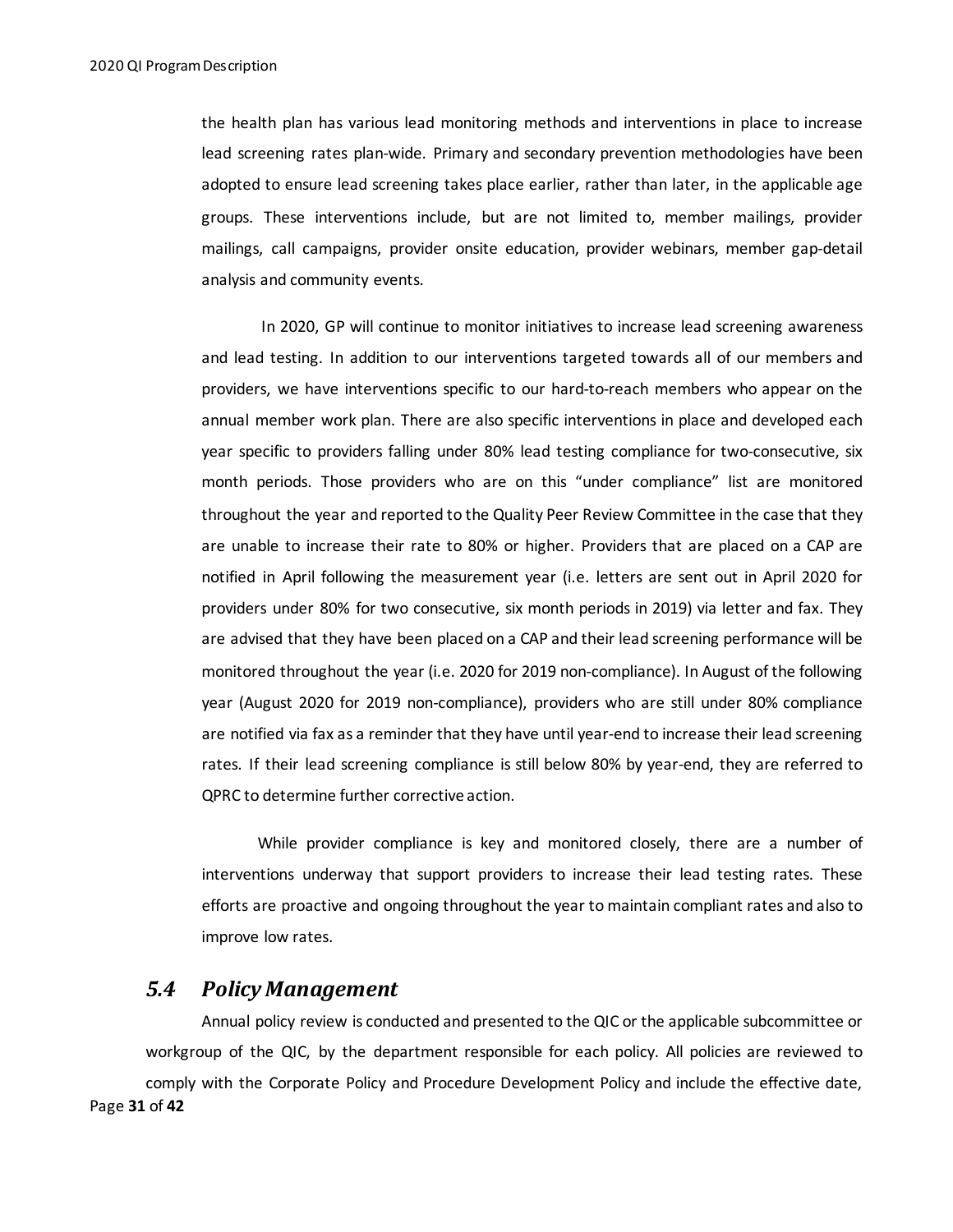most recent revision and most recent review dates. In addition, policies are reviewed for applicable regulatory and accreditation content.

All GP policies are maintained on a SharePoint site. The site allows staff access to all current GP policies. Monitoring of state compliance requirements is coordinated with the Regulatory Affairs Department. Any policies requiring state/DMAHS approval are submitted to the GP Regulatory Affairs Department for submission to the State. Such policies which require State/DMAHS review and approval require a DMAHS stamp on the policy*.* 

## <span id="page-31-0"></span>*5.5 Delegation Oversight*

Delegated managed care entities that administer health care services and/or provide services covered under GP's benefit plans are subject to review and oversight under the QI Program. These services include, but are not limited to, activities/functions relating to utilization review/management, case management, quality improvement, credentialing/re-credentialing, utilization management appeals, HEDIS gap closures, radiology services, pharmaceutical services, laboratory services, vision services, dental services, telemedicine, post-acute skilled nursing facility (SNF) and rehab care services, durable medical equipment, grievances, customer service and claims processing.

Contracted delegates/vendors are obligated to provide and administer services in accordance with contractual terms and conditions, applicable state and federal laws & statutes, including but not limited to, regulations set forth by the New Jersey Department of Banking and Insurance (DOBI), New Jersey DMAHS Managed Care Contract provisions, the Health Claims Authorization, Processing and Payment (HCAPP) Act, CMS regulations, Horizon BCBSNJ policies and procedures, and current-year NCQA standards and guidelines. GP remains accountable for the quality, integrity and appropriateness of delegated functions and services provided by subcontractors for Horizon BCBSNJ's MLTSS, FIDE-SNP and Medicare Advantage members.

It is Horizon BCBSNJ's responsibility to ensure monitoring and oversight activities are performed to ensure delegate/vendor compliance and to promote the delivery of and access to quality and cost-effective health care and services to members. The Delegate Vendor Oversight Committee is responsible for the following: assessing on-going monitoring and evaluation activities performed collaboratively and independently by GP business units; evaluation of delegate/vendor performance results to ensure business goals and outcomes are achieved to further the delivery of quality health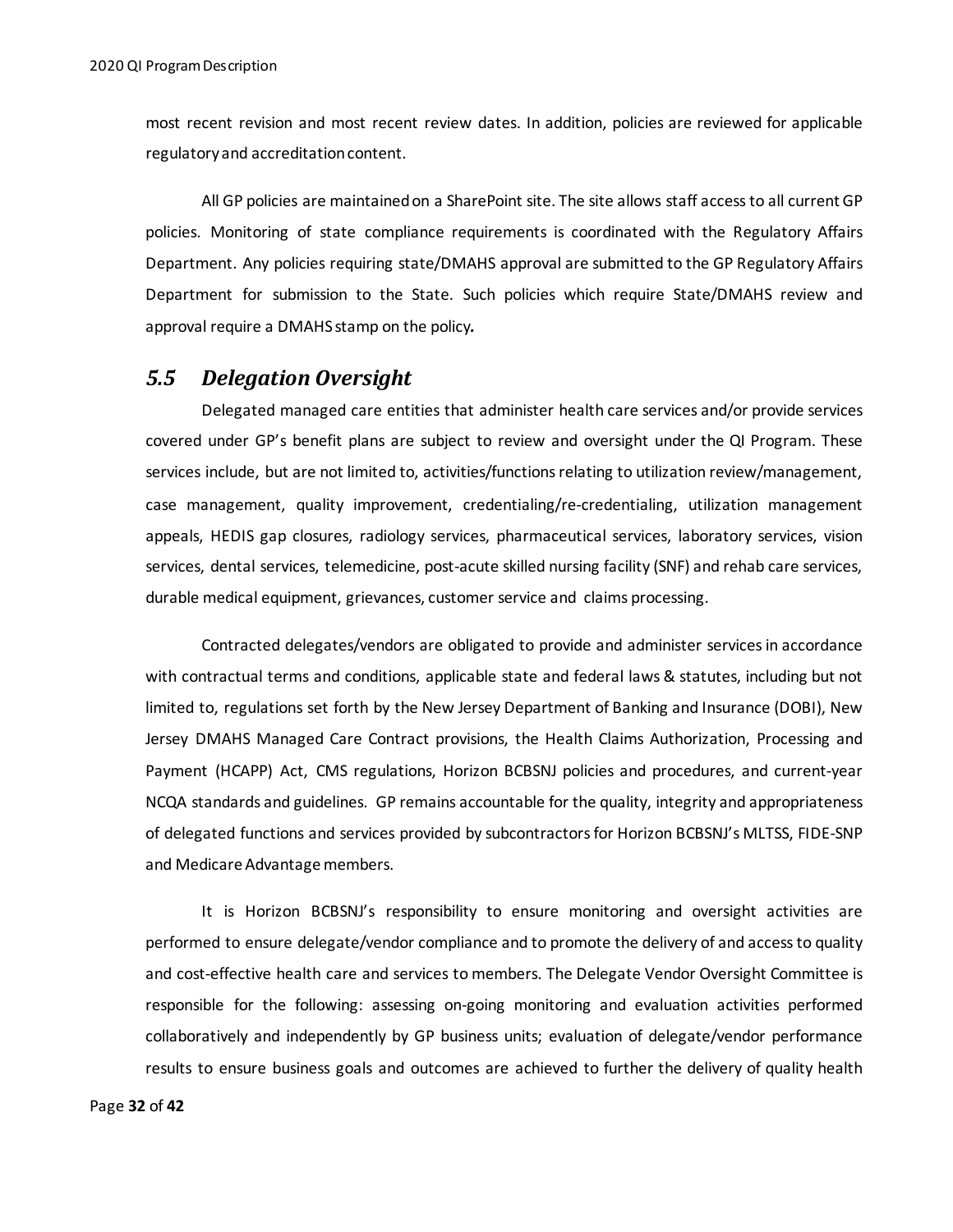goals and outcomes for our members and; ensuring subcontractor compliance with contractual provisions, regulatory requirements, and applicable accreditation guidelines.

A quarterly subcommittee report summarizing items and issues reviewed and discussed at DVOC meetings must be submitted and presented to the QIC and the Horizon Quality Committee Board (HQCB). A summarized overview on delegate/vendor oversight activities must also be submitted to the Compliance and Ethics (C&E) Committee. Committee reports must include, but not be limited to, delegate/vendor performance statistics, the status of delegate/vendor CAP (when applicable) and, oversight monitoring reports and; must highlight matters of importance and/or that require the attention of the QIC, HQCB or C&E Committee.

# <span id="page-32-0"></span>*5.6 Compliance with State and Federal Regulatory and NJ Medicaid Managed Care Contract Requirements*

Government Programs places the utmost importance on compliance with regulatory and contract requirements. This is particularly important as it relates to member safety, the handling of private health information and the integrity with which the Plan cares for its members.

• Confidentiality

GP processes address sensitive protected health information about members and physicians. Documents that are created and reviewed as part of the process are confidential and privileged. The information is maintained in compliance with appropriate federal and state regulations, the Health Insurance Portability and Accountability Act (HIPAA) and all applicable accreditation standards. All employees, participating physicians, vendors and consultants must maintain the Horizon BCBSNJ standards of ethics and confidentiality regarding both member information and proprietary information. All employees and non-employees are required to sign a confidentiality statement, as well as any consultant or business associate that may need to access confidential member information. In addition, certain business associates perform certain business functions on behalf of GP involving the use, disclosure or receipt of private health information. These third parties are business associates of GP and will sign a GP Business Associate Agreement to protect the privacy and safeguard the security of such private information when assisting with administrative functions or providing services for or on behalf of GP.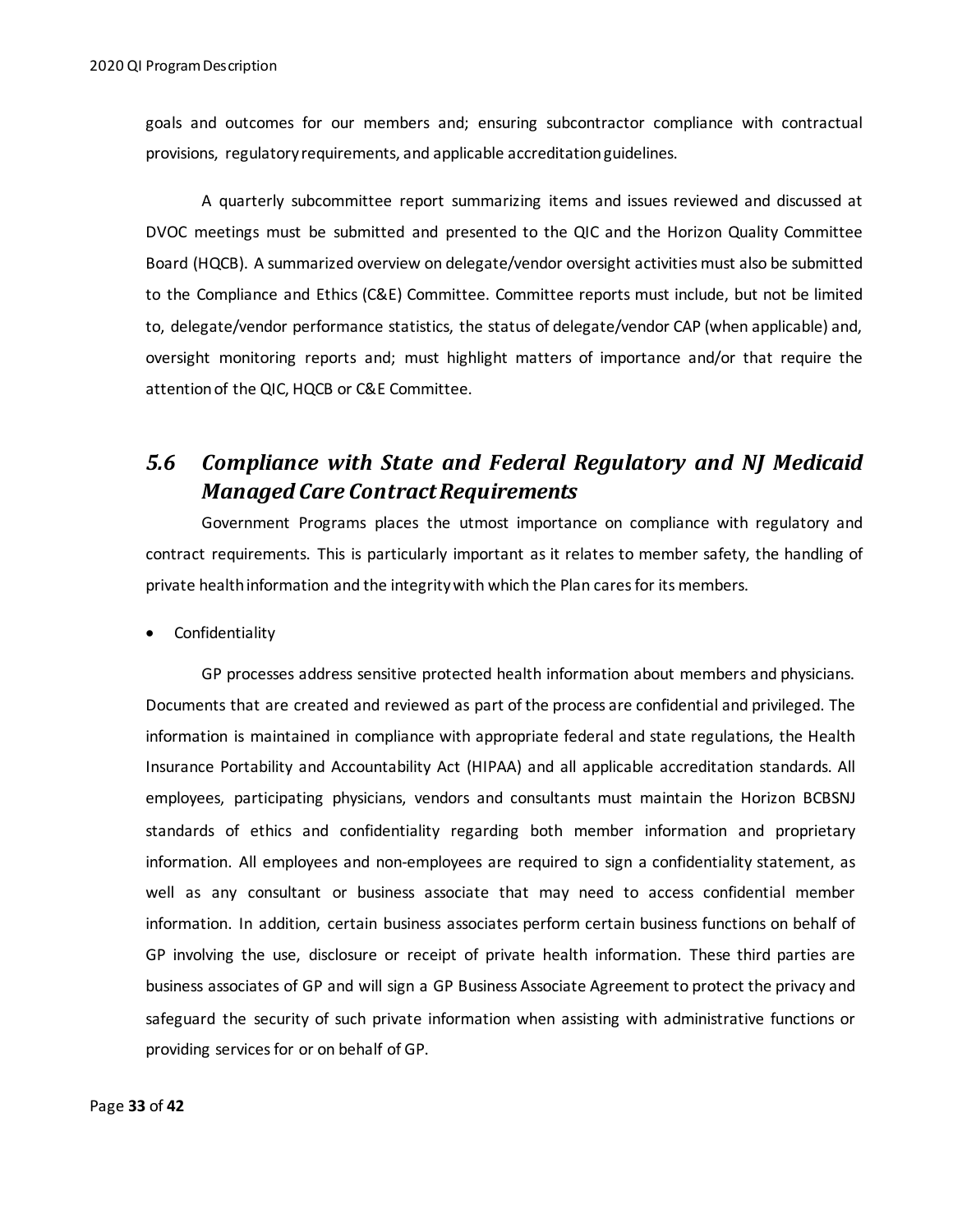• Member Rights, Responsibilities and Patient Engagement

GP is committed to maintaining a mutually respectful relationship with its members that promotes effective health care. GP makes clear its expectation for the rights and responsibilities of members and sets a structure for cooperation among members, practitioners and the health plan. GP recognizes that members must establish a dynamic partnership in the management of their care, which includes the members' family and their health care practitioner.

When care does not meet the member's expectations, GP assures members of their right to voice grievances(complaints) and to appeal any decisions with which they do not agree.

• Regulatory Compliance

The QI Program through the QIC:

- o Monitors regulatory requirements for quality management and compliance;
- $\circ$  Ensures that the appropriate actions are taken when areas of quality management noncompliance are identified; and
- o Ensures GP quality management reporting system provides adequate information for meeting the regulatory external review and accreditation requirements of mandatory and voluntary review bodies.
- **Ethics**

The QI program functions as a key component in promotion of integrity and values found in the care and services provided to GP members. As outlined in the Horizon BCBSNJ Corporate Code of Business Conduct and Ethics, Horizon BCBSNJ is committed to maintaining the highest legal and ethical standards in the conduct of its businesses. In maintaining these standards, Horizon BCBSNJ places heavy reliance on individual good judgment, honesty and character. This commitment applies without exception to all activities.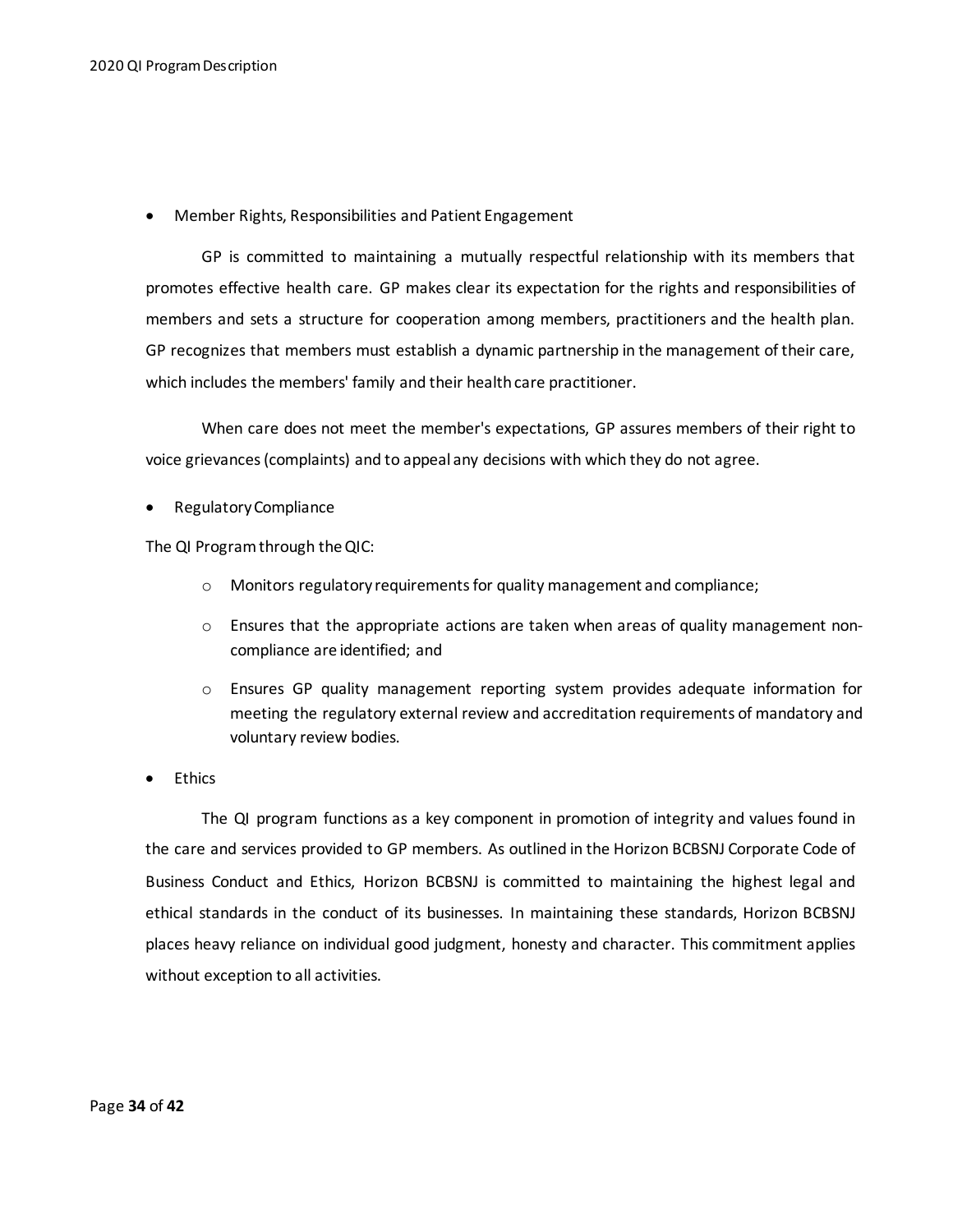## <span id="page-34-0"></span>*5.7 Accreditation*

GP Medicare and Medicaid lines of business are accredited by the NCQA. The Quality Management Department, through the QI program, continuously monitors all applicable GP business areas to ensure their compliance with the most current NCQA Health Plan Accreditation standards and guidelines. The QI Accreditation Team provides education, assessment and feedback to business areas for continual readiness in between reaccreditation cycles. The Accreditation Team monitors compliance with standards on an ongoing basis and reports the status of accreditation activities at least quarterly to the QIC.

## <span id="page-34-1"></span>**5.8** *Credentialing and Re-credentialing*

GP's credentialing and re-credentialing activities are managed by the Horizon BCBSNJ Credentialing Department. Horizon BCBSNJ's credentialing and re-credentialing process determines whether physicians, other health care professionals, and organizational providers of services meet all applicable state licensing standards, participation and credentialing criteria, and are qualified to provide the care or services for which they have been contracted. GP maintains oversight of the credentialing and re-credentialing activities through the QIC. In addition, the QPRC provides reports to the Credentialing Committee on quality of care and service sanctions that are issued by the QPRC. This information is taken into account when providers are evaluated for re-credentialing.

# <span id="page-34-2"></span>*5.9 Clinical Practice Guidelines (CPGs)*

CPGs are evidenced-based practice standards promoted by GP. They are used to assist staff in making appropriate recommendations and to inform members and providers about making educated health care decisions. Topics addressed by GP CPGs include, but are not limited to, preventive health, asthma, diabetes, maternity, EPSDT, behavioral health and geriatric care. The CPGs are based on nationally recognized medical association standards and medical references. The guidelines are reviewed and updated at a minimum of every two years, or as needed, and they are presented to the UM/CM Committee for approval. Information about GP CPGs is made available to providers through the GP Provider Administrative Manual, provider newsletters and the Horizon NJ Health website. Guidelines are available to members through the website, member newsletters, and/or a copy can be requested by calling the Member Services Department.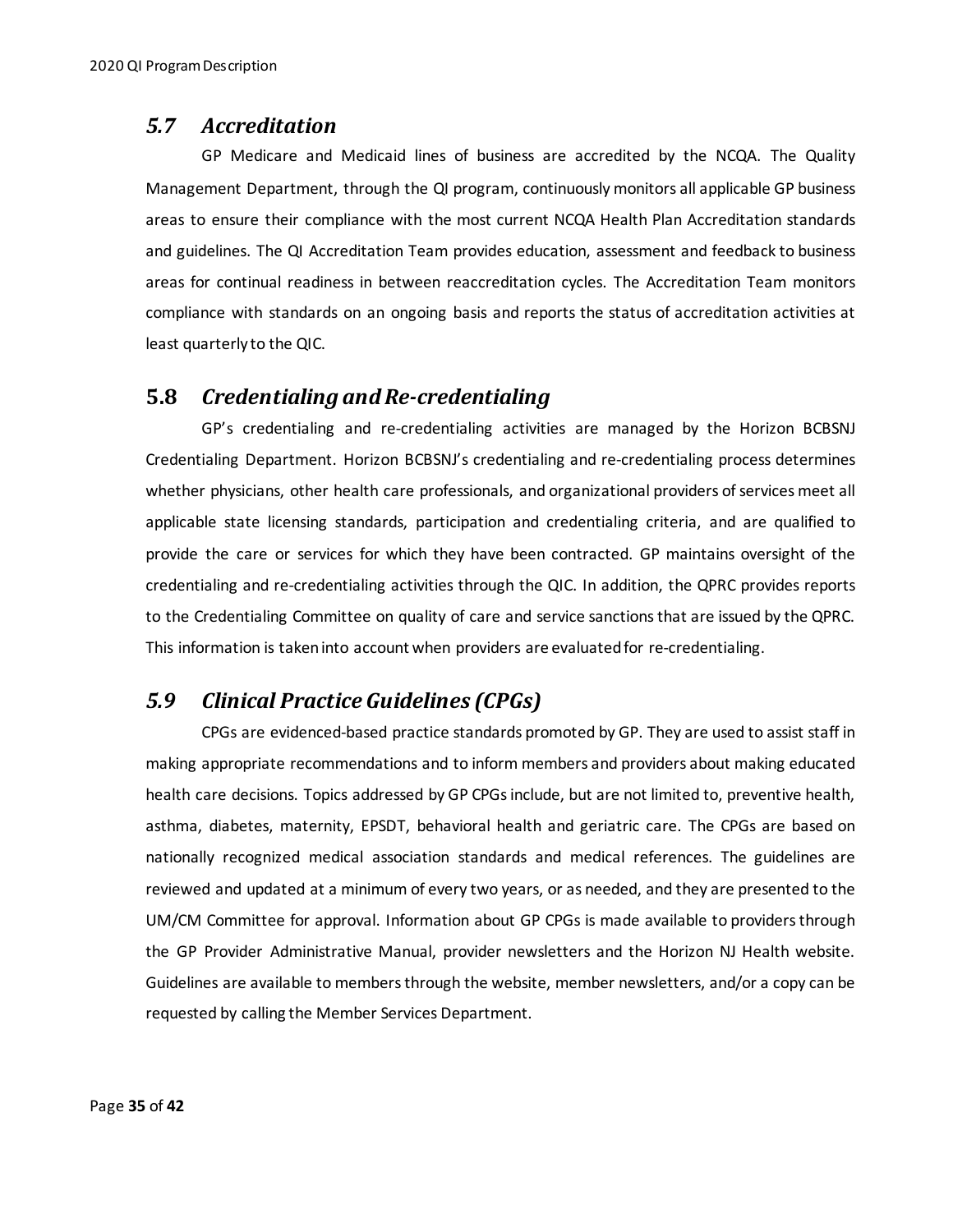# <span id="page-35-0"></span>*5.10 Cultural Competency and Health Literacy*

Horizon BCBSNJ recognizes the cultural diversity and health literacy needs of its health plan members. The Plan is committed to promoting cultural competency, increasing health literacy, and decreasing health care disparities, regardless of gender, gender identity or sexual orientation. GP utilizes data from multiple sources to develop and implement policies and programs to increase cultural competency and health literacy. Education is provided to staff and participating providers to enhance the provision of culturally competent and linguistically appropriate care. Language assistance services, including bilingual staff and interpreter services, are offered and provided to members at no cost. GP produces member-related materials which are easily understood and in languages that meet member needs.

The objective of GP cultural competency and health literacy efforts are to improve materials and communications by:

- Increasing the cultural sensitivity of employees and providers
- Gaining a better understanding of the needs of our members through solicitation of member feedback
- Optimizing members' experience with the health plan
- Enhancing the provision of quality care to members with diverse values, beliefs and behaviors
- Encouraging the development of more effective strategies for communication with members
- Identifying and overcoming barriers most likely to inhibit the advancement of health care for diverse groups

In evaluating cultural and linguistic needs, GP performs the following:

- Identifies linguistic needs and cultural backgrounds of members, by using U.S. Census data, enrollment data and member feedback
- Identifies languages of practitioners in provider networks to assess whether they meet members' linguistic needs and preferences

The data from these reports is analyzed and used by GP to adjust the practitioner network if the current practitioner network does not meet members' language needs and preferences. Where there is a deficiency, efforts are made to recruit providers and practitioners to meet the needs of the underserved groups.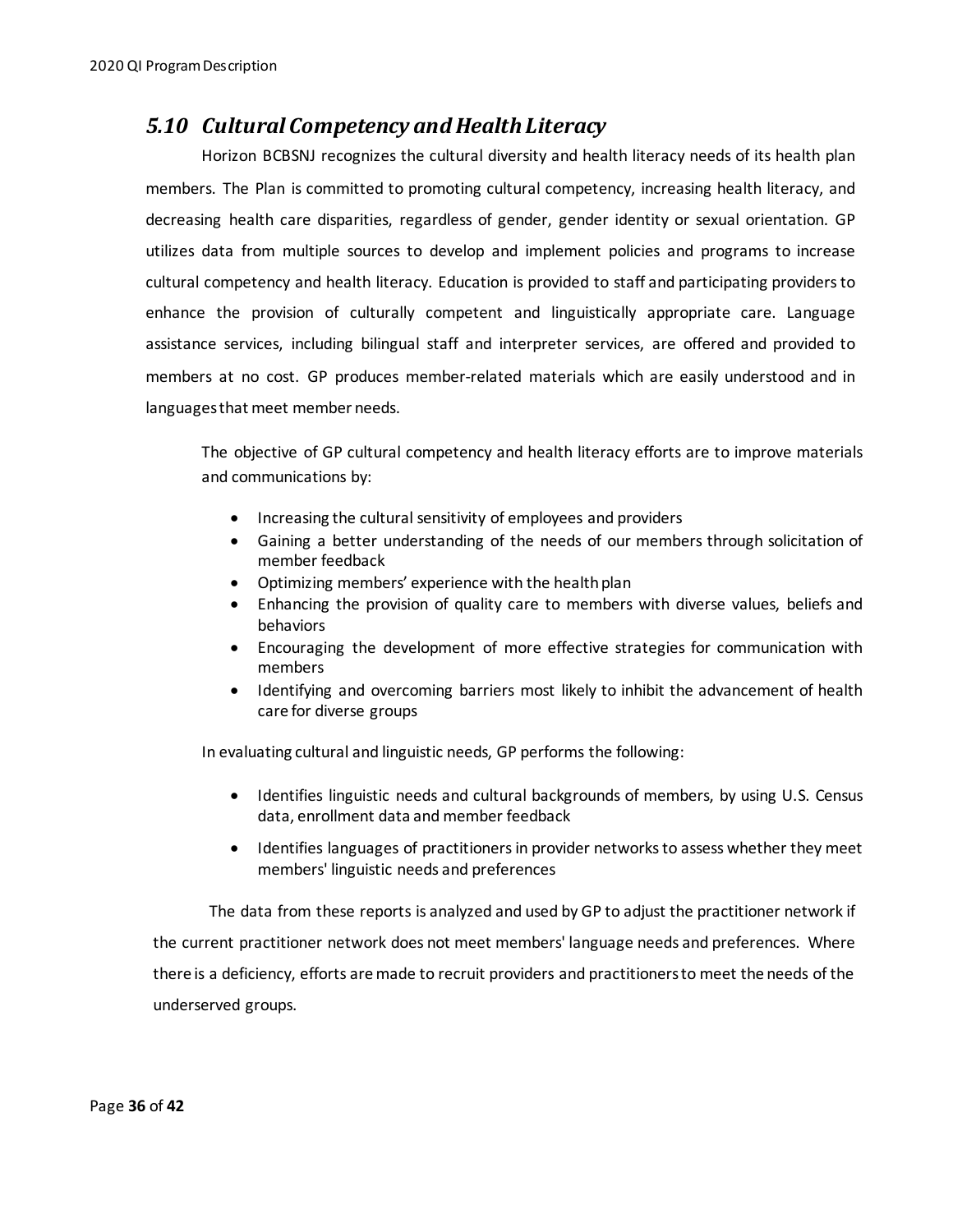Additionally, case managers identify member cultural, physical, auditory, vision and linguistic barriers to care as a part of the Complex Needs Assessment process. Member needs are assessed and barriers are addressed throughout the continuum of care.

## <span id="page-36-0"></span>**5.11** *Fraud, Waste, and Abuse*

The Fraud, Waste and Abuse Prevention Plan documents the organization's comprehensive approach to prevent, detect, investigate, recover, and report cases of fraud, waste, and abuse in the Medicare Advantage, Medicare Advantage Part D, Medicaid, FIDE-SNP and NJ FamilyCare Programs. The plan supplements all Horizon BCBSNJ and Horizon NJ TotalCare (HMO D-SNP) policies and workflows on fraud, waste and abuse prevention, and provides a framework for monitoring compliance with the following fraud waste and abuse-related requirements including:

- NJ Medicaid Managed Care Contract
- Federal Program Fraud Civil Remedies Act, New Jersey False Claims Act
- New Jersey Anti-Fraud Prevention and Detection Plan Protocol, (N.J.A.C. 11:16-6.7)

GP routinely discovers issues that require intervention and analysis. The various methods employed to aid in monitoring and identifying fraud, waste and abuse include daily queries, the SAS analytical software package, referrals from internal departments, external referrals (i.e. State Medicaid Fraud Unit, pharmacy audit vendors, and fraud hotline) and media publications. Horizon BCBSNJ's Medicaid and Medicare Special Investigations Unit (SIU) coordinates fraud waste and abuse activities with all state and federal agencies. If a potential issue is identified, the information is reported to Horizon BCBSNJ's Medicaid and Medicare SIU for evaluation and further action.

## <span id="page-36-1"></span>*5.12 Program Performance*

Horizon BCBSNJ dedicates resources across the organization, and specifically within the Quality Management Department, to focus on GP Quality Performance. This work is guided by the QI program and included in the QI program Work Plan. The QIC has oversight of this work including the planning, monitoring and evaluation of the outcomes of these efforts.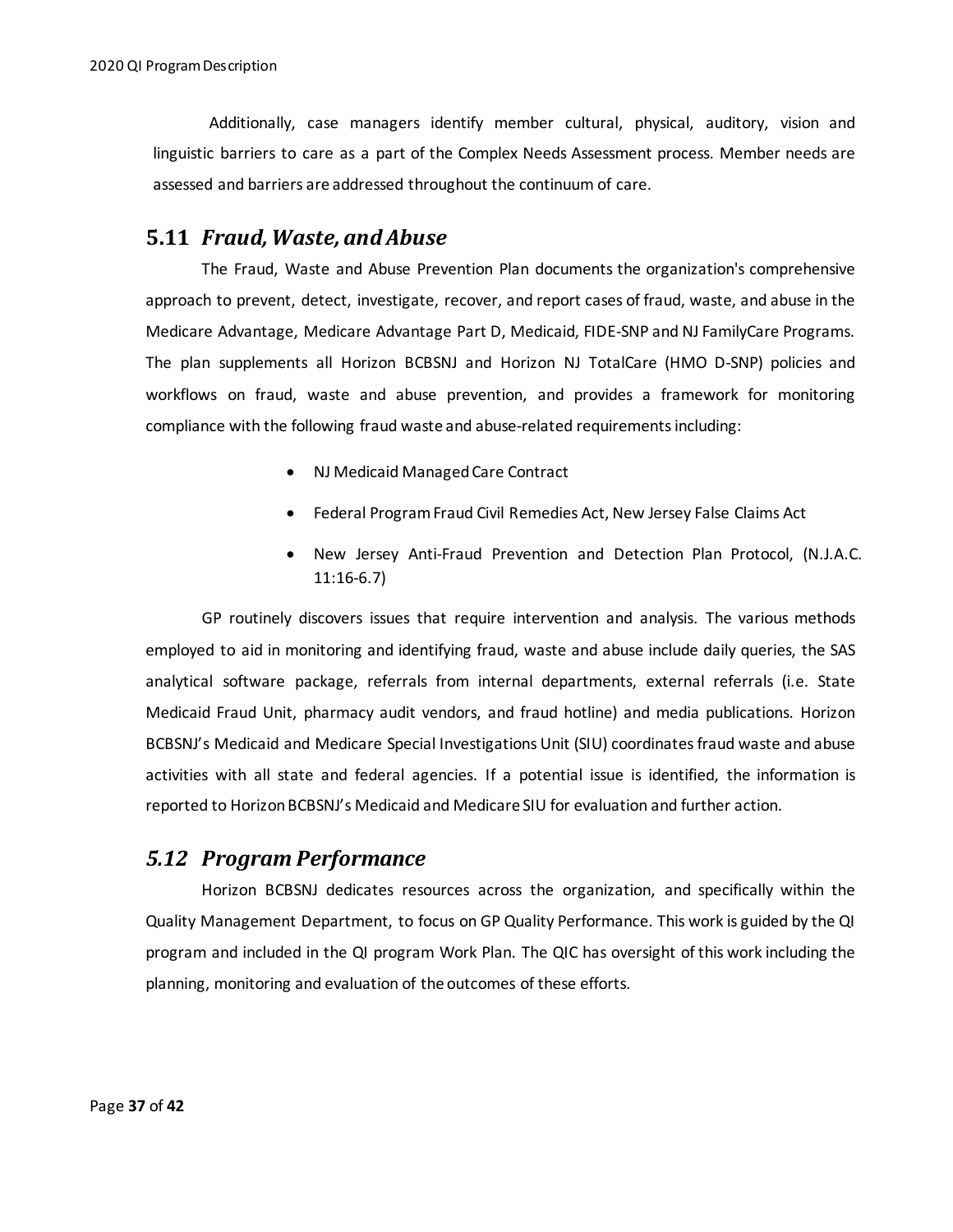### <span id="page-37-0"></span>**5.12.1 QI Program Work Plan**

Annually, the Quality Management Department creates the QI program Work Plan. The work plan is presented to the QIC in the first quarter of the year. The QIC provides recommendations for revisions and the committee approves the work plan. The QI program Work Plan is designed to be inclusive of all aspects of the QI program's responsibilities. The work plan is updated as needed during the year to incorporate recommendations that are identified through the completion of the QI Program Evaluation and/or by recommendations made by the QIC. The QIC reviews the work plan at least quarterly to ensure that the activities outlined within the work plan are being addressed by the appropriate business owners, and to ensure progress is being made toward the stated goals. If the QIC determines that progress is not being made toward goals, the committee is tasked with providing recommendations to assist the business area in identifying barriers and developing interventions to overcome the barriers. The 2020 QI Work Plan will identify items applicable to behavioral health services, which were previously delegated to Beacon Health Options.

### <span id="page-37-1"></span>**5.12.2 Performance Improvement Projects (PIPs)**

A performance improvement project (PIP) is a concentrated effort on a specific problem within the health plan. Information is systematically collected for the clarification of issues or problems, which are then the focus of improvement. Improvements are made via the development of interventions. The Plan develops and conducts PIPs to examine and improve care or services in areas that have been deemed as containing deficiencies. Deficiencies are determined via the analysis of data against a specific standard.

The Quality Improvement Operations team is responsible for assisting in the design, implementation, execution, analysis, and reporting of GP state and CMS-required PIPs and Chronic Care Improvement Projects (CCIPs). Plan Do Study/Check Act cycle in addition to Lean Six Sigma methodologies are used to develop and ensure continuous quality improvement throughout the entirety of each PIP.

### <span id="page-37-2"></span>**5.12.2.1 Medicaid PIPs (State PIPs)**

Horizon NJ Health conducts four performance improvement projects (PIPs) specific to its State/Medicaid membership. The topics for these PIPs are determined by DMAHS. The current topics include: (1) MLTSS reducing admissions, readmissions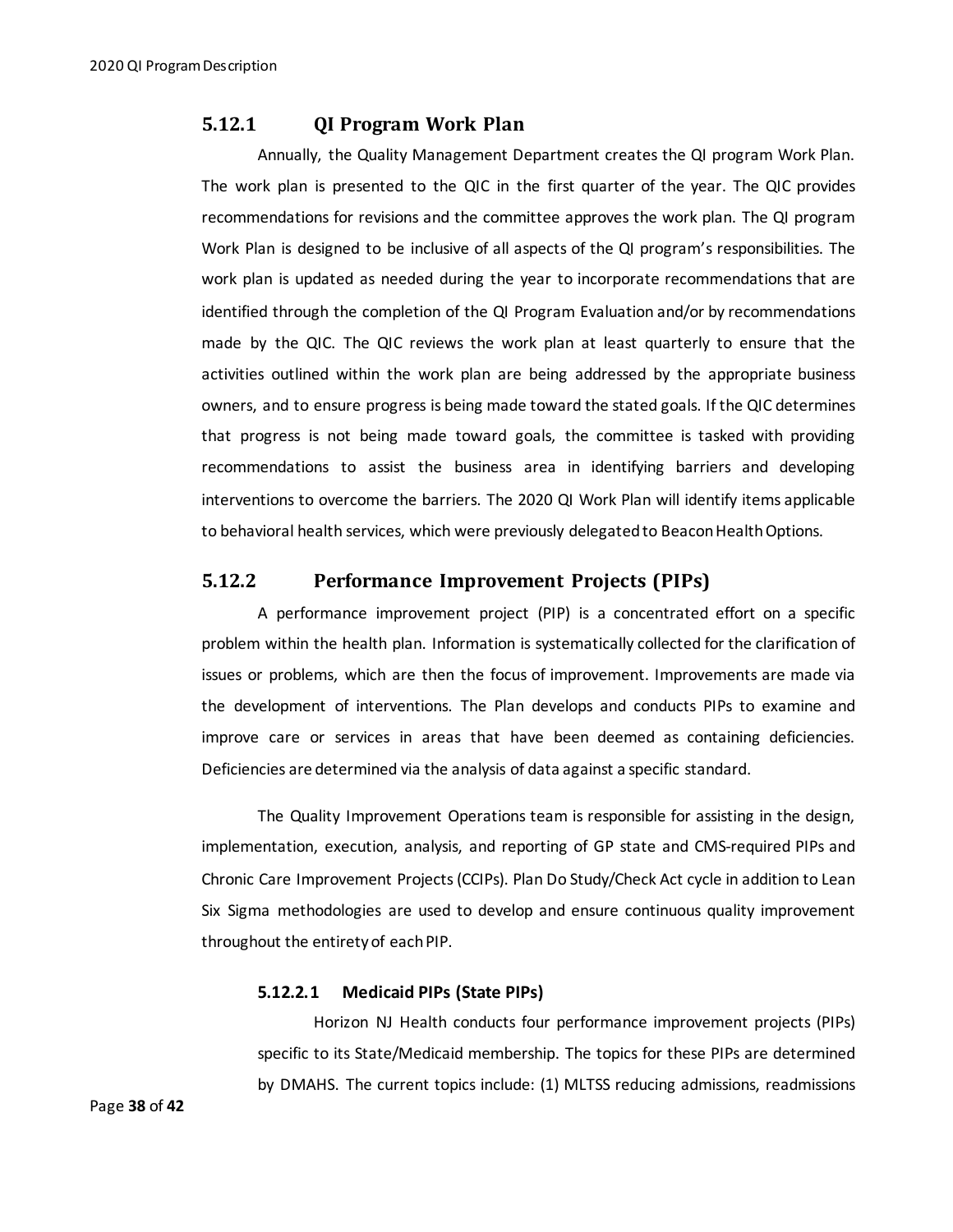and gaps in service for members with congestive heart failure in the Horizon NJ Health MLTSS Medicaid population; (2) Increasing Developmental Screening and Early Intervention; (3) FIDE-SNP reducing admissions, readmissions and Emergency Room (ER) visits in members with asthma; (4) MCO Adolescent Risk Behavior and Depression Collaborative. Twice per year, Horizon NJ Health submits reports to the State detailing Horizon NJ Health's efforts and outcomes related to each PIP. This takes place in April and August. In addition to semi-annual submissions, Horizon BCBSNJ monitors intervention implementation timeliness and effectiveness along with all other PIP-related activities to ensure positive results.

#### <span id="page-38-0"></span>**5.12.2.2 Medicare PIPs (CMS PIPs/CCIPs)**

GP participates in ongoing quality improvement programs for each contract in place. The purpose of the QI program is to ensure that GP has the necessary framework and infrastructure to coordinate care, promote quality, performance, and efficiency on an ongoing basis. The guidelines followed and incorporated into the QI programs are based on the 42 CFR§ 422.152 regulation. Each Chronic Care Improvement Project (CCIP) applies to the three MA contracts in place. Currently, there are three CCIPs in place for each contract with a focus on promoting effective management of chronic disease. The CCIPs in place have a three-year project cycle. GP is no longer required to submit updates for its Medicare CCIPs to CMS, but rather monitors CCIPs internally and submits an attestation that confirms the projects are in place.

### <span id="page-38-1"></span>**5.12.3 Healthcare Effectiveness Data and Information Set (HEDIS)**

GP Medicare, FIDE-SNP and Medicaid HEDIS measures are evaluated and analyzed monthly. Initiatives are developed, changed, and/or enhancements to initiatives and outreach activities are discussed in the HEDIS workgroup meetings. HEDIS performance results are reported annually to the State, QIC, NCQA and reported at the Quality Committee board meeting through review of the QI Program Evaluation.

Annually, GP creates a new work plan to address State HEDIS measures that fall below 50th percentile with the exception to the Lead Screening Measure, which is added if it falls below the 75th percentile. This work plan is provided to DMAHS on or before August 15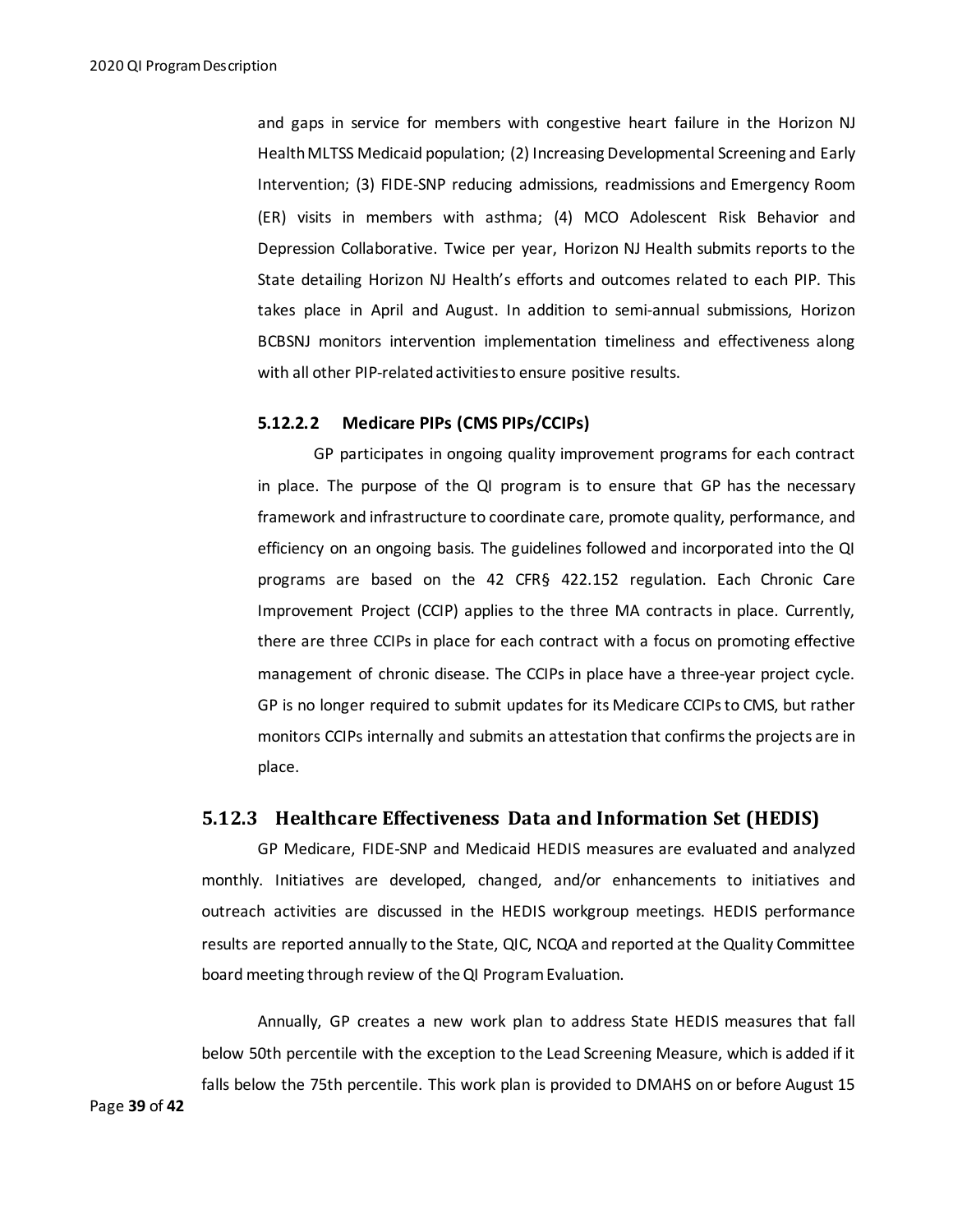annually. Existing initiatives and outreach areas are evaluated for their impact and, if needed, are enhanced to improve measure performance. The results and outcomes of initiatives and outreach are monitored monthly and shared in HEDIS workgroup meetings held four times per year.

### <span id="page-39-0"></span>**5.12.4 Star Ratings**

GP Medicare Star Rating measures are monitored monthly. Star Rating measures are assigned to business owners who develop strategies, initiatives and outreach activities to maintain and/or improve performance. Star Rating progress is reported to the QIC on a quarterly basis. Star Rating measure performance results are reported annually to the State (FIDE-SNP product only), to the QIC, NCQA and at the Quality Committee board meeting through review of the QI Program Evaluation.

# <span id="page-39-1"></span>**5.12.5 Consumer Assessment of Healthcare Providers and Systems (CAHPS)**

The CAHPS survey captures accurate and complete information about memberreported experiences and how well the Plan and providers are meeting members' expectations and goals. The Quality Management Department coordinates Government Programs' efforts to improve CAHPS scores for Medicare, Medicaid and FIDE-SNP for adults and children. The planning, work and results of these efforts are reported to QIC directly. Specific CAHPS work plans are created to manage each line of business. Government Programs has determined that in 2020, opportunity exists to continue efforts to improve on all measures. These are all drivers of customer satisfaction and impact the Plan's overall ratings. The QI Program Work Plan will incorporate the QIC's oversight of CAHPS improvement efforts.

## <span id="page-39-2"></span>**5.12.6 Health Outcomes Survey (HOS)**

The Health Outcomes Survey (HOS) provides an assessment of how Horizon BCBSNJ's members describe changes in their health status over time. Horizon BCBSNJ's Customer Experience team analyzes the results of the HOS survey and this analysis is presented to the QIC for discussion and recommendations for interventions that can be put in place to improve Horizon BCBSNJ's HOS survey results. Review of the HOS survey results is included in QI Program Work Plan.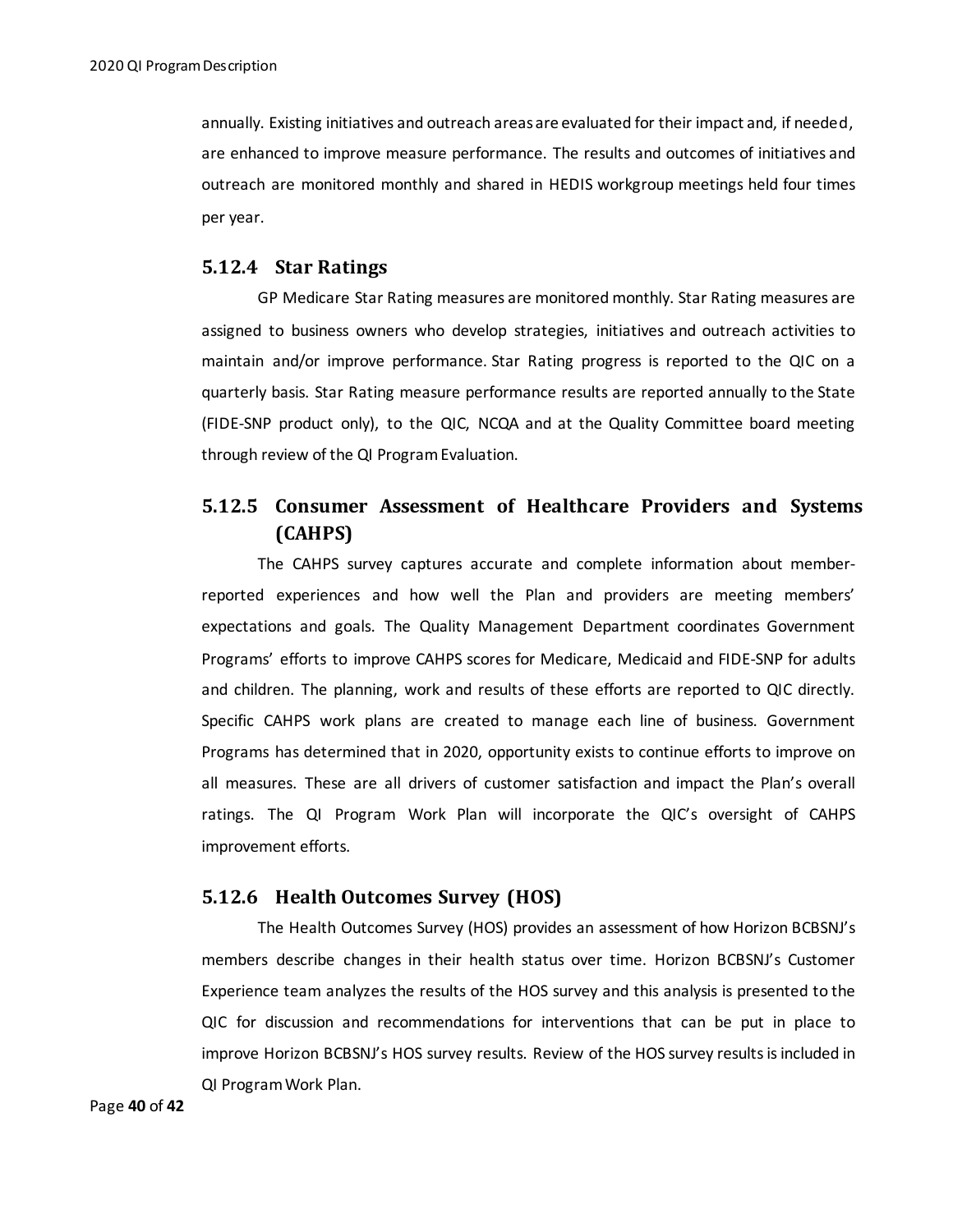## <span id="page-40-0"></span>*5.13 New Initiatives*

In 2020, GP will be embarking on multiple new initiatives. While all of GP's new initiatives have the potential to impact the quality of care and service GP provides its members, the following specific initiatives require direct monitoring by the QI program because of their scope and impact on members and providers.

• "Lost" Post Service Appeals

In collaboration with the Operations Service Center (OSC), internal compliance teams, legal and facility management, we will continue efforts to eliminate the post service third party vendor facility appeals that have USPS tracking numbers but never arrive at the UM appeal department for processing. The OSC improvement activities include hiring additional staff and securing a scanning tool to validate receipt of forwarded USPS mail with tracking.

• Mortality Reporting

In 2019 the QM Department established a Tableau report for self-service mortality reporting capabilities for Government programs and the commercial lines of business. In 2020, expansion of the use of mortality reports will move forward in collaboration with other Horizon BCBSNJ clinical departments.

• Behavioral Health (BH) and Substance Use Disorder (SUD) Appeal Management

Medical necessity management for BH and SUD appeals will be transitioned to Horizon BCBSNJ. The GP Appeals Team has three additional staff who will have specific education to manage these appeal types. In addition, a supervisor with extensive BH experience will oversee the team.

# <span id="page-40-1"></span>*5.14* **Opportunities for Continued Improvement**

Opportunities for improvement that are identified in the QI Program Evaluation are incorporated into the following year's QI Program activities for implementation and monitoring by the QIC including but not limited to:

- Health Care Disparities identification of opportunities for improvement health care disparities to improve member support and engagement
- Appeals Complexity of the appeal process for Medicare and FIDE-SNP members
- Reduce "lost post-service facility appeals" sent with USPS tracking
- Misroutes of grievances to the Quality of Care team
- Hospital Acquired Conditions and Serious Adverse Event Management
- Readmission quality of care reviews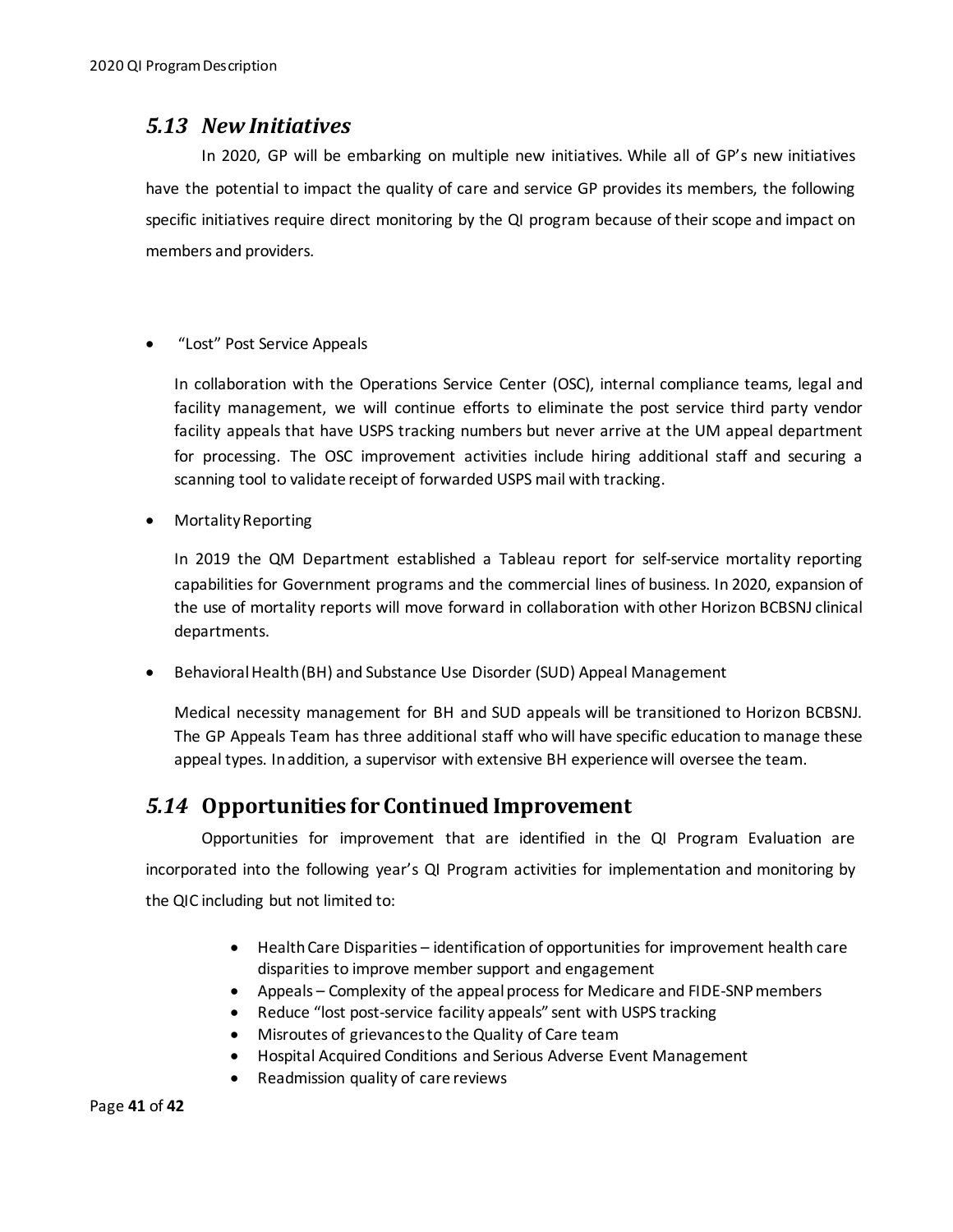- Star Rating and CAHPS focused implementation of improvement initiatives
- Lead improve screening rates across all counties
- Reducing admissions, readmissions and gaps in services for members with Congestive Heart Failure in the Horizon NJ Health MLTSS Medicaid population
- Dental provider network deficiencies in Atlantic County
- MLTSS provider network deficiencies in several counties
- Improve timeliness of grievance processing
- Continued focus on GP CAHPS to ensure that member satisfaction is achieved. Addressing opportunities identified within the HEDIS & CAHPS Performance to achieve NCQA Commendable status for the Medicaid and Medicare products

GP will pursue these opportunities for improvement in 2020 and include updates to activities in the QI Work Plan to monitor, track and trend progress toward goals.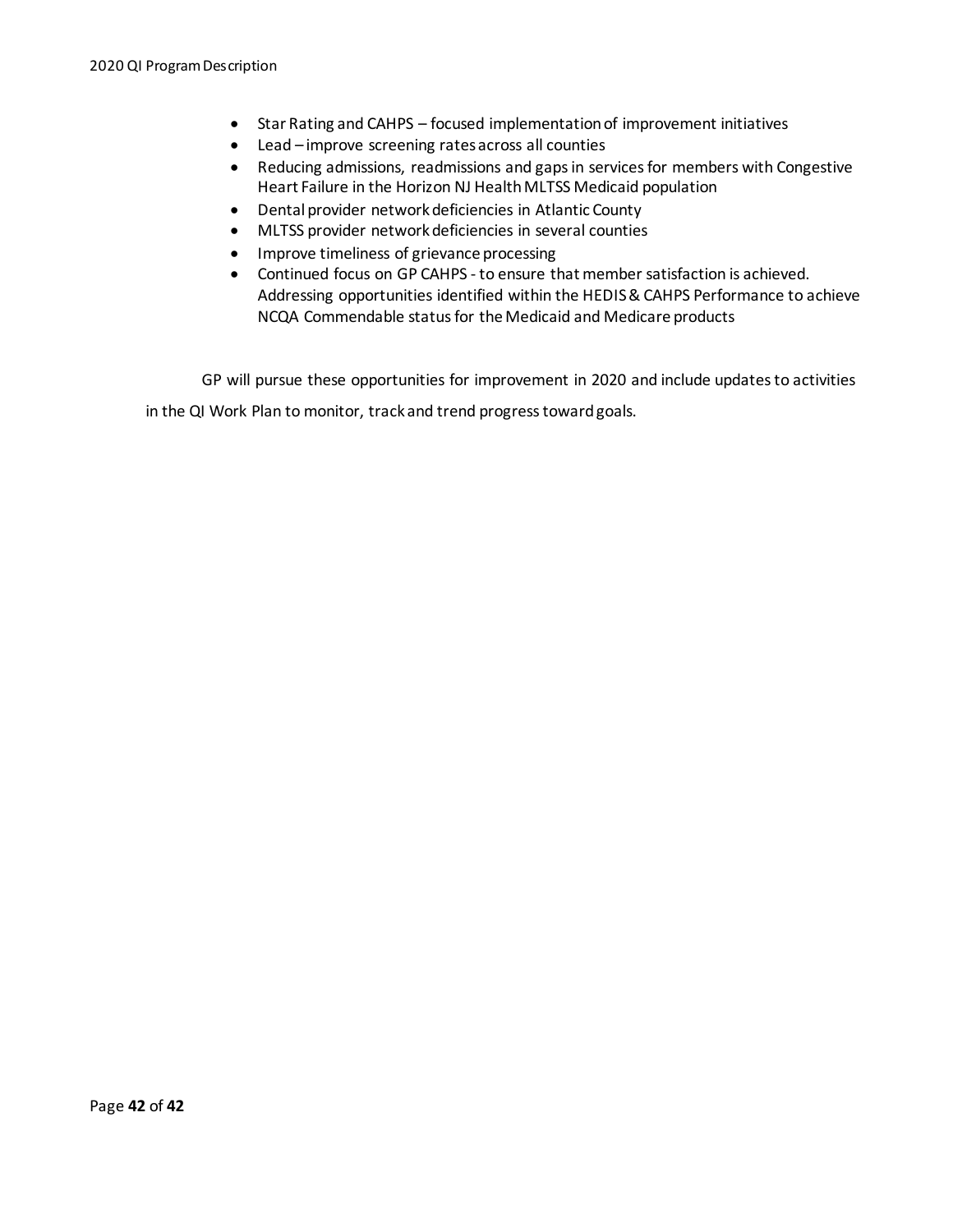2020 QI Program Description

### **Attachments to Program Description**

Attachment 1 – 2019-2020 MLTSS Program Description



Attachment 2 – 2020 FIDE-SNP Care Management and Quality Management Program Description



Attachment 3 – 2020 GP Committee Organization Chart



Attachment 4 - GP Executive Organizational Chart



Attachment 5 - Quality Management Department's Organizational Chart



Page **43** of **42**